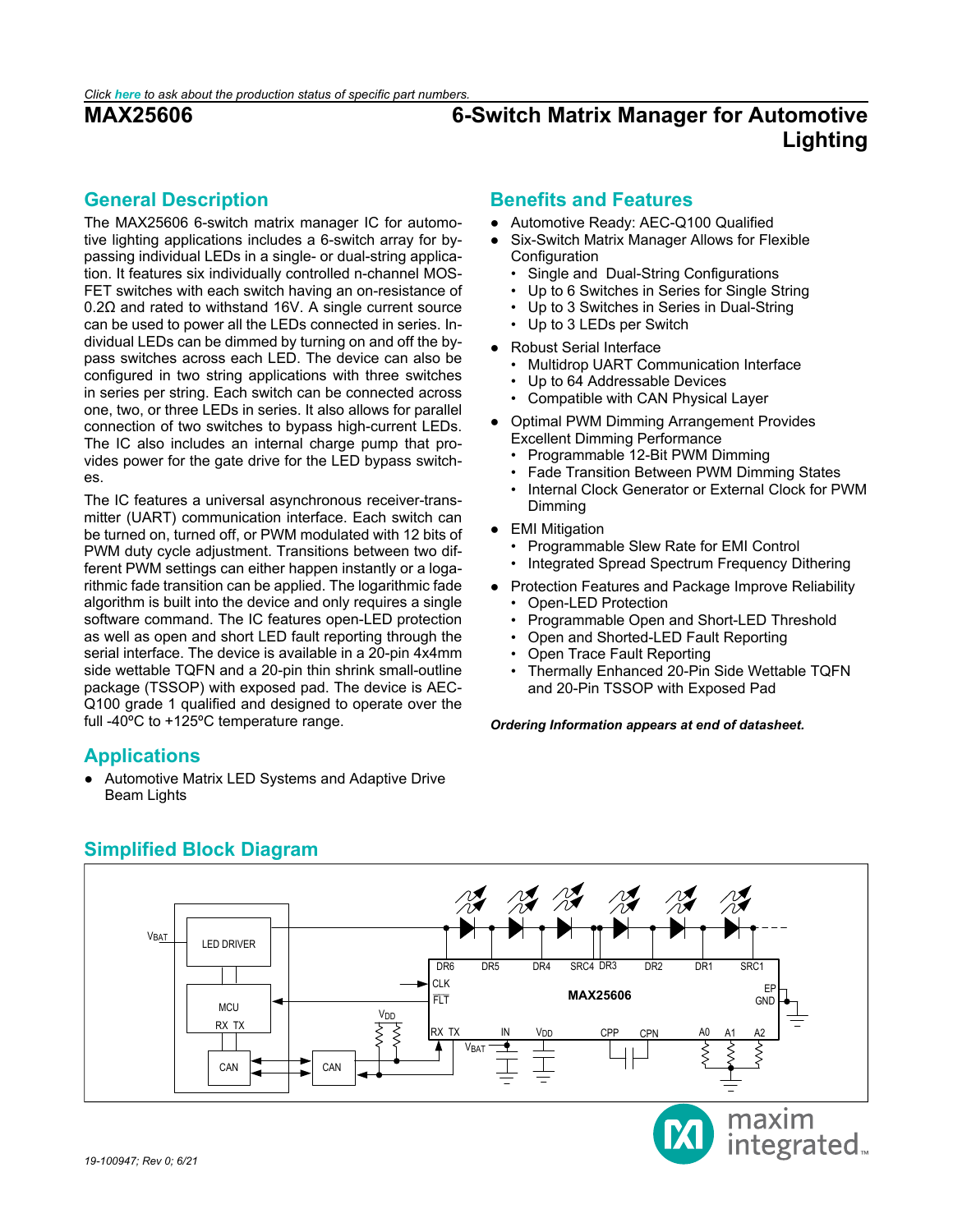# **MAX25606**

# 6-Switch Matrix Manager for Automotive Lighting

# **TABLE OF CONTENTS**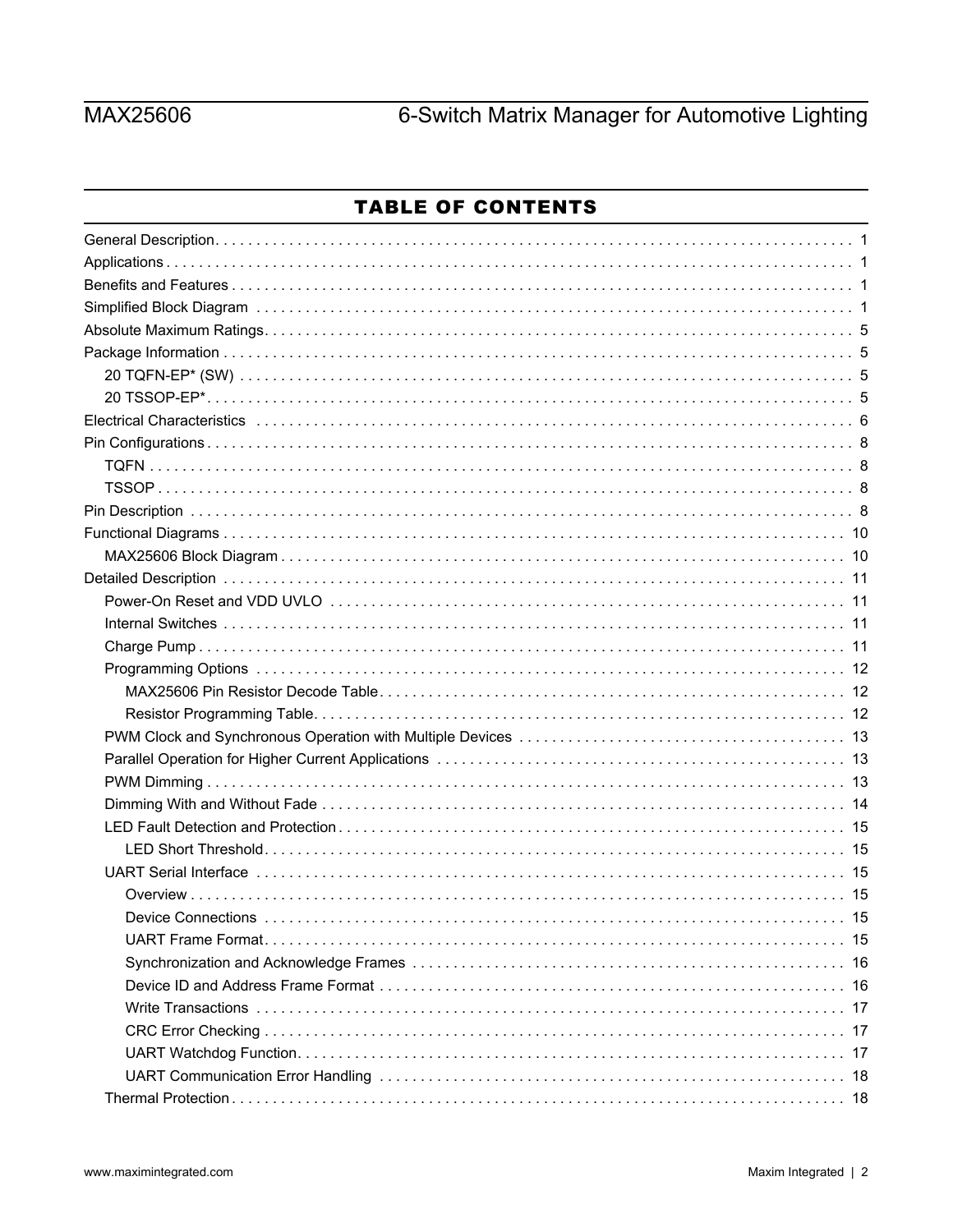# TABLE OF CONTENTS (CONTINUED)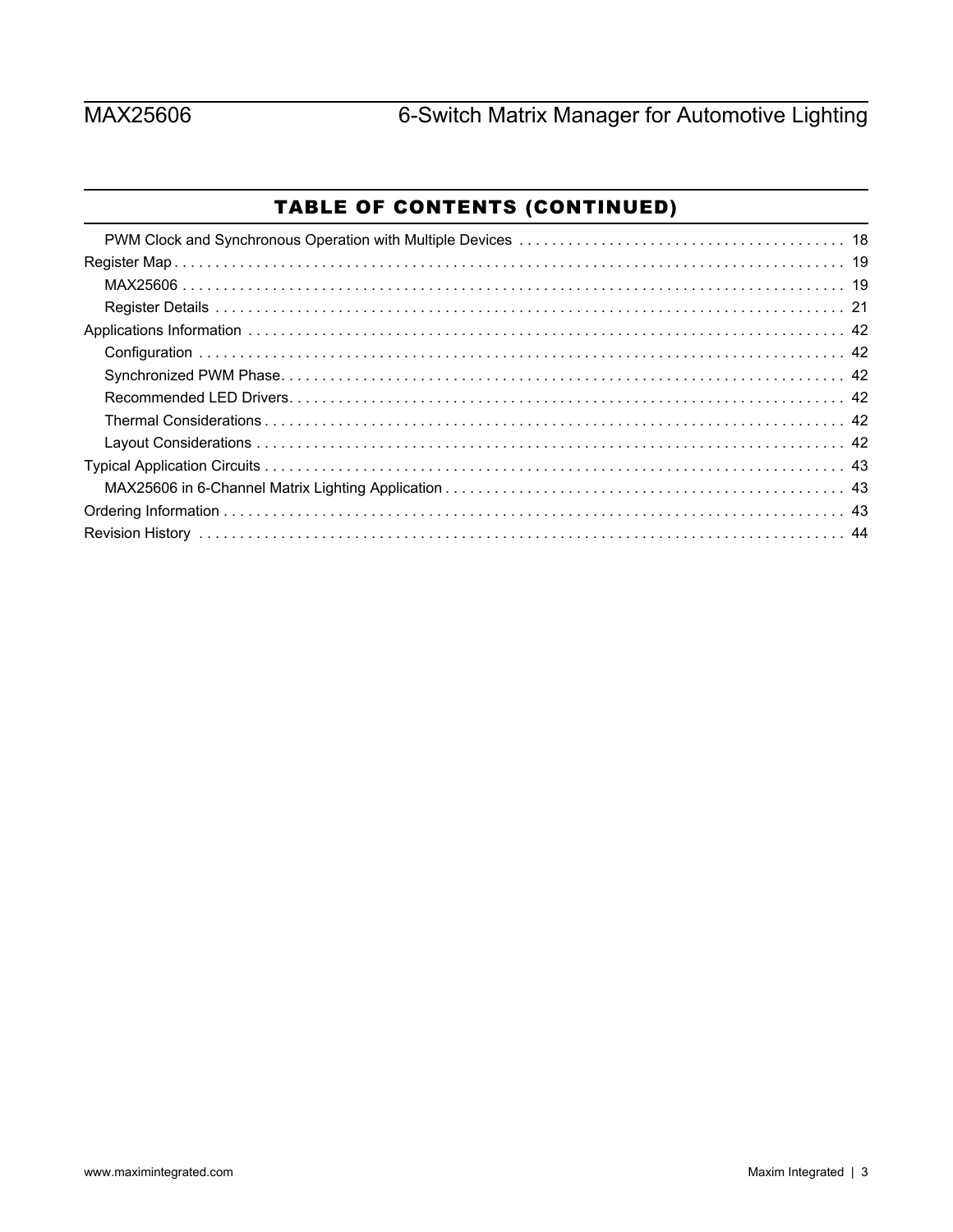# LIST OF FIGURES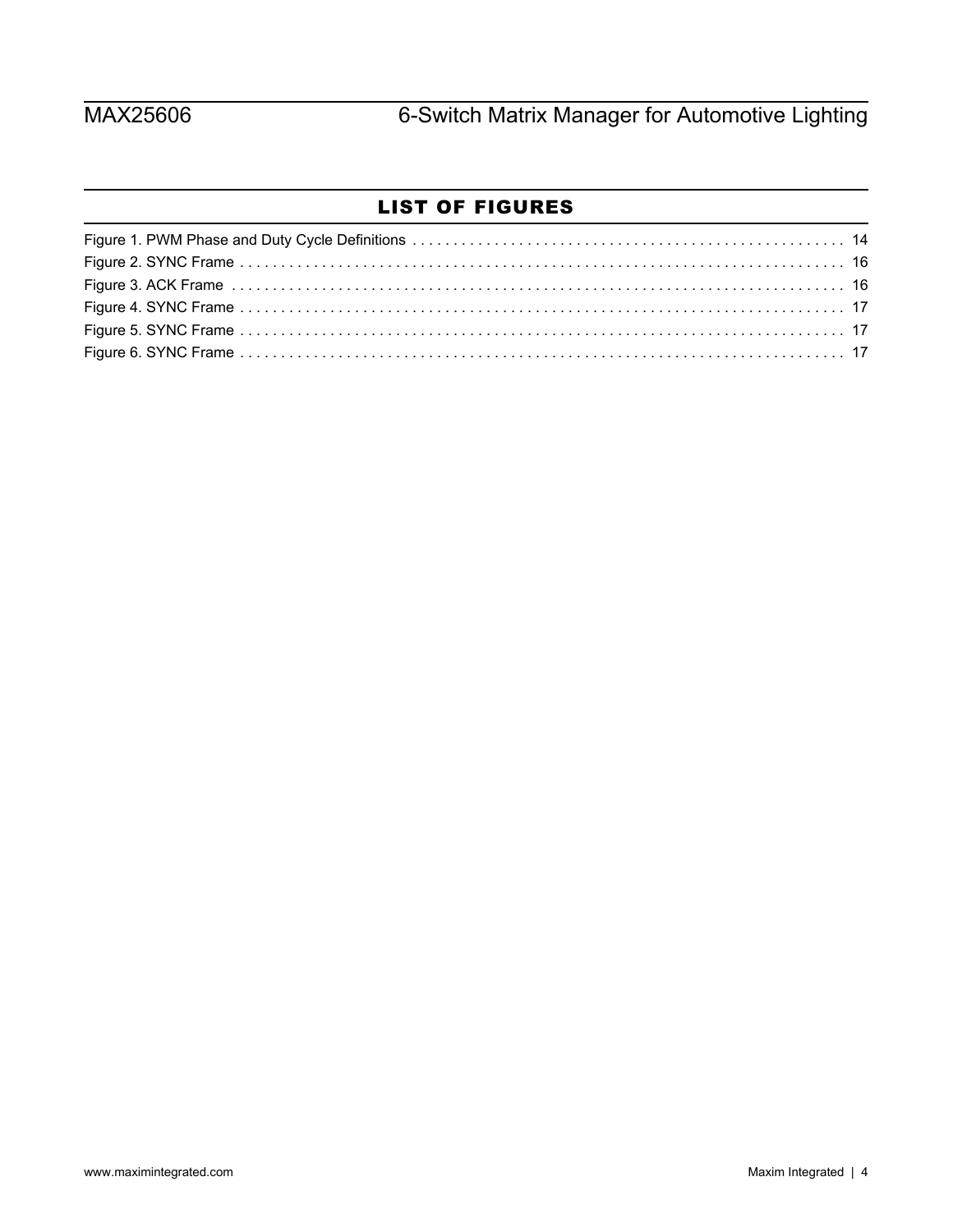# <span id="page-4-0"></span>**Absolute Maximum Ratings**

| Continuous Power Dissipation (20-Pin TQFN SW) ( $T_A$ = +70°C,       |
|----------------------------------------------------------------------|
|                                                                      |
| Continuous Power Dissipation (20-Pin TSSOP) (T <sub>A</sub> = +70°C, |
|                                                                      |
| Operating Temperature Range 40°C to +125°C                           |
|                                                                      |
| Storage Temperature Range 40°C to +150°C                             |
|                                                                      |
|                                                                      |

**Note 1:** Does not apply to DR4 to DR3.

*Stresses beyond those listed under "Absolute Maximum Ratings" may cause permanent damage to the device. These are stress ratings only, and functional operation of the*  device at these or any other conditions beyond those indicated in the operational sections of the specifications is not implied. Exposure to absolute maximum rating conditions for<br>extended periods may affect device reliabi

# <span id="page-4-1"></span>**Package Information**

### <span id="page-4-2"></span>**20 TQFN-EP\* (SW)**

| Package Code                            | T2044Y+3C |  |  |  |
|-----------------------------------------|-----------|--|--|--|
| <b>Outline Number</b>                   | 21-100068 |  |  |  |
| Land Pattern Number                     | 90-0037   |  |  |  |
| Thermal Resistance, Single-Layer Board: |           |  |  |  |
| Junction to Ambient $(\theta_{JA})$     | 59°C/W    |  |  |  |
| Junction to Case $(\theta_{\text{JC}})$ | 6°C/W     |  |  |  |
| Thermal Resistance, Four-Layer Board:   |           |  |  |  |
| Junction to Ambient $(\theta_{JA})$     | 39°C/W    |  |  |  |
| Junction to Case $(\theta_{\text{JC}})$ | 6°C/W     |  |  |  |

### <span id="page-4-3"></span>**20 TSSOP-EP\***

| Package Code                            | $U20E+3C$        |  |  |
|-----------------------------------------|------------------|--|--|
| <b>Outline Number</b>                   | 21-100132        |  |  |
| Land Pattern Number                     | 90-100049        |  |  |
| Thermal Resistance, Single-Layer Board: |                  |  |  |
| Junction to Ambient $(\theta_{JA})$     | 46°C/W           |  |  |
| Junction to Case $(\theta_{\text{JC}})$ | $2^{\circ}$ C/W  |  |  |
| Thermal Resistance, Four-Layer Board:   |                  |  |  |
| Junction to Ambient $(\theta_{JA})$     | $37^{\circ}$ C/W |  |  |
| Junction to Case $(\theta_{\text{AC}})$ | $2^{\circ}$ C/W  |  |  |

For the latest package outline information and land patterns (footprints), go to <u>[www.maximintegrated.com/packages](http://www.maximintegrated.com/packages)</u>. Note that a "+", "#", or "-" in the package code indicates<br>RoHS status only. Package drawings may show a

Package thermal resistances were obtained using the method described in JEDEC specification JESD51-7, using a four-layer board. For detailed information on package thermal considerations, refer to *[www.maximintegrated.com/thermal-tutorial](http://www.maximintegrated.com/thermal-tutorial)*.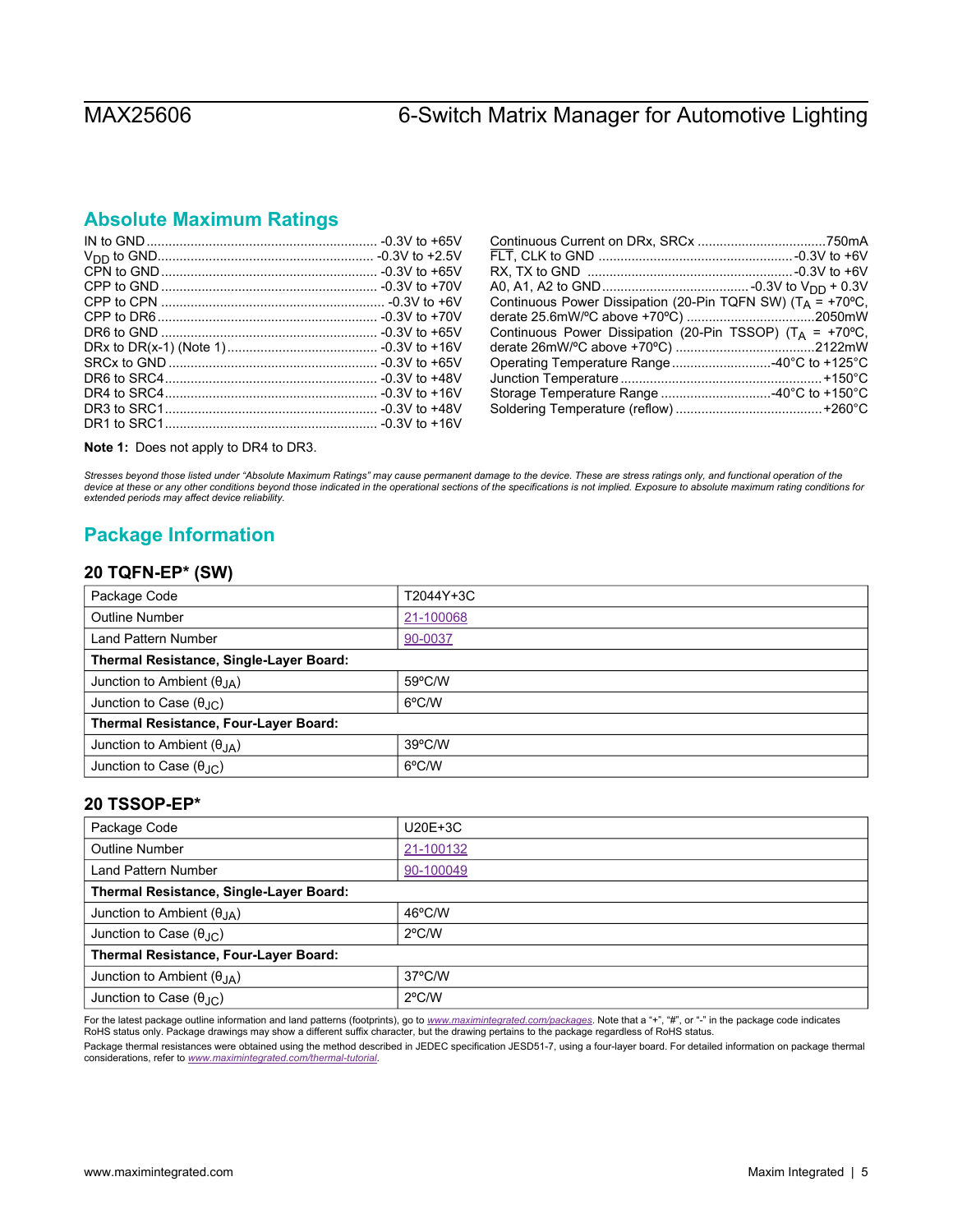# <span id="page-5-0"></span>**Electrical Characteristics**

(Input Voltage = IN = 5V, T<sub>A</sub> = T<sub>J</sub> = -40°C to +125°C, unless otherwise noted. Typical values are at T<sub>A</sub> = +25°C. Limits over the operating temperature range and relevant supply voltage range are guaranteed by design and characterization. (Note 2)

| <b>PARAMETER</b>                                       | <b>SYMBOL</b>          | <b>CONDITIONS</b>                                                                | <b>MIN</b> | <b>TYP</b>     | <b>MAX</b>   | <b>UNITS</b> |
|--------------------------------------------------------|------------------------|----------------------------------------------------------------------------------|------------|----------------|--------------|--------------|
| <b>Supply Voltages</b>                                 |                        |                                                                                  |            |                |              |              |
| Supply Voltage                                         | $V_{IN}$               | <b>Operating Voltage Range</b>                                                   | 4.0        |                | 60           | $\vee$       |
| Input Current                                          | <b>I<sub>IN</sub></b>  |                                                                                  |            | $\overline{2}$ | 5            | mA           |
| Input Power-On Reset<br>(POR) Threshold                | V <sub>IN-POR</sub>    | V <sub>IN</sub> Rising                                                           | 3.6        |                | 3.9          | $\vee$       |
| Charge-Pump Operating<br>Voltage                       | <b>V<sub>CPP</sub></b> |                                                                                  |            |                | 65           | $\vee$       |
| V <sub>DD</sub> Regulator                              |                        |                                                                                  |            |                |              |              |
| V <sub>DD</sub> Output                                 | <b>V<sub>DD</sub></b>  | 2.2µF Capacitor Placed between V <sub>DD</sub><br>and GND Pins. $I_{VDD} = 10mA$ | 1.71       | 1.8            | 1.89         | $\vee$       |
| VDD undervoltage<br>lockout (UVLO) Rising<br>Threshold | UVLO_R_TH              |                                                                                  | 1.61       |                | 1.69         | $\vee$       |
| VDD UVLO Falling<br>Threshold                          | UVLO_F_TH              |                                                                                  | 1.54       |                | 1.63         | V            |
| <b>LED Dimming</b>                                     |                        |                                                                                  |            |                |              |              |
| Internal Oscillator<br>Frequency                       | Fosc                   | Used for Charge Pump and PWM<br>Dimming of LEDs                                  |            | 16.384         |              | <b>MHz</b>   |
| <b>LED Switches</b>                                    |                        |                                                                                  |            |                |              |              |
| Single-Switch On-<br>Resistance                        | R <sub>DSON</sub>      |                                                                                  |            | 0.2            |              | Ω            |
| On-Resistance with<br>Series Switches 3-1 On           |                        |                                                                                  |            | 0.6            | 1.2          | Ω            |
| On-Resistance with<br>Series Switches 6-4 On           |                        |                                                                                  |            | 0.6            | 1.2          | Ω            |
| Open LED Threshold                                     | VOTH                   |                                                                                  | 12.5       | 13.75          | 15           | $\vee$       |
| Open Trace Threshold                                   | ILED_MIN               | Minimum Current Required to Detect<br>Open Trace                                 |            | 45             | 100          | mA           |
|                                                        |                        | VSTH $[2:0]$ = 0b000, Rising $V_{DS}$                                            | 1.26       | 1.40           | 1.54         |              |
|                                                        |                        | VSTH $[2:0]$ = 0b001, Rising $V_{DS}$                                            | 3.24       | 3.6            | 3.96         |              |
|                                                        |                        | VSTH $[2:0]$ = 0b010, Rising $V_{DS}$                                            | 3.6        | 4.00           | 4.4          |              |
| Short LED Threshold                                    | <b>V<sub>STH</sub></b> | VSTH $[2:0]$ = 0b011, Rising $V_{DS}$                                            | 4.95       | 5.5            | 6.05         | $\vee$       |
|                                                        |                        | VSTH $[2:0]$ = 0b100, Rising $V_{DS}$                                            | 5.4        | 6.0            | 6.6          |              |
|                                                        |                        | VSTH $[2:0]$ = 0b101, Rising $V_{DS}$                                            | 5.94       | 6.6            | 7.26         |              |
|                                                        |                        | VSTH $[2:0]$ = 0b110, Rising $V_{DS}$                                            | 6.48       | 7.2            | 7.92         |              |
|                                                        |                        | VSTH[2:0] = 0b111, Rising $V_{DS}$                                               | 6.93       | 7.70           | 8.47         |              |
| FLT Flag                                               |                        |                                                                                  |            |                |              |              |
| FLT Output Low Voltage                                 |                        | $I_{SINK}$ = 2 mA                                                                |            | 0.06           | 0.4          | $\mathsf{V}$ |
| FLT Output High<br>Leakage Current                     |                        | $\overline{FLT}$ = 5V                                                            |            |                | $\mathbf{1}$ | μA           |
| Clock External Sync<br>Input, Clock Frequency          | f <sub>CLK</sub>       |                                                                                  | 0.3        |                | 18           | MHz          |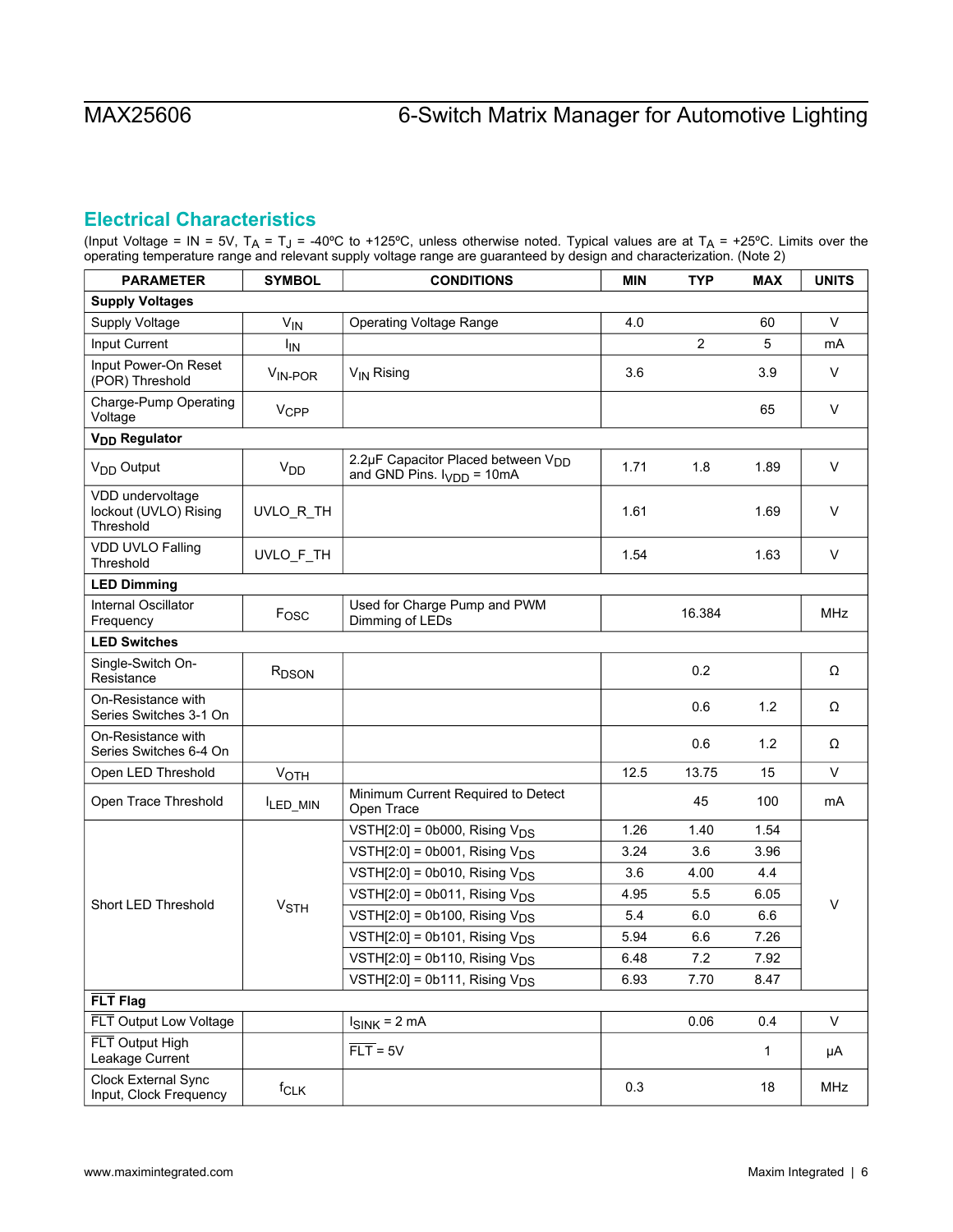# **Electrical Characteristics (continued)**

(Input Voltage = IN = 5V, T<sub>A</sub> = T<sub>J</sub> = -40°C to +125°C, unless otherwise noted. Typical values are at T<sub>A</sub> = +25°C. Limits over the operating temperature range and relevant supply voltage range are guaranteed by design and characterization. (Note 2)

| <b>PARAMETER</b>                      | <b>SYMBOL</b>       | <b>CONDITIONS</b>                                 | <b>MIN</b> | <b>TYP</b> | <b>MAX</b> | <b>UNITS</b> |
|---------------------------------------|---------------------|---------------------------------------------------|------------|------------|------------|--------------|
| <b>DIGITAL INPUTS (CLK, RX)</b>       |                     |                                                   |            |            |            |              |
| Input High Voltage                    | V <sub>IH</sub>     |                                                   | 1.4        |            |            | $\vee$       |
| Input Low Voltage                     | $V_{IL}$            |                                                   |            |            | 0.4        | V            |
| <b>DIGITAL OUTPUTS (CLK, TX)</b>      |                     |                                                   |            |            |            |              |
| <b>Output Low Voltage</b>             | VOL                 | $I_{SINK} = 2mA$                                  |            |            | 0.4        | $\vee$       |
| <b>THERMAL SHUTDOWN</b>               |                     |                                                   |            |            |            |              |
| Thermal-Warning<br>Threshold          | TH WARN             | <b>Rising Temperature</b>                         |            | 140        |            | °C           |
| Thermal-Warning<br><b>Hysteresis</b>  | HYS_WARN            |                                                   |            | 15         |            | $^{\circ}C$  |
| Thermal-Shutdown<br>Threshold         | TH_SHDN             | <b>Rising Temperature</b>                         |            | 165        |            | °C           |
| Thermal-Shutdown<br><b>Hysteresis</b> | HYS_SHDN            |                                                   |            | 15         |            | °C           |
| <b>CHARGE PUMP</b>                    |                     |                                                   |            |            |            |              |
| Charge-Pump Output<br>Voltage         | $V_{\rm o}$         | V <sub>CPP</sub> - V <sub>CPN, ICPP</sub> = 190µA | 3.8        |            | 5.8        | $\vee$       |
| Charge-Pump Power-<br>Good Threshold  | V <sub>CPP_OK</sub> | <b>Rising Threshold</b>                           |            | 4.0        |            | $\vee$       |
| <b>UART Timing</b>                    |                     |                                                   |            |            |            |              |
| <b>UART Bit Rate</b>                  | FUART               |                                                   | 10         |            | 500        | kbps         |

**Note 2:** Limits are 100% production tested at TA = +25°C. Limits over the operating temperature range and relevant supply voltage are guaranteed by design and characterization.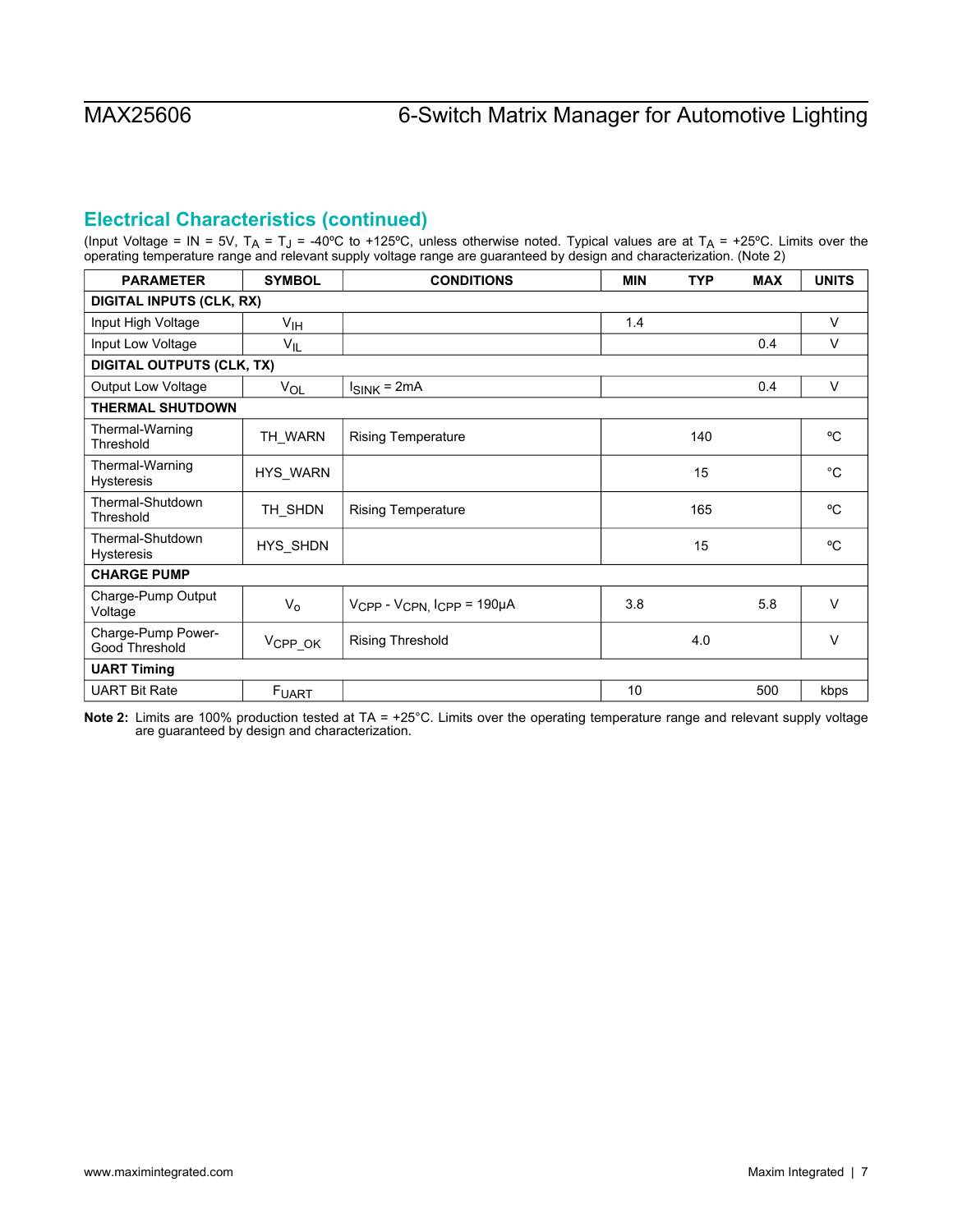# <span id="page-7-0"></span>**Pin Configurations**

# <span id="page-7-1"></span>**TQFN**



## <span id="page-7-2"></span>**TSSOP**



# <span id="page-7-3"></span>**Pin Description**

| PIN  |              | <b>NAME</b> | <b>FUNCTION</b>                                                                                                                                 |  |
|------|--------------|-------------|-------------------------------------------------------------------------------------------------------------------------------------------------|--|
| TOFN | <b>TSSOP</b> |             |                                                                                                                                                 |  |
|      |              | IN          | Input Supply. Connect to external power supply to provide power to the device.<br>Connect a minimum 0.1µF ceramic capacitor between IN and GND. |  |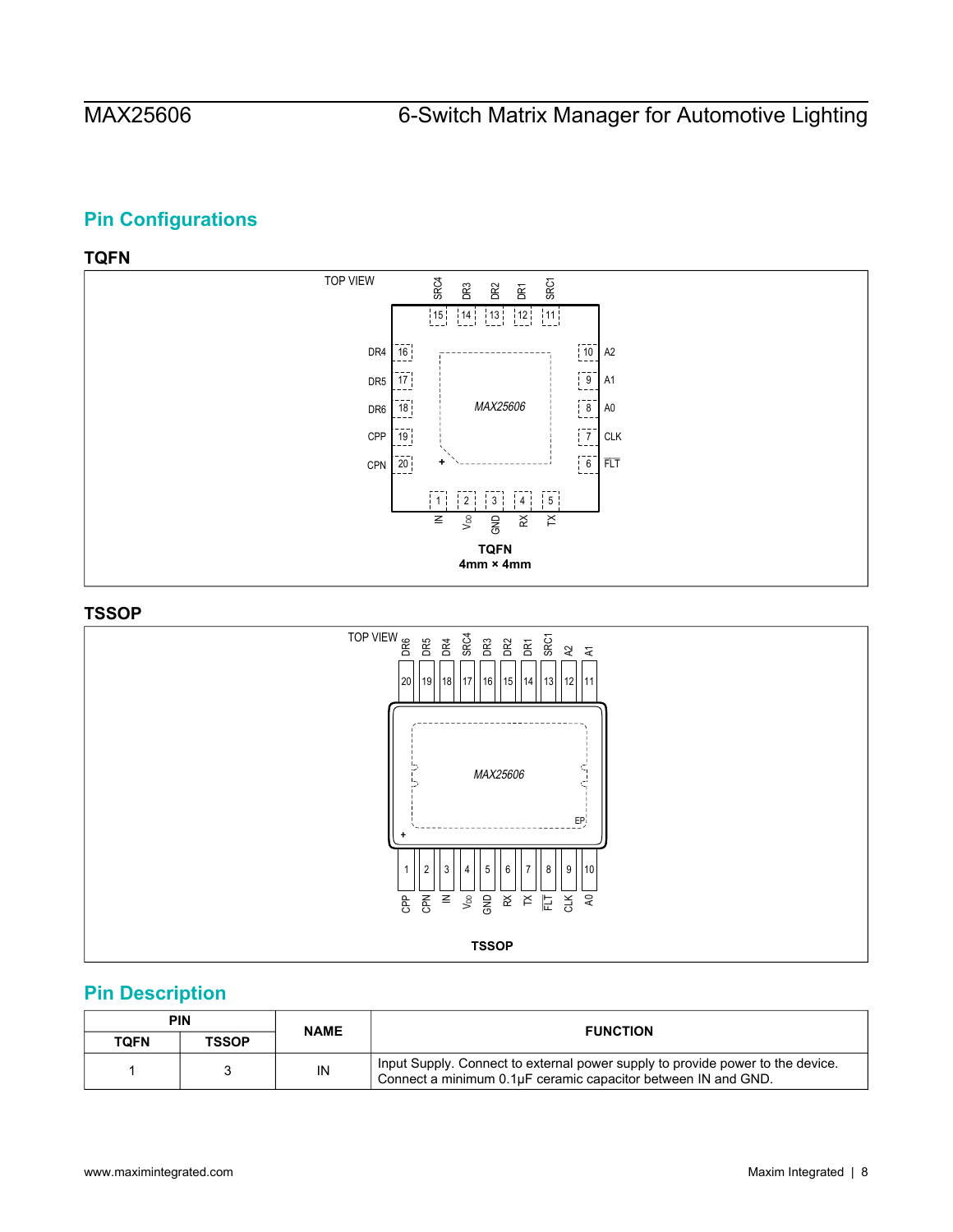# **Pin Description (continued)**

| PIN         |                |                  |                                                                                                                                                                                                                   |  |
|-------------|----------------|------------------|-------------------------------------------------------------------------------------------------------------------------------------------------------------------------------------------------------------------|--|
| <b>TQFN</b> | <b>TSSOP</b>   | <b>NAME</b>      | <b>FUNCTION</b>                                                                                                                                                                                                   |  |
| 2           | 4              | $V_{DD}$         | LDO Output. Nominal voltage is 1.8V. Connect a minimum 2.2µF ceramic<br>capacitor between $V_{DD}$ and GND.                                                                                                       |  |
| 3           | 5              | <b>GND</b>       | <b>Ground Connection</b>                                                                                                                                                                                          |  |
| 4           | 6              | <b>RX</b>        | <b>UART Receive Input</b>                                                                                                                                                                                         |  |
| 5           | $\overline{7}$ | <b>TX</b>        | <b>UART Transmit Output</b>                                                                                                                                                                                       |  |
| 6           | 8              | FLT.             | Open-Drain Fault Indicator. Goes low when a fault condition is present.                                                                                                                                           |  |
| 7           | 9              | <b>CLK</b>       | Sequence Period Programming Input. Connect a resistor from CLK to GND to set<br>the sequence period.                                                                                                              |  |
| 8           | 10             | A <sub>0</sub>   | A0 programming input. Connect a resistor from A0 to GND to set the 4 least-<br>significant bytes (LSBs) of the UART device ID.                                                                                    |  |
| 9           | 11             | A <sub>1</sub>   | A1 programming input. Connect a resistor from A1 to GND to set the 2 most-<br>significant bytes (MSBs) of the UART device ID.                                                                                     |  |
| 10          | 12             | A2               | A2 programming input. Connect a resistor from A2 to GND to use as a general<br>purpose decode, such as for a binning resistor. The corresponding A2 code can<br>be read through the UART interface after powerup. |  |
| 11          | 13             | SRC <sub>1</sub> | Source of Internal Switch 1                                                                                                                                                                                       |  |
| 12          | 14             | DR <sub>1</sub>  | Drain of Internal Switch 1                                                                                                                                                                                        |  |
| 13          | 15             | DR <sub>2</sub>  | Drain of Internal Switch 2                                                                                                                                                                                        |  |
| 14          | 16             | DR <sub>3</sub>  | Drain of Internal Switch 3                                                                                                                                                                                        |  |
| 15          | 17             | SRC4             | Source of Internal Switch 4                                                                                                                                                                                       |  |
| 16          | 18             | DR4              | Drain of Internal Switch 4                                                                                                                                                                                        |  |
| 17          | 19             | DR <sub>5</sub>  | Drain of Internal Switch 5                                                                                                                                                                                        |  |
| 18          | 20             | DR <sub>6</sub>  | Drain of Internal Switch 6                                                                                                                                                                                        |  |
| 19          | 1              | <b>CPP</b>       | Charge Pump Capacitor Positive Connection. Connect a 0.1µF ceramic capacitor<br>from CPP to CPN.                                                                                                                  |  |
| 20          | 2              | <b>CPN</b>       | Charge Pump Capacitor Negative Connection. Connect a 0.1µF ceramic capacitor<br>from CPP to CPN.                                                                                                                  |  |
| $\sim$      |                | EP               | Exposed Pad Connection. Connect this pad to a contiguous ground plane.                                                                                                                                            |  |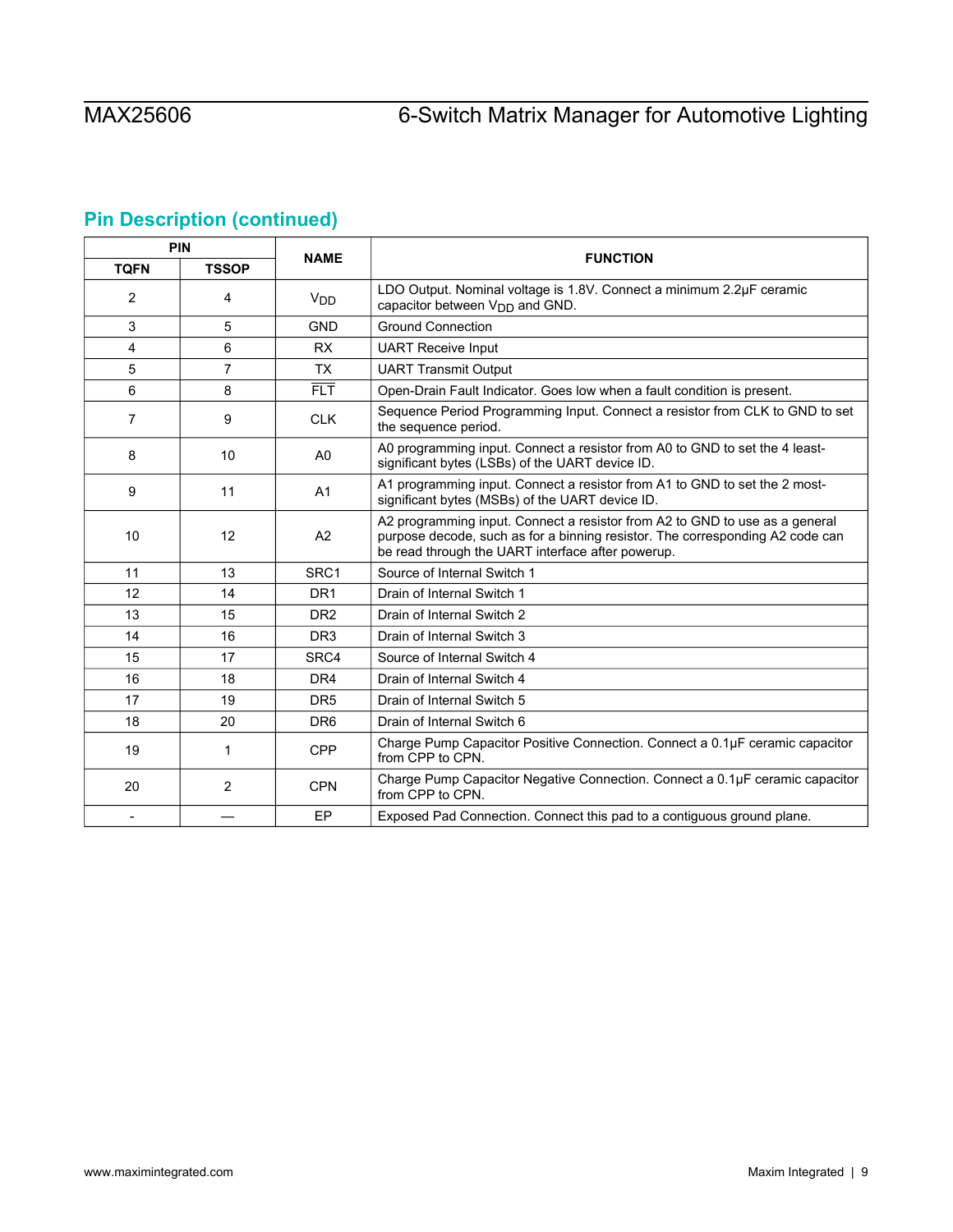# <span id="page-9-0"></span>**Functional Diagrams**

# <span id="page-9-1"></span>**MAX25606 Block Diagram**

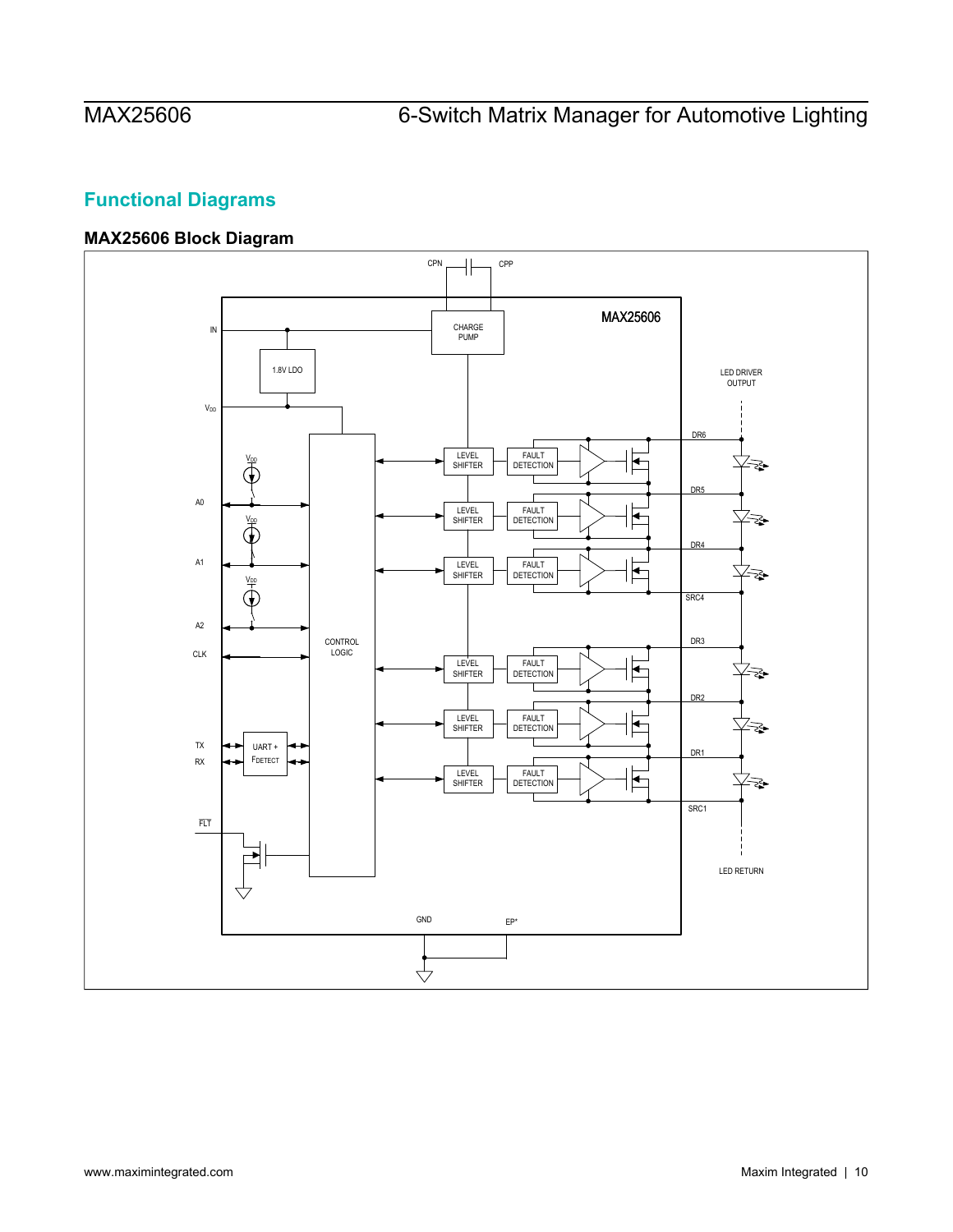# <span id="page-10-0"></span>**Detailed Description**

The MAX25606 6-switch matrix manager IC for automotive lighting applications includes a 6-switch array for bypassing individual LEDs in single- or dual-string applications. It features six individually controlled n-channel MOSFET switches, each switch having an RD<sub>SON</sub> of 0.2Ω and rated to withstand 16V. Each group of three cascoded switches can withstand up to 48V. The low on-resistance of the switches minimizes conduction loss and power dissipation.

For single-string applications a single current source can be used to power all the LEDs connected in series. Dual-string applications use a separate current source for each string, with three switches in series per string. For high-current applications, the two sets of three switches can be connected in parallel with a single current source. Each switch can be connected across one, two, or three LEDs in series.

The IC features a serial peripheral interface (UART) for serial communication. The MAX25606 is a slave device that uses the UART to communicate with an external micro-controller (μC), which acts as the master. The serial interface supports the use of CAN transceivers for a robust physical layer. Up to 64 separate devices can be connected using a star topology. Each of the six switches can be independently programmed to bypass the LEDs in the string. Each switch can be turned on, turned off, or PWM modulated with 12 bits of PWM duty cycle adjustment. Transitions between two different PWM settings can either happen instantly or a logarithmic fade transition can be applied. The logarithmic fade algorithm is built into the device and only requires a single software command. The μC can assign device Cluster IDs to allow for simultaneous programming of multiple devices. The serial interface allows the user to program the slew rate to minimize EMI. The PWM frequency can be set by an internal oscillator or synchronized to an external clock source. The IC features built-in open circuit protection, as well as detailed open- and short-LED fault reporting and open trace fault reporting through the serial interface. The short LED fault threshold is programmable to accommodate a wide variety of LED diodes. The IC also includes an internal charge pump that provides power for the gate drive of each of the LED bypass switches.

The device is available in a 20-pin 4x4mm side wettable TQFN and a 20-pin TSSOP package with exposed pad. The device is AEC-Q100 Grade 1 qualified and designed to operate over the -40ºC to +125ºC temperature range.

# <span id="page-10-1"></span>**Power-On Reset and VDD UVLO**

Once the IC is powered, an internal power-on reset (POR) signal sets all the registers to their default states. All six switches are in the on-state upon a POR (all LEDs are off). The LEDs remain off until a command is received by the UART. To ensure reliable operation, the IN supply voltage  $(V_{N})$  must be greater than  $V_{N-POR}$ . If  $V_{N}$  falls below  $V_{N-POR}$ and the VDD regulator output falls below VDD\_UVLO, the registers reset to their default state. The IN voltage must be greater than V<sub>IN-POR</sub> and VDD must be above VDD\_UVLO for proper operation. The bypass switches remain in their default on-state until the UART is used to enable LED dimming.

# <span id="page-10-2"></span>**Internal Switches**

# <span id="page-10-3"></span>**Charge Pump**

The MAX25606 integrates a charge pump that provides the voltage rails for each switch gate driver and level shifter. The charge pump requires a single 0.1µF capacitor connected between CPP and CPN for operation. The charge pump includes spread spectrum, which dithers the switching frequency by ±6% around the fundamental of 16.384MHz. The input power for the charge pump is taken from the higher voltage of IN, DR6, or DR3. Therefore, IN and DR6 should have an external decoupling capacitor of at least 0.01µF as close as possible to the device, assuming DR6 is always a greater voltage than DR3. If the DR6 and DR3 segments are controlling two different LED strings, then DR3 should also have a close decoupling capacitor.

A status flag CP\_NOT\_RDY indicates that the charge pump is not yet powered up. When the charge pump is not powered up, the switches inside the IC are off, allowing any current from the LED driver to flow through the LEDs.

Register configurations for LED short detection threshold and switch slew rate in address 0x02 gets level shifted to each switch. Since the level-shift circuit uses the charge pump supply, these registers can only be updated if the charge pump is ready. If the charge pump loses power, these level-shifted registers are reset to 0. The level-shifted registers for each switch only get updated if the charge pump supply is good and a new value is written to the logic level register map. Therefore, if a nonzero value is used for the slew rate or short threshold setting, it is recommended to write 0 and rewrite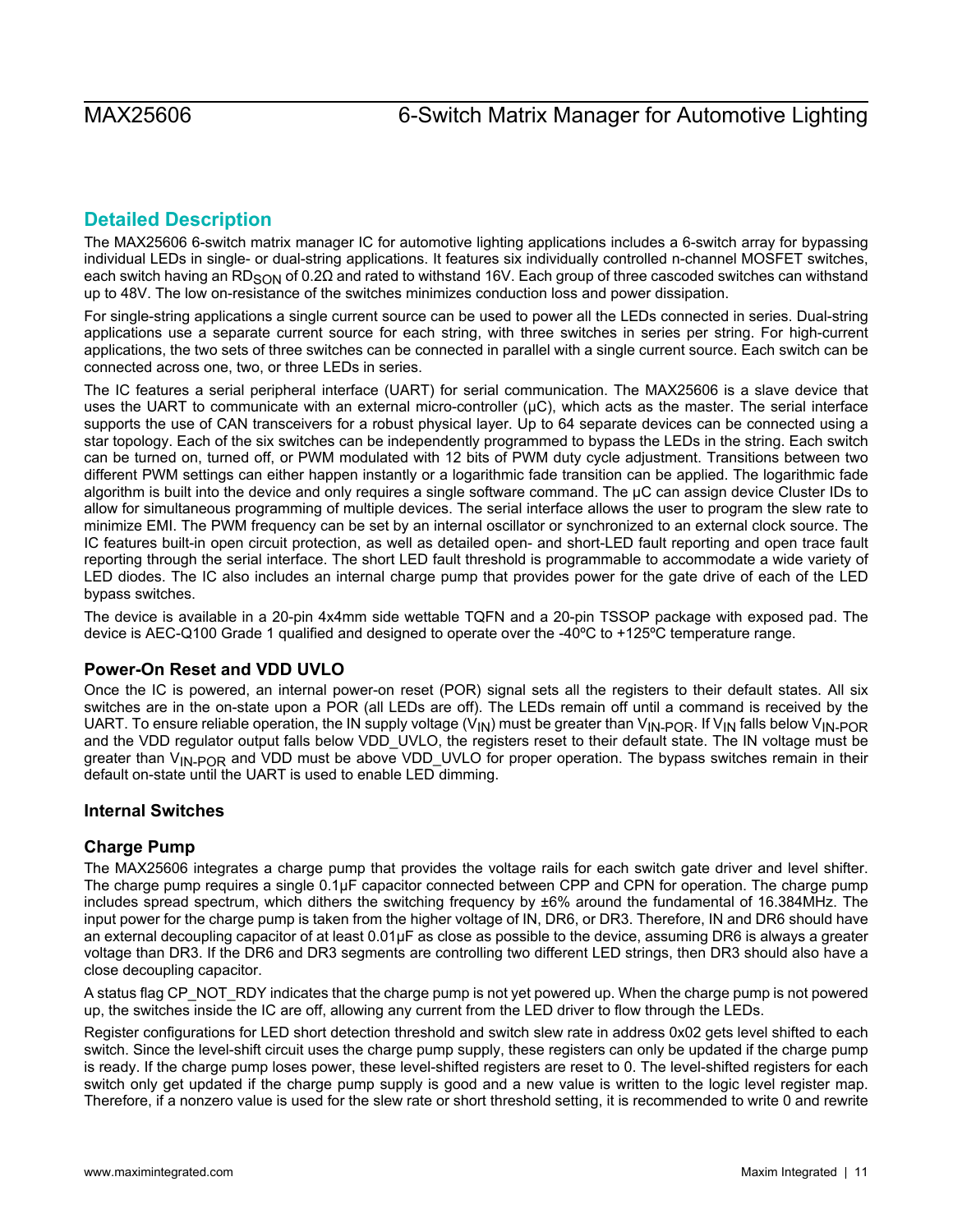the correct value to these registers any time the charge pump supply is interrupted. Make sure the SW\_GO\_EN bit is set to 0 whenever updating the register 0x02 configuration bits.

## <span id="page-11-0"></span>**Programming Options**

### <span id="page-11-1"></span>**MAX25606 Pin Resistor Decode Table**

Multiple MAX25606 devices can be used in a multidrop UART bus with an external uC acting as the master. The resistors on pins A0 and A1 are used to program the UART Device ID of the MAX25606. The first two LSBs of the A1 code are concatenated with the 4 bits of the A0 code to produce the device ID. For example, a value of 309Ω on A1 (code x2) and a value of 1050Ω on A0 (code x8) result in a Device ID of x28.

Table 1. Device ID and A0/A1 Inputs

| {A1[1:0], A0[3:0]} | <b>DEVICE ID</b> |  |  |
|--------------------|------------------|--|--|
| x00                | x00              |  |  |
| x01                | x01              |  |  |
| .                  | .                |  |  |
| x3F                | x3F              |  |  |

The remaining unused bits {A1[3:2], A2[3:0]} can be used for as general purpose indicators, for example, a binning resistor and/or a hardware revision identifier. The MAX25606 stores the coded value of the resistors on A0, A1, and A2 in the STAT\_RES\_CODE register, address 0x0C, and thus the information is available to the microcontroller through the UART bus.

### <span id="page-11-2"></span>**Resistor Programming Table**

The IC provides 16 levels of detection between 0 and 1.2V on the A0, A1, and A2 pins, which are used to configure the MAX25606 device ID. The pins source 400 μA, allowing the use of an external resistor between A0/A1/A2 and GND to set the voltage level. See Table 2 for recommended resistor values.

| A0/A1/A2[3:0] DECODE VALUE | A0/A1 RESISTOR VALUE<br>$(\Omega, 1\%)$ |
|----------------------------|-----------------------------------------|
| 0000                       | 95.3                                    |
| 0001                       | 200                                     |
| 0010                       | 309                                     |
| 0011                       | 422                                     |
| 0100                       | 536                                     |
| 0101                       | 649                                     |
| 0110                       | 768                                     |
| 0111                       | 909                                     |
| 1000                       | 1050                                    |
| 1001                       | 1210                                    |
| 1010                       | 1400                                    |
| 1011                       | 1620                                    |
| 1100                       | 1870                                    |
| 1101                       | 2150                                    |
| 1110                       | 2490                                    |
| 1111                       | 2870                                    |

Table 2. A0/A1/A2 Recommended Values

A0 sets the four LSBs of the 6-bit device ID. A1 sets the two MSBs of the 6-bit device ID.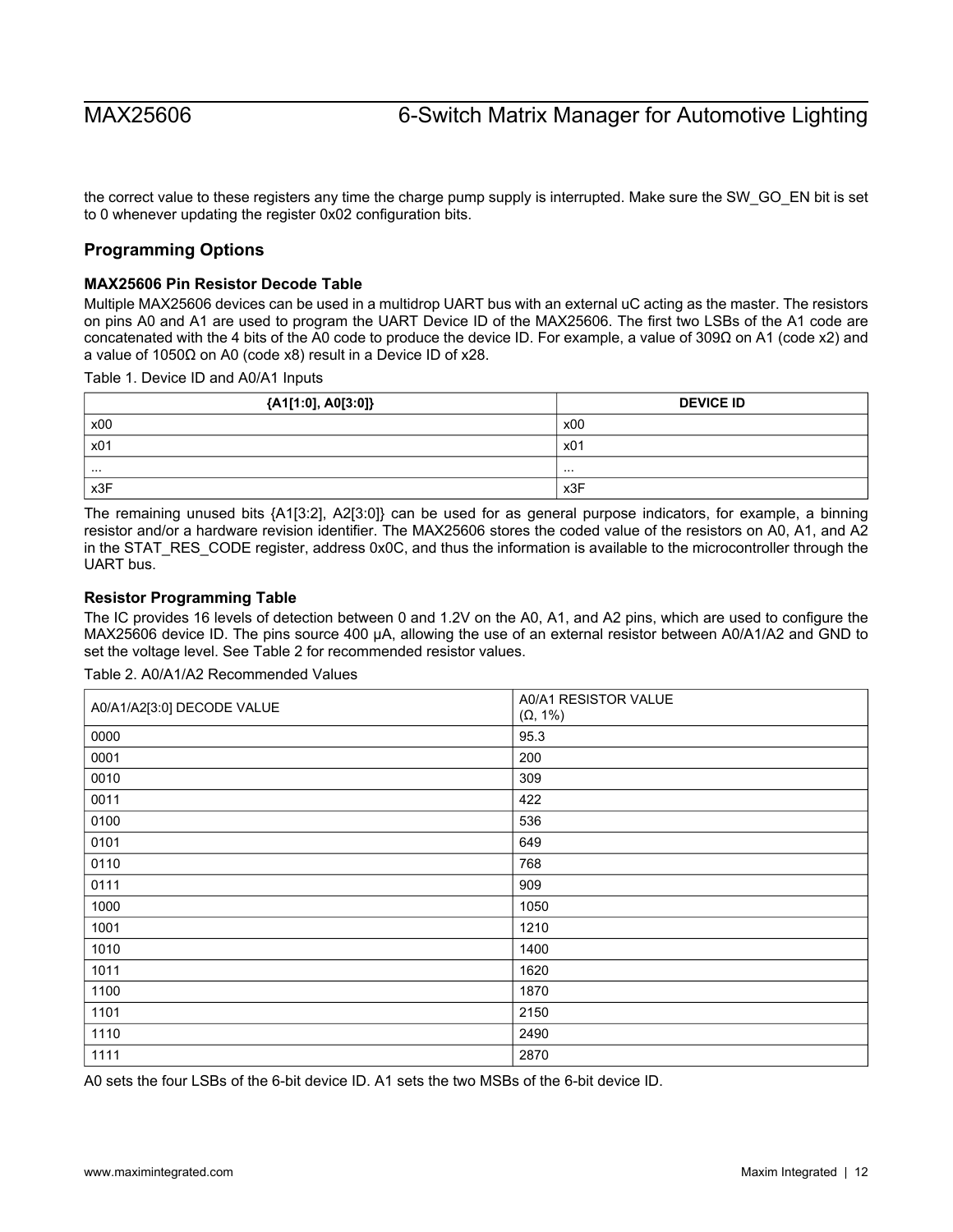# <span id="page-12-0"></span>**PWM Clock and Synchronous Operation with Multiple Devices**

The PWM clock for the IC can be selected from the internal oscillator or from an external clock source driving the CLK pin. The CLK pin is bidirectional, allowing a single device to be the master clock, providing a common clock source to multiple devices. The PWM clock source and CLK pin direction are configured through PWM\_CLK[1:0] in the CNFG\_GEN (0x03) register. The default value is internal oscillator with the CLK pin disabled. For synchronous operation with multiple devices, use the PWM\_CLK\_SEL bits in the CNFG\_GEN (0x03) register to set the master with internal oscillator and CLK pin output, and the slave devices with external oscillator and CLK pin input.

The PWM dimming frequency is programmable by setting the value of the DIV[1:0] bits in the CNFG\_GEN (0x03) register, which sets the divide ratio for both the internal (16.384 MHz) and external clock sources.

The CLK output mode requires a pullup resistor from CLK to VDD because the CLK output is an open-drain output. The pullup strength depends on the desired UART frequency. A 10kΩ resistor pullup works for most frequencies. If 500k baud rate is needed, then a stronger pullup resistor, on the order of  $1kΩ$ , is most likely required.

## <span id="page-12-1"></span>**Parallel Operation for Higher Current Applications**

The switches in the IC can handle current up to 0.75A (max); however, for applications that require higher currents, the switches can be configured in parallel. For example, if the current capability needs to be doubled with three LEDs, connect switch SW0 in parallel to SW3, SW1 in parallel to SW4, and SW2 in parallel to SW5. Make sure the switches connected in parallel have the same phase shift and PWM dimming duty cycles.

# <span id="page-12-2"></span>**PWM Dimming**

The IC provides 12-bit programmable dimming on each individual switch. An internal 12-bit counter (COUNT) is generated according to the clock settings. The switch turns off when COUNT is equal to the delay set by the corresponding PSFT register and stays off until the COUNT exceeds the sum of PSFT and PWM duty-control registers. In this way, the duty cycle and relative phase shift of the individual switches can be set independently.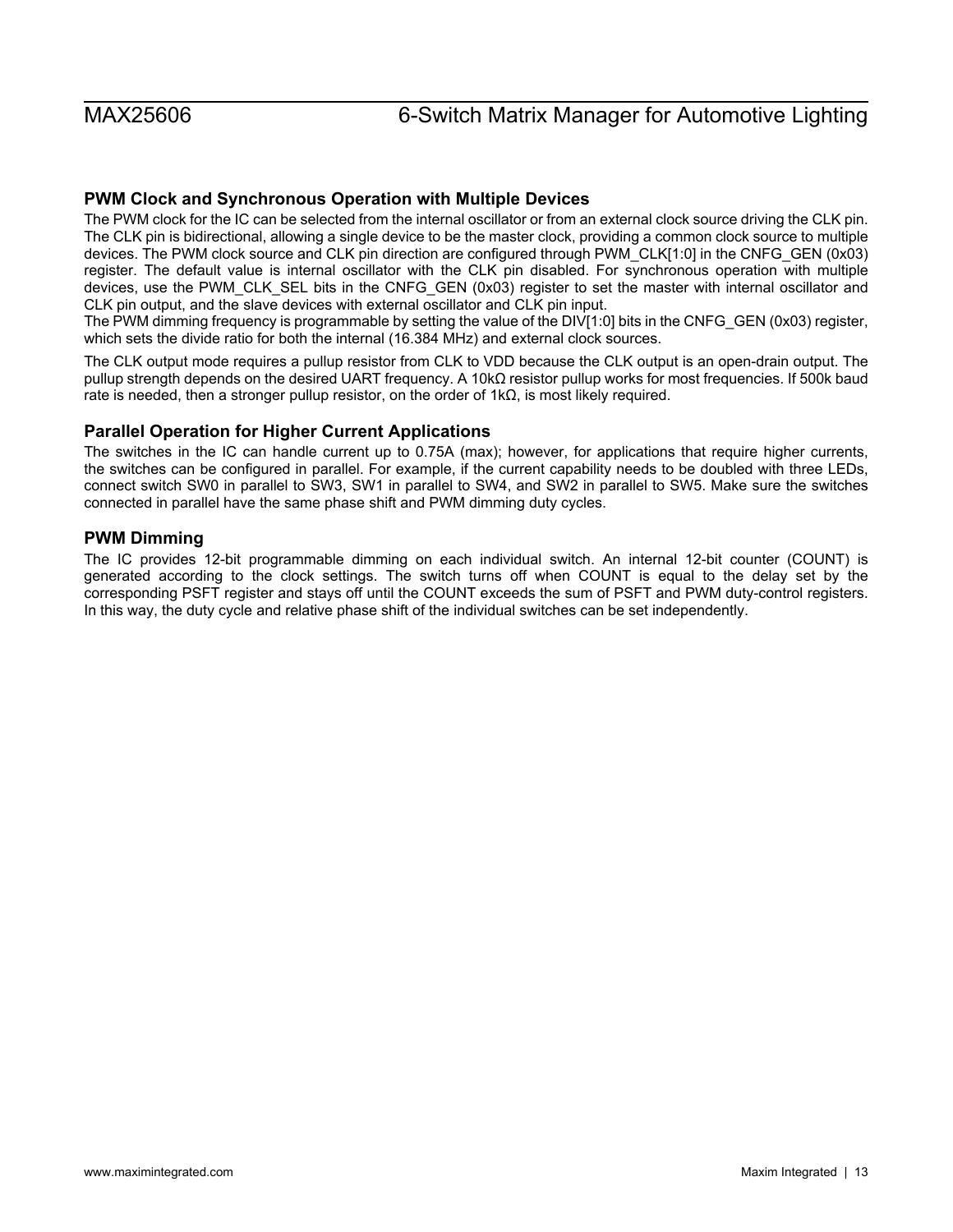<span id="page-13-1"></span>

*Figure 1. PWM Phase and Duty Cycle Definitions* 

# <span id="page-13-0"></span>**Dimming With and Without Fade**

Each switch of the IC can be independently programmed to perform dimming without fade transition, or dimming with fade transition. For dimming without fade transition, the dimming changes from the initial value to the target value in one dimming cycle. For dimming with fade transition, the dimming changes transitionally step by step, starting from the initial value to the target value in multiple dimming cycles, following a predetermined exponential curve.

To enable dimming with fade transition, set the FADE bit to 1 and the DUTY bits to the target value for the specific switches. Each transitional step value is calculated using 12 bits according to the following formula:

DUTYnext = DUTYnow x CF

where DUTY is the duty cycle and CF is the constant factor

CF = 1.0625 and CF = 0.9375 for an up transition and down transition, respectively.

DUTYnext continues to be updated according to the formula until DUTYnext reaches the target value.

The transition period is defined by the TDIM\_ register for the switch. The number of transitional steps depends on the distance between the initial value and the target value. The maximum number of transitional steps from 1(/8191) to 8191(/8191) is 115 steps.

The number of transitional steps depends on the distance between the initial value and the target value. The maximum number of transitional steps from 8191(/8191) to 1(/8191) is 111 steps.

Duty-cycle steps smaller than CF update in one step.

Each step runs TDIM\_ PWM dimming cycles, and each dimming cycle consists of 8192 clock cycles by default; therefore Tstep = TDIM\_ x 8192. The 8192 clock cycles timer can also be changed to 16384, 32768, or 65536 clock cycles by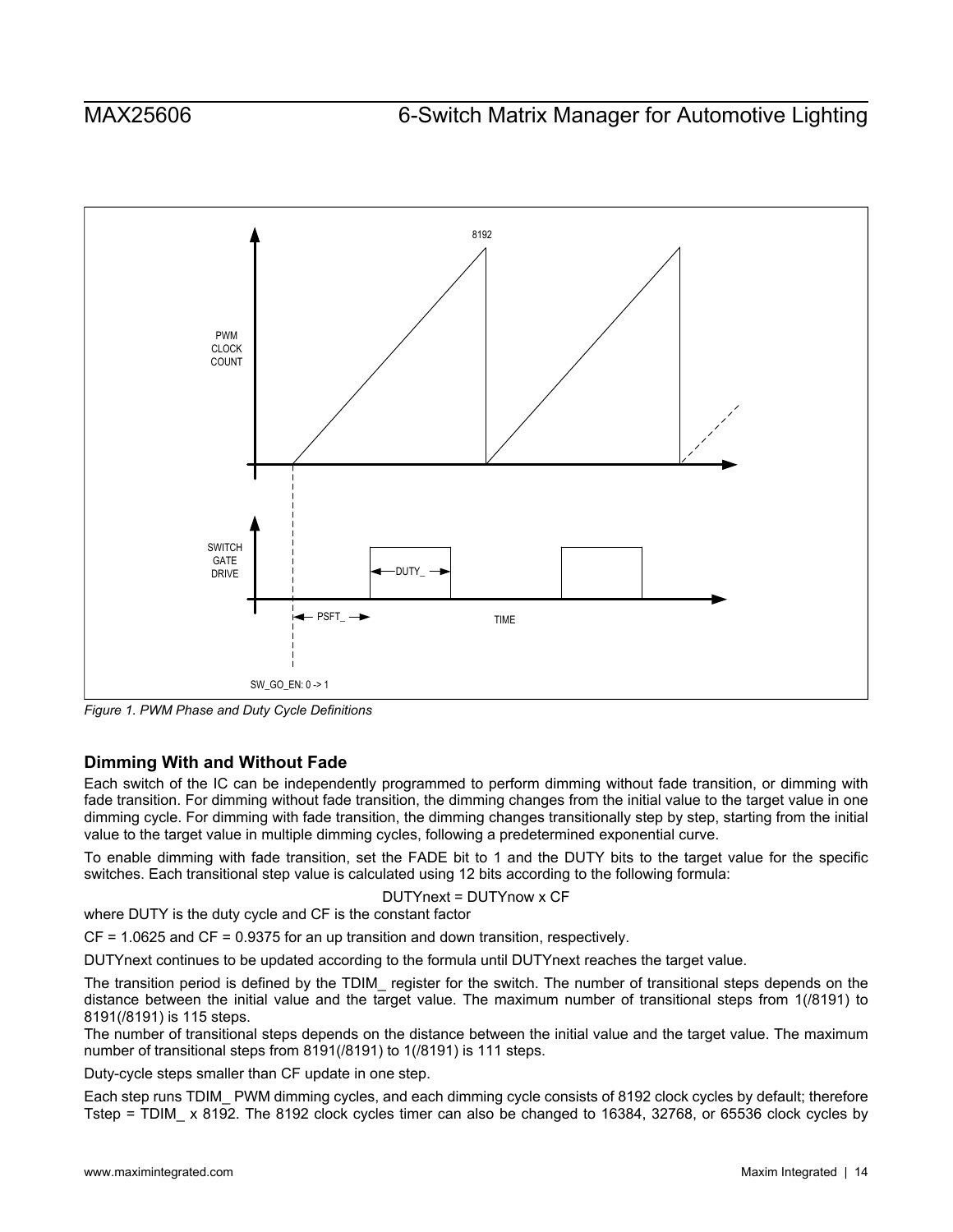programming bits [3:2] in register address 0x02.

## <span id="page-14-0"></span>**LED Fault Detection and Protection**

The IC is able to detect a shorted LED, open LED, and open trace between the device and the LED. To detect and report a LED fault, several conditions must be met. First, the LED switch must be operating and LED-open and LED-short detection requires the switch to be open so the duty cycle must be greater than zero. Conversely, open-fault detection requires the switch to be closed so the PWM duty cycle must be less than 100%. In general, it takes up to one dimming cycle to make sure these conditions have been met after a fault condition is applied. This period depends on the PWM dimming frequency.

To ensure proper operation of the fault detection circuits, it is recommended to use a minimum PWM pulse width which is at least twice as long as the programmed slew rate.

### <span id="page-14-1"></span>**LED Short Threshold**

The LED short threshold is programmable to support single LED short detection for applications with 1, 2, or 3 LEDs per switch. The short threshold can be independently programmed for each group of three cascoded switches. The VSTH\_123 programs the short threshold for the three switches between DR3 and SRC1. The VSTH\_456 programs the short threshold for the three switches between DR6 and SRC4.

### <span id="page-14-2"></span>**UART Serial Interface**

### <span id="page-14-3"></span>**Overview**

The MAX25606 includes a full-duplex UART serial interface to enable fully programmable matrix manager functionality. The system ECU/MCU acts as the UART master, driving read/write packets on the RX line and receiving packets on the TX line. The RX and TX lines can connect up to 64 MAX25606 devices on a common bus using a star topology. The device address of each MAX25606 is pin-programmable using external resistors to ground on the A0 and A1 pins. Devices may be addressed individually using their Device ID[5:0]. They may also be simultaneously addressed using the General Call ID or by using the programmable Cluster Call ID value.

The baud rate of incoming UART packets on RX is automatically detected by the MAX25606, from a minimum of 10kbps up to a maximum of 500kbps. The MAX25606 then returns frames on the TX line at the same baud rate according to the packet format described below.

### <span id="page-14-4"></span>**Device Connections**

The UART interface ensures compatibility with standard microcontrollers from a variety of manufacturers. It also enables the use of CAN tranceivers for applications where the matrix manager is remote from the microcontroller. The RX line should be driven by the microcontroller master. It can be connected to an individual MAX25606 or to multiple devices in a star topology. The TX line is an open-drain output. Multiple devices can share the same TX connection as well. No external timing reference is required, the MAX25606 automatically detects the bit rate on each RX packet and adjusts the bit rate of the TX response accordingly.

### <span id="page-14-5"></span>**UART Frame Format**

Read/write packets are composed from multiple UART frames. Each frame consists of 1 start bit, 8 data bits, 1 parity bit (even), and 1 stop bit. The parity bit should be high if the number of ones in the data bits is odd, otherwise it should be low. If the next frame is in the same packet, there can be no more than 12-bit periods of idle (high) state between frames.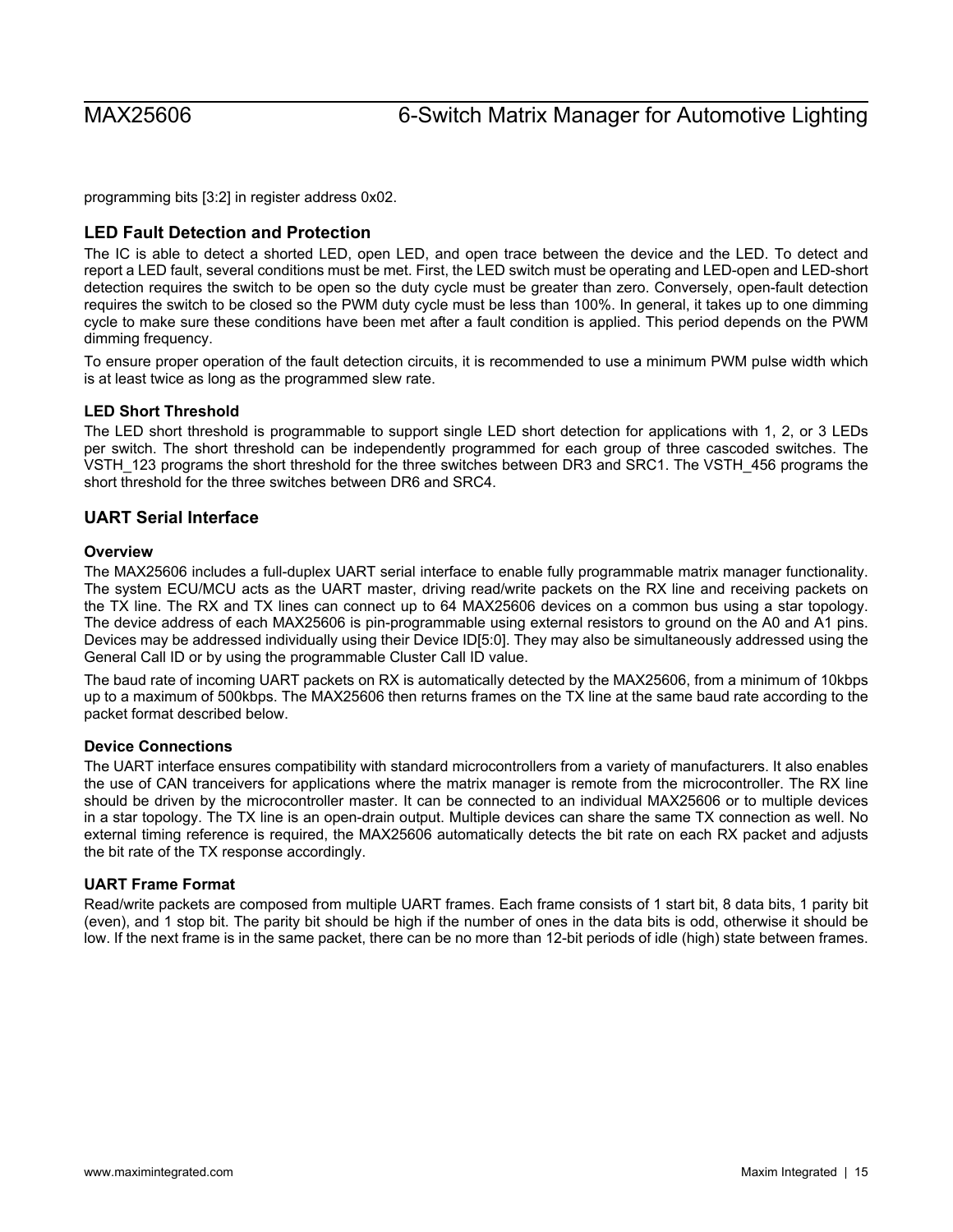

## <span id="page-15-0"></span>**Synchronization and Acknowledge Frames**

Each read/write packet must begin with a special Synchronization (SYNC) frame. This is a UART frame containing the data x79.

<span id="page-15-2"></span>

*Figure 2. SYNC Frame* 

Each response packet always begins with a special Acknowledge (ACK) frame. This is a UART frame containing the data xC3.

<span id="page-15-3"></span>

*Figure 3. ACK Frame* 

# <span id="page-15-1"></span>**Device ID and Address Frame Format**

Each MAX25606 device in the star configuration should be assigned a unique device ID number using resistors connected to the ADDR0 and ADDR1 pins. There are 64 possible device IDs that can be assigned in this way, from x00 to x3F. See *MAX25606 Pin Resistor Decode Table*.

In addition to addressing devices individually, the MAX25606 also supports Global Call and Cluster Call write commands. A Global write command addresses all devices on the bus. A Cluster call addresses all devices with a matching cluster call ID in the CNFG\_UART register. Read commands cannot use the Global/Cluster Call option and must be addressed to a specific device ID.

The address frame data bits are assigned as follows: the MSB is the Global/Cluster call bit. The next 6 bits are the device ID. The LSB is the Read/Write bit.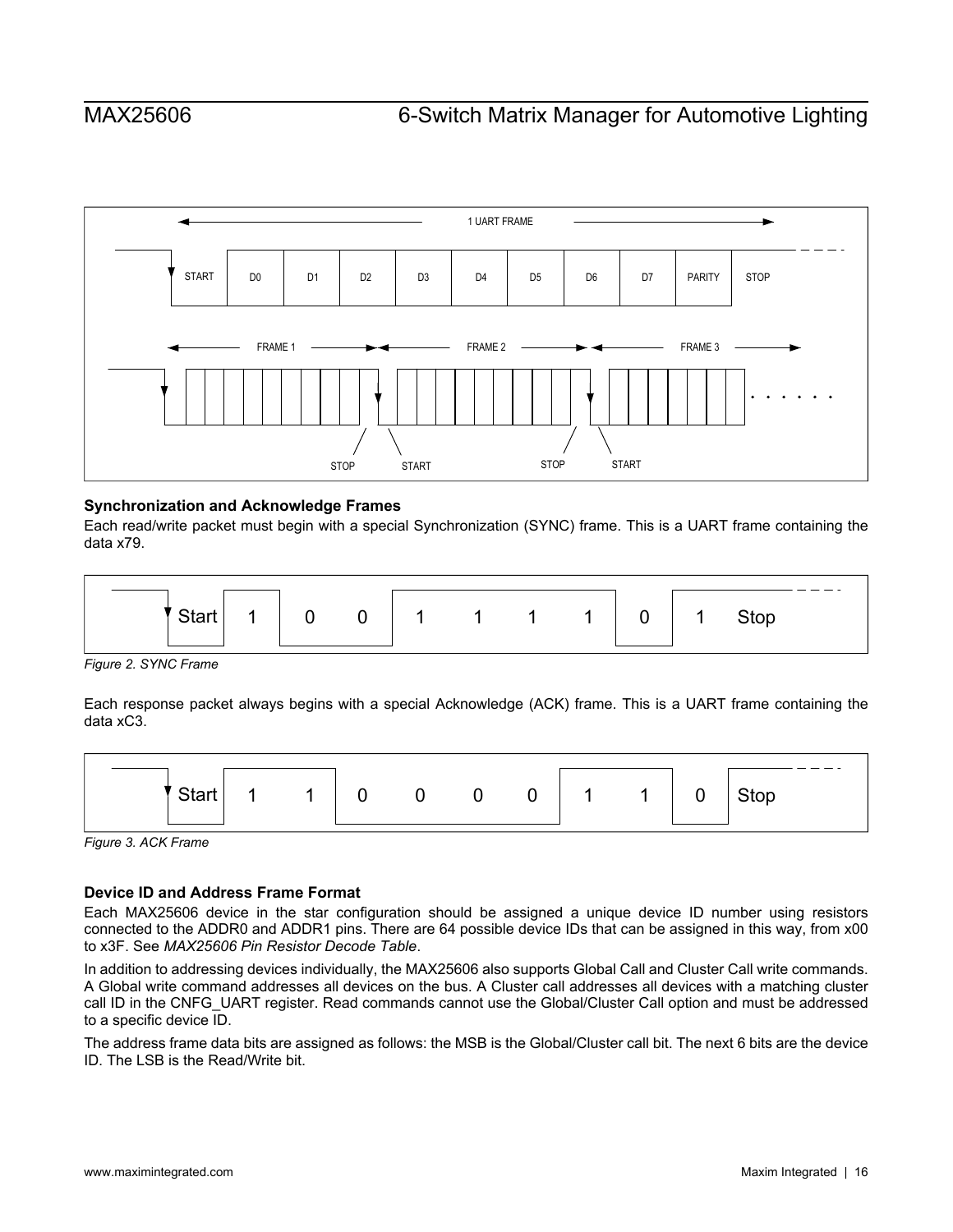<span id="page-16-3"></span>

*Figure 4. SYNC Frame* 

## <span id="page-16-0"></span>**Write Transactions**

Each write packet consists of five UART frames on the RX pin. The first frame shall be the SYNC packet. The second frame consists of the Global/Cluster call flag, then the 6-bit device ID, and then the R/W bit. The R/W bit shall be low for a write command. The third frame shall be the register address being written to. The fourth frame shall be the lower byte of the data being written. The fifth and final frame shall include the 3-bit cyclic redundancy check (CRC) code followed by the upper 5 bits of the data being written. Upon receiving a valid write packet, the device responds with an ACK frame on the TX pin.

Fourth UART frame, lower 8 bits of data packet

<span id="page-16-4"></span>

| ------- | <b>START</b> | D <sub>0</sub> | D <sub>1</sub> | D <sub>2</sub> | D <sub>3</sub> | D <sub>4</sub> | D <sub>5</sub> | D <sub>6</sub> | D7 | <b>PARITY</b> | __<br><b>STOP</b> |
|---------|--------------|----------------|----------------|----------------|----------------|----------------|----------------|----------------|----|---------------|-------------------|
|         |              |                |                |                |                |                |                |                |    |               |                   |

*Figure 5. SYNC Frame* 

Fifth UART frame, upper 5 bits of data packet + 3 bits of CRC

<span id="page-16-5"></span>

| ------- | <b>START</b> | D <sub>8</sub> | D <sub>9</sub> | D <sub>10</sub> | D <sub>11</sub> | D <sub>12</sub> | CRC0 | CRC1 | CRC <sub>2</sub> | <b>PARITY</b> | __<br>$ -$<br><b>STOP</b> |
|---------|--------------|----------------|----------------|-----------------|-----------------|-----------------|------|------|------------------|---------------|---------------------------|
|         |              |                |                |                 |                 |                 |      |      |                  |               |                           |

*Figure 6. SYNC Frame* 

### <span id="page-16-1"></span>**CRC Error Checking**

Read/Write transactions are protected using a 3-bit CRC on the frame. The CRC is provided by the master on last three data bits of each UART\_RX packet. The MAX25606 calculates its own CRC using the same polynomial, and the transaction is only accepted if the CRC bits match. For response frames on read packets, the MAX25606 appends its own 3-bit CRC code to the 13-bit read data.

The input to the CRC calculation consists of the data bits from the device ID, address, and data frames.

The CRC calculation uses the polynomial  $x^3 + x^1 + 1$  with a starting value of 000.

### <span id="page-16-2"></span>**UART Watchdog Function**

The MAX25606 UART Watchdog feature sets the switches into a preconfigured state in the event of UART communication bus failures. If the EN\_WATCHDOG bit is set in the CNFG\_WATCHDOG register, the device asserts a UART\_WATCHDOG fault when the UART\_RX pin has been inactive for more than 4 seconds. When the UART\_WATCHDOG fault is set, the  $\overline{FLT}$  output is asserted low and the state of the channel switches is set to the value of the WD\_LED\_STATE register. The default value of WD\_LED\_STATE is x00, which opens all six switches in the event of a watchdog fault. The fault can be masked by setting the MSK\_UART\_ERR bit in the CNFG\_MASK\_GEN register. The fault status is cleared by writing a 1 to the UART\_WATCHDOG bit. When the fault status is cleared, the switches resume operation according to the values of the PWM registers.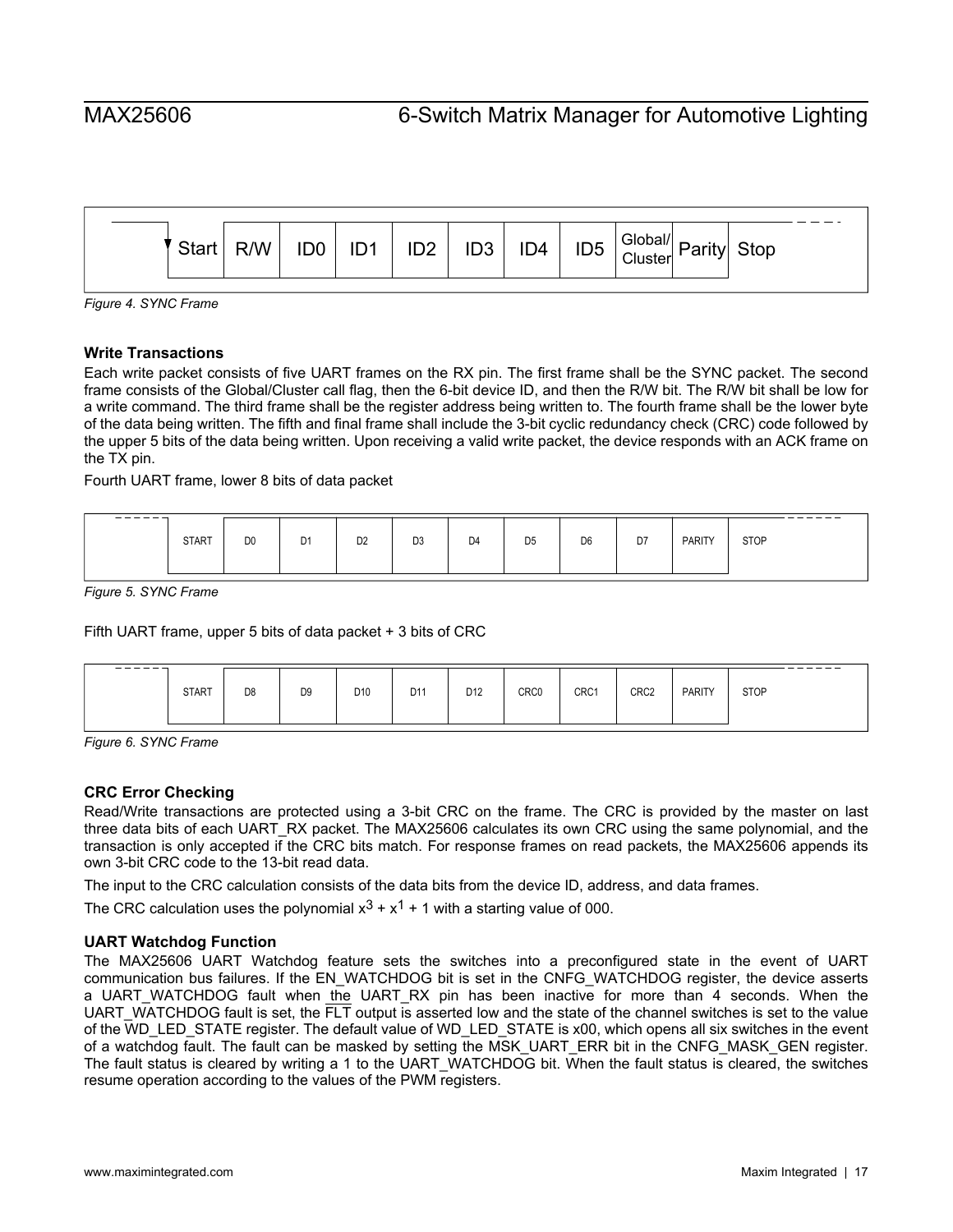# <span id="page-17-0"></span>**UART Communication Error Handling**

In the event that the device receives a bad packet on UART\_RX, it asserts the relevant fault status bit in STAT\_UART and asserts the FLT output. The UART communications faults can be masked by setting the MSK\_UART\_ERR bit. Faults are cleared by writing 1 to the STAT\_UART bits. The following communications errors result in fault assertion:

- UART Watchdog timeout: UART\_RX stops transitioning for more than 4 seconds and EN\_WATCHDOG bit is set.
- UART\_RX timeout: UART\_RX stops transitioning for more than 16 bit lengths after a UART start bit has been received but before the end of a valid command sequence.
- RX\_CRC\_ERR: An invalid CRC code is detected on a UART transaction.
- RX\_SYNC\_PERR: parity error in the SYNC frame
- RX\_PL\_ERR: parity error in the payload frame
- RX\_STOP\_ERR: frame is missing the stop bit

# <span id="page-17-1"></span>**Thermal Protection**

The IC features an on-chip temperature-protection circuit to prevent the device from overheating.

When the die temperature rises above the thermal-warning threshold  $(+140^{\circ}C)$ , the TH\_WARN bit is set, causing the FLT pin to be asserted but no action is taken with the switches. To clear the TH\_WARN bit, a 1 must be written to the bit. If the die temperature is still above the threshold, the status bit is immediately set again.

When the die temperature rises above the thermal-shutdown threshold (+165°C), the TH\_SHDN bit is set, causing the FLT pin to be asserted and all switches to either be closed (LEDs turned off) or opened (LEDs turned on), depending on the value of the TH\_SHDN\_ACT register bit. Switches remain static and the FLT pin remains asserted until the fault status is cleared by writing 1 to the TH\_SHDN bit. If the die temperature is still above the threshold, the fault status is immediately set again.

When the device recovers from thermal shutdown, it resumes operation from where it was before the thermal shutdown. The TH\_WARN and TH\_SHDN bits are cleared by writing a 1.

# <span id="page-17-2"></span>**PWM Clock and Synchronous Operation with Multiple Devices**

The PWM clock for the IC can be selected from the internal oscillator or from an external clock source driving the CLK pin. The CLK pin is bidirectional, allowing a single device to be the master clock, providing a common clock source to multiple devices. The PWM clock source and CLK pin direction are configured through PWM\_CLK[1:0] in the CNFG\_GEN (0x03) register. The default value is internal oscillator with the CLK pin disabled. For synchronous operation with multiple devices, use the PWM\_CLK\_SEL bits in the CNFG\_GEN (0x03) register to set the master with internal oscillator and CLK pin output, and the slave devices with external oscillator and CLK pin input.

The PWM dimming frequency is programmable by setting the value of the DIV[1:0] bits in the CNFG\_GEN (0x03) register, which sets the divide ratio for both the internal (16.384MHz) and external clock sources.

The CLK output mode requires a pullup resistor from CLK to VDD because the CLK output is an open-drain output. The pullup strength depends on the desired UART frequency, a 10kΩ resistor pullup works for most frequencies. If 500k baud rate is needed, then 1kΩ or 2kΩ pullup may be better.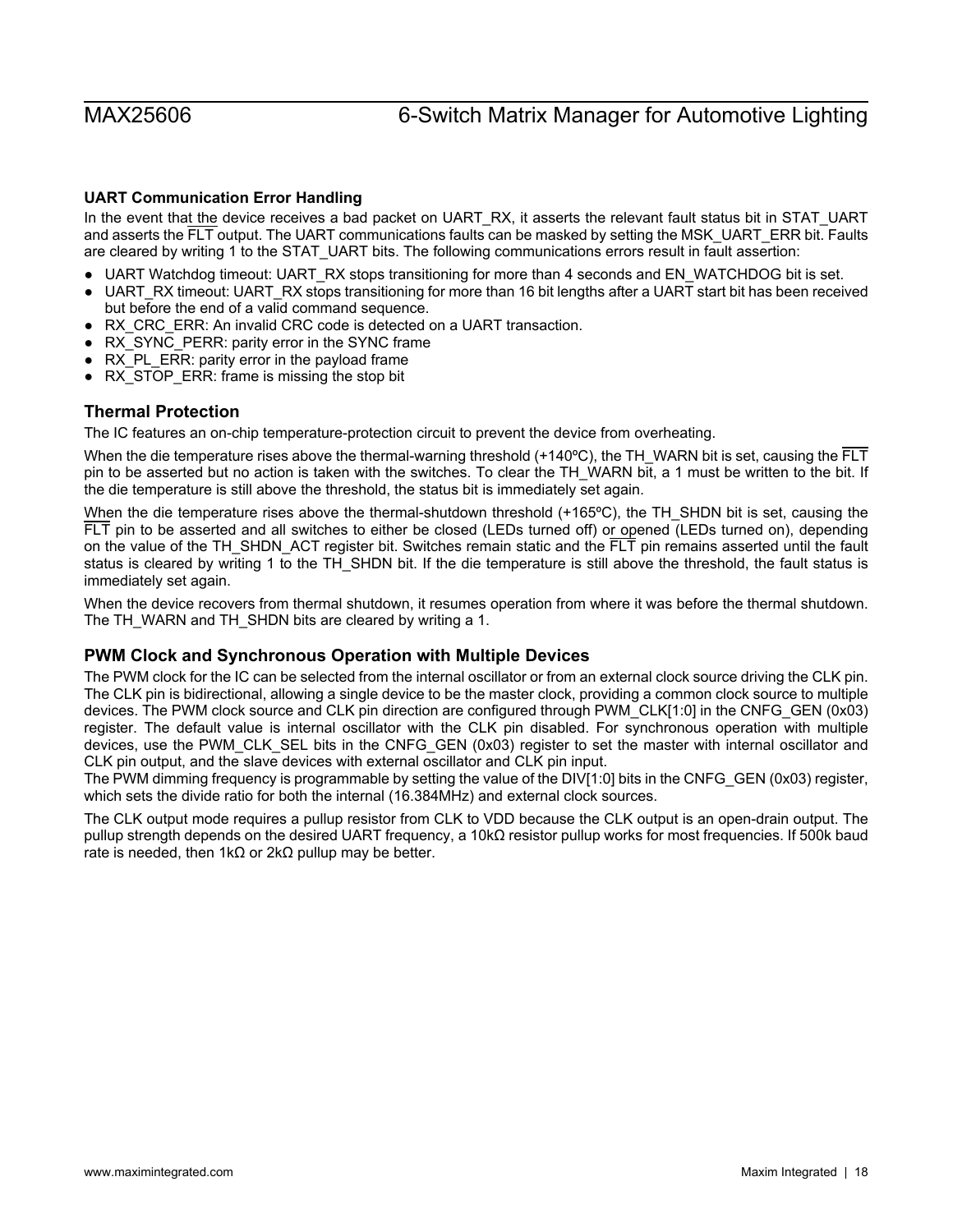# <span id="page-18-0"></span>**Register Map**

# <span id="page-18-1"></span>**MAX25606**

| <b>ADDRESS</b>       | <b>NAME</b>                         | <b>MSB</b>               |                          |                                   |                          |                       |                                           |                                    | <b>LSB</b>                    |
|----------------------|-------------------------------------|--------------------------|--------------------------|-----------------------------------|--------------------------|-----------------------|-------------------------------------------|------------------------------------|-------------------------------|
| <b>USER COMMANDS</b> |                                     |                          |                          |                                   |                          |                       |                                           |                                    |                               |
|                      | NO_OP[15:8]                         |                          |                          |                                   |                          |                       | REV_ID[4:0]                               |                                    |                               |
| 0x00                 | <b>NO OP[7:0]</b>                   | $\qquad \qquad -$        | $\overline{\phantom{0}}$ | $\qquad \qquad -$                 |                          |                       | CONSTANT_TEST[4:0]                        |                                    |                               |
|                      | <b>SW GO[15:8]</b>                  |                          |                          |                                   |                          |                       |                                           |                                    |                               |
| 0x01                 | <b>SW_GO[7:0]</b>                   |                          |                          |                                   |                          |                       |                                           |                                    | SW_GO<br>EN                   |
|                      | <b>CNFG_GEN[15:8]</b>               |                          |                          |                                   |                          | VSTH_456[2:0]         |                                           | VSTH_123[2:1]                      |                               |
| 0x02                 | CNFG GEN[7:0]                       | VSTH_1<br>23[0]          |                          | LED_SLEW[2:0]                     |                          | DIV[1:0]              |                                           | PWM CLK SEL[1:0]                   |                               |
| 0x03                 | <b>CNFG_UART[15:8]</b>              |                          |                          |                                   |                          |                       |                                           |                                    |                               |
|                      | CNFG UART[7:0]                      | $\qquad \qquad -$        | $\qquad \qquad$          |                                   |                          | CID[5:0]              |                                           |                                    |                               |
| 0x04                 | <b>CNFG WATCHDOG[15</b><br>:81      |                          |                          |                                   | EN_WAT<br><b>CHDOG</b>   |                       |                                           |                                    |                               |
|                      | CNFG_WATCHDOG[7:<br> 0              |                          |                          |                                   |                          | WD_LED_STATE[5:0]     |                                           |                                    |                               |
| 0x05                 | CNFG OPEN OVRD[1<br>5:81            |                          |                          |                                   |                          |                       |                                           |                                    |                               |
|                      | CNFG OPEN OVRD[7:<br>0 <sup>1</sup> | -                        |                          |                                   |                          |                       | OPEN_LED_OVR[5:0]                         |                                    |                               |
| 0x06                 | CNFG_GROUPA[15:8]                   |                          |                          |                                   | $\overline{\phantom{0}}$ |                       |                                           | $\overline{\phantom{0}}$           | Ξ.                            |
|                      | CNFG GROUPA[7:0]                    | $\overline{\phantom{0}}$ | $\overline{\phantom{0}}$ |                                   |                          |                       | GROUPA SEL[5:0]                           |                                    |                               |
| 0x07                 | CNFG_GROUPB[15:8]                   |                          |                          |                                   | $\equiv$                 |                       |                                           |                                    |                               |
|                      | CNFG GROUPB[7:0]                    |                          |                          |                                   |                          | GROUPB_SEL[5:0]       |                                           |                                    |                               |
|                      | CNFG_MSK_GEN[15:8]                  |                          |                          |                                   | TH_SHD<br>N_ACT          |                       |                                           |                                    |                               |
| 0x08                 | CNFG_MSK_GEN[7:0]                   |                          | MSK_UA<br>RT_ERR         | MSK_OP<br>EN_TRA<br><b>CE</b>     | MSK_OP<br>EN_LED         | MSK_SH<br>ORT_LE<br>D | MSK_CP<br>_RDY_N                          | MSK_RA<br>DC_ERR                   | MSK_TH<br>_WARN               |
| 0x09                 | CNFG_MSK_LED[15:8]                  |                          |                          |                                   | $\equiv$                 |                       |                                           |                                    |                               |
|                      | CNFG MSK LED[7:0]                   |                          |                          |                                   |                          |                       | CNFG_MSK_LED[5:0]                         |                                    |                               |
| 0x0A                 | <b>STAT_GEN[15:8]</b>               |                          |                          |                                   |                          |                       |                                           | <b>CONFIG</b><br>NOT<br><b>ONE</b> | RADC_E<br><b>RR</b>           |
|                      | STAT_GEN[7:0]                       | EXT_CL<br>K ERR          | UART_E<br><b>RR</b>      | OPEN_T<br><b>RACE</b>             | OPEN_L<br>ED             | SHORT<br><b>LED</b>   | CP_RDY<br>$\mathsf{N}$                    | TH_SHD<br>N                        | TH_WA<br><b>RN</b>            |
|                      | STAT_RADC[15:8]                     |                          |                          |                                   | $\qquad \qquad -$        |                       | $\overline{\phantom{0}}$                  | $\qquad \qquad -$                  | $\overline{\phantom{0}}$      |
| 0x0B                 | STAT_RADC[7:0]                      |                          | RADC_D<br><b>ONE</b>     | R <sub>2</sub> OVE<br>R RANG<br>Е | R1_OVE<br>R_RANG<br>Е    | R0_OVE<br>R_RANG<br>E | R <sub>2_UND</sub><br>ER_RAN<br><b>GE</b> | RES1_U<br>NDR1_U<br>NDER_R<br>ANGE | R0_UND<br>ER_RAN<br><b>GE</b> |
| 0x0C                 | STAT RES CODE[15:8                  |                          |                          |                                   |                          |                       |                                           | R2_CODE[3:0]                       |                               |
|                      | STAT RES CODE[7:0]                  |                          |                          | R1_CODE[3:0]                      |                          |                       |                                           | R0_CODE[3:0]                       |                               |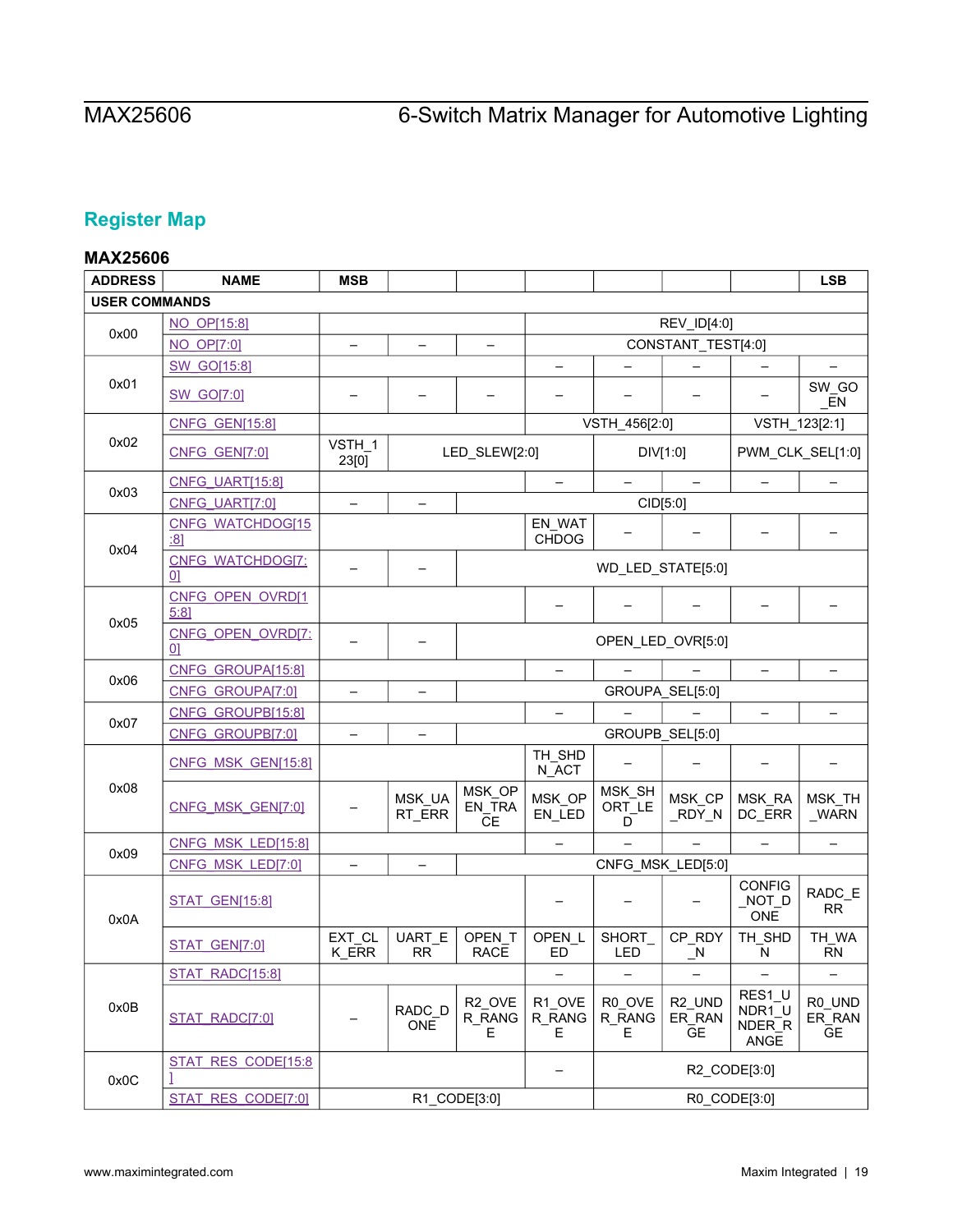| <b>ADDRESS</b> | <b>NAME</b>               | <b>MSB</b>                    |                          |                  |                                                      |                          |                              |                               | <b>LSB</b>                                |  |
|----------------|---------------------------|-------------------------------|--------------------------|------------------|------------------------------------------------------|--------------------------|------------------------------|-------------------------------|-------------------------------------------|--|
| 0x0D           | STAT UART[15:8]           |                               |                          |                  |                                                      |                          |                              |                               | <b>UART</b><br><b>WATCH</b><br><b>DOG</b> |  |
|                | STAT_UART[7:0]            | RX_TIM<br>EOUT_E<br><b>RR</b> | RX_CRC<br>ERR            | RX_SYN<br>C_PERR | RX_PL_<br><b>PERR</b>                                | RX_SYN<br>C STOP<br>ERR  | RX_PL<br>STOP E<br><b>RR</b> | RX_PL<br>START_<br><b>ERR</b> |                                           |  |
|                | STAT_SHORT_LED[15:<br>81  |                               |                          |                  | $\overline{\phantom{0}}$<br>$\overline{\phantom{0}}$ |                          |                              | $\overline{\phantom{0}}$      |                                           |  |
| 0x0E           | STAT_SHORT_LED[7:0        |                               |                          |                  |                                                      | SHORT_LED_STAT[5:0]      |                              |                               |                                           |  |
| 0x0F           | STAT OPEN LED[15:8        |                               |                          |                  |                                                      |                          |                              |                               |                                           |  |
|                | STAT_OPEN_LED[7:0]        | $\overline{\phantom{0}}$      | $\qquad \qquad -$        |                  |                                                      | OPEN_LED_STAT[5:0]       |                              |                               |                                           |  |
| 0x10           | STAT OPEN TRACE[1<br>5:81 |                               |                          |                  |                                                      |                          |                              |                               |                                           |  |
|                | STAT_OPEN_TRACE[7<br>:01  |                               |                          |                  |                                                      | OPEN_TRACE_STAT[5:0]     |                              |                               |                                           |  |
| 0x11           | <b>PSFT_GRP[15:8]</b>     |                               |                          |                  | $\overline{\phantom{0}}$                             |                          |                              |                               | PSFT_GROUP[1:0]                           |  |
|                | PSFT GRP[7:0]             |                               |                          |                  |                                                      | <b>PSFT[7:0]</b>         |                              |                               |                                           |  |
| 0x12           | PSFT 0[15:8]              |                               |                          |                  |                                                      |                          |                              |                               |                                           |  |
|                | <b>PSFT 0[7:0]</b>        |                               |                          |                  |                                                      | PSFT_0[7:0]              |                              |                               |                                           |  |
| 0x13           | PSFT 1[15:8]              |                               |                          |                  |                                                      |                          | $\rightarrow$                | $\overline{\phantom{0}}$      | $\equiv$                                  |  |
|                | PSFT_1[7:0]               | PSFT_1[7:0]                   |                          |                  |                                                      |                          |                              |                               |                                           |  |
| 0x14           | PSFT_2[15:8]              |                               | $\qquad \qquad -$        |                  |                                                      |                          | $\overline{\phantom{m}}$     | $\overline{\phantom{m}}$      | $\overline{\phantom{m}}$                  |  |
|                | PSFT 2[7:0]               |                               |                          |                  |                                                      | PSFT_2[7:0]              |                              |                               |                                           |  |
| 0x15           | PSFT_3[15:8]              |                               |                          |                  |                                                      |                          |                              |                               | $\qquad \qquad -$                         |  |
|                | PSFT 3[7:0]               |                               |                          |                  |                                                      | PSFT_3[7:0]              |                              |                               |                                           |  |
| 0x16           | PSFT 4[15:8]              |                               |                          |                  | -                                                    |                          | $\overline{\phantom{0}}$     |                               | $\qquad \qquad -$                         |  |
|                | <b>PSFT 4[7:0]</b>        |                               |                          |                  |                                                      | PSFT_4[7:0]              |                              |                               |                                           |  |
| 0x17           | PSFT_5[15:8]              |                               |                          |                  | $\overline{\phantom{0}}$                             |                          |                              |                               |                                           |  |
|                | PSFT_5[7:0]               |                               |                          |                  |                                                      | PSFT_5[7:0]              |                              |                               |                                           |  |
| 0x18           | <b>TDIM_GRP[15:8]</b>     |                               |                          |                  |                                                      | $\qquad \qquad$          | $\qquad \qquad -$            | $\qquad \qquad -$             | $\qquad \qquad -$                         |  |
|                | TDIM GRP[7:0]             |                               | $\overline{\phantom{0}}$ |                  | TDIM_GROUP[1:0]                                      | $\qquad \qquad -$        |                              | TDIM[2:0]                     |                                           |  |
| 0x19           | TDIM 2 1 0[15:8]          |                               |                          |                  |                                                      | $\overline{\phantom{0}}$ |                              | TDIM_2[2:0]                   |                                           |  |
|                | <u>TDIM 2 1 0[7:0]</u>    | $\overline{\phantom{m}}$      |                          | TDIM_1[2:0]      |                                                      | $\overline{\phantom{0}}$ |                              | TDIM_0[2:0]                   |                                           |  |
| 0x1A           | TDIM 5 4 3[15:8]          |                               |                          |                  | -                                                    |                          |                              | TDIM_5[2:0]                   |                                           |  |
|                | TDIM 5 4 3[7:0]           | TDIM_4[2:0]<br>TDIM_3[2:0]    |                          |                  |                                                      |                          |                              |                               |                                           |  |
| 0x1B           | PWM_GRPA_DUTY[15:<br>81   | FADE_A<br>DUTY_A[11:8]        |                          |                  |                                                      |                          |                              |                               |                                           |  |
|                | PWM GRPA DUTY[7:0         | DUTY_A[7:0]                   |                          |                  |                                                      |                          |                              |                               |                                           |  |
|                | PWM GRPB DUTY[15:<br>81   | FADE_B                        |                          | DUTY_B[11:8]     |                                                      |                          |                              |                               |                                           |  |
| 0x1C           | PWM GRPB DUTY[7:0         |                               |                          |                  | DUTY_B[7:0]                                          |                          |                              |                               |                                           |  |
| 0x1D           | PWM0[15:8]                |                               |                          |                  | FADE 0                                               |                          |                              | DUTY_0[11:8]                  |                                           |  |
|                |                           |                               |                          |                  |                                                      |                          |                              |                               |                                           |  |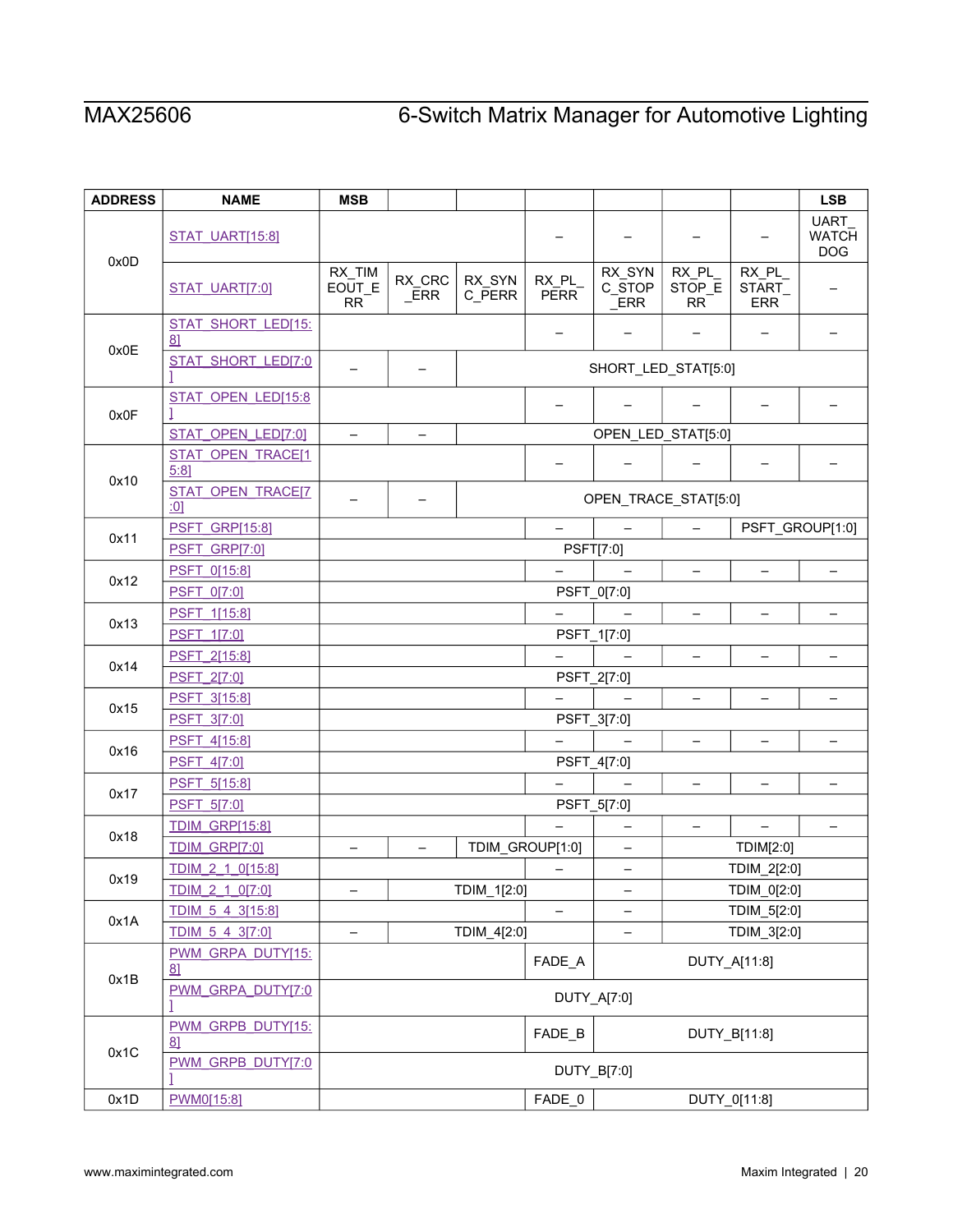| <b>ADDRESS</b> | <b>NAME</b> | <b>MSB</b> |                                   |  |             |             |  |              | <b>LSB</b> |  |  |
|----------------|-------------|------------|-----------------------------------|--|-------------|-------------|--|--------------|------------|--|--|
|                | PWM0[7:0]   |            | DUTY_0[7:0]                       |  |             |             |  |              |            |  |  |
| 0x1E           | PWM1[15:8]  |            |                                   |  | FADE_1      |             |  | DUTY_1[11:8] |            |  |  |
|                | PWM1[7:0]   |            |                                   |  | DUTY_1[7:0] |             |  |              |            |  |  |
| 0x1F           | PWM2[15:8]  |            | FADE_2<br>DUTY_2[11:8]            |  |             |             |  |              |            |  |  |
|                | PWM2[7:0]   |            | DUTY_2[7:0]                       |  |             |             |  |              |            |  |  |
| 0x20           | PWM3[15:8]  |            | FADE <sub>3</sub><br>DUTY_3[11:8] |  |             |             |  |              |            |  |  |
|                | PWM3[7:0]   |            | DUTY_3[7:0]                       |  |             |             |  |              |            |  |  |
| 0x21           | PWM4[15:8]  |            |                                   |  | FADE_4      |             |  | DUTY 4[11:8] |            |  |  |
|                | PWM4[7:0]   |            | DUTY_4[7:0]                       |  |             |             |  |              |            |  |  |
|                | PWM5[15:8]  |            |                                   |  | FADE_5      |             |  | DUTY 5[11:8] |            |  |  |
| 0x22           | PWM5[7:0]   |            |                                   |  |             | DUTY_5[7:0] |  |              |            |  |  |

# <span id="page-20-0"></span>**Register Details**

## <span id="page-20-1"></span>**[NO\\_OP \(0x00\)](#page-18-1)**

NO\_OP is a read-only register that reads the content of RGRADE, revision ID, and test pattern.

| <b>BIT</b>                   |             |   | 12<br>11<br>10<br>9<br>8                                     |  |                                                                                |  |  |  |  |
|------------------------------|-------------|---|--------------------------------------------------------------|--|--------------------------------------------------------------------------------|--|--|--|--|
| <b>Field</b>                 |             |   |                                                              |  | REV_ID[4:0]                                                                    |  |  |  |  |
| <b>Reset</b>                 |             |   |                                                              |  | 0b00000                                                                        |  |  |  |  |
| <b>Access</b><br><b>Type</b> |             |   | Read Only                                                    |  |                                                                                |  |  |  |  |
| <b>BIT</b>                   | 6           | 5 | 3<br>$\mathbf{2}$<br>4<br>0                                  |  |                                                                                |  |  |  |  |
| <b>Field</b>                 |             |   | CONSTANT TEST[4:0]                                           |  |                                                                                |  |  |  |  |
| <b>Reset</b>                 |             |   |                                                              |  | 0b10001                                                                        |  |  |  |  |
| <b>Access</b><br>Type        |             |   | Read Only                                                    |  |                                                                                |  |  |  |  |
| <b>BITFIELD</b>              | <b>BITS</b> |   | <b>DESCRIPTION</b>                                           |  |                                                                                |  |  |  |  |
| REV_ID                       | 12:8        |   | Revision Information: Reads back 5-bit hardware revision ID. |  |                                                                                |  |  |  |  |
| <b>CONSTANT TEST</b>         | 4:0         |   |                                                              |  | Test Pattern: 0x11 is always returned in this location for interface checking. |  |  |  |  |

# <span id="page-20-2"></span>**[SW\\_GO \(0x01\)](#page-18-1)**

SW GO us a read/write register that enables the PWN signals.

| <b>BIT</b>                   | $\tilde{\phantom{a}}$ |   |   | ້<br>12 | 11 | 10           | 9                        | 8               |
|------------------------------|-----------------------|---|---|---------|----|--------------|--------------------------|-----------------|
| Field                        |                       |   |   |         |    |              |                          |                 |
| Reset                        |                       |   |   |         |    |              | -                        |                 |
| <b>Access</b><br><b>Type</b> |                       |   |   |         |    |              |                          |                 |
| <b>BIT</b>                   | ⇁                     | 6 | 5 | 4       | 3  | $\mathbf{2}$ |                          |                 |
| Field                        |                       |   |   |         |    |              | -                        | SW_GO_E<br>N    |
| Reset                        | -                     |   | - |         |    |              |                          | 0 <sub>b0</sub> |
| <b>Access</b><br><b>Type</b> |                       |   |   |         |    |              | $\overline{\phantom{0}}$ | Write, Read     |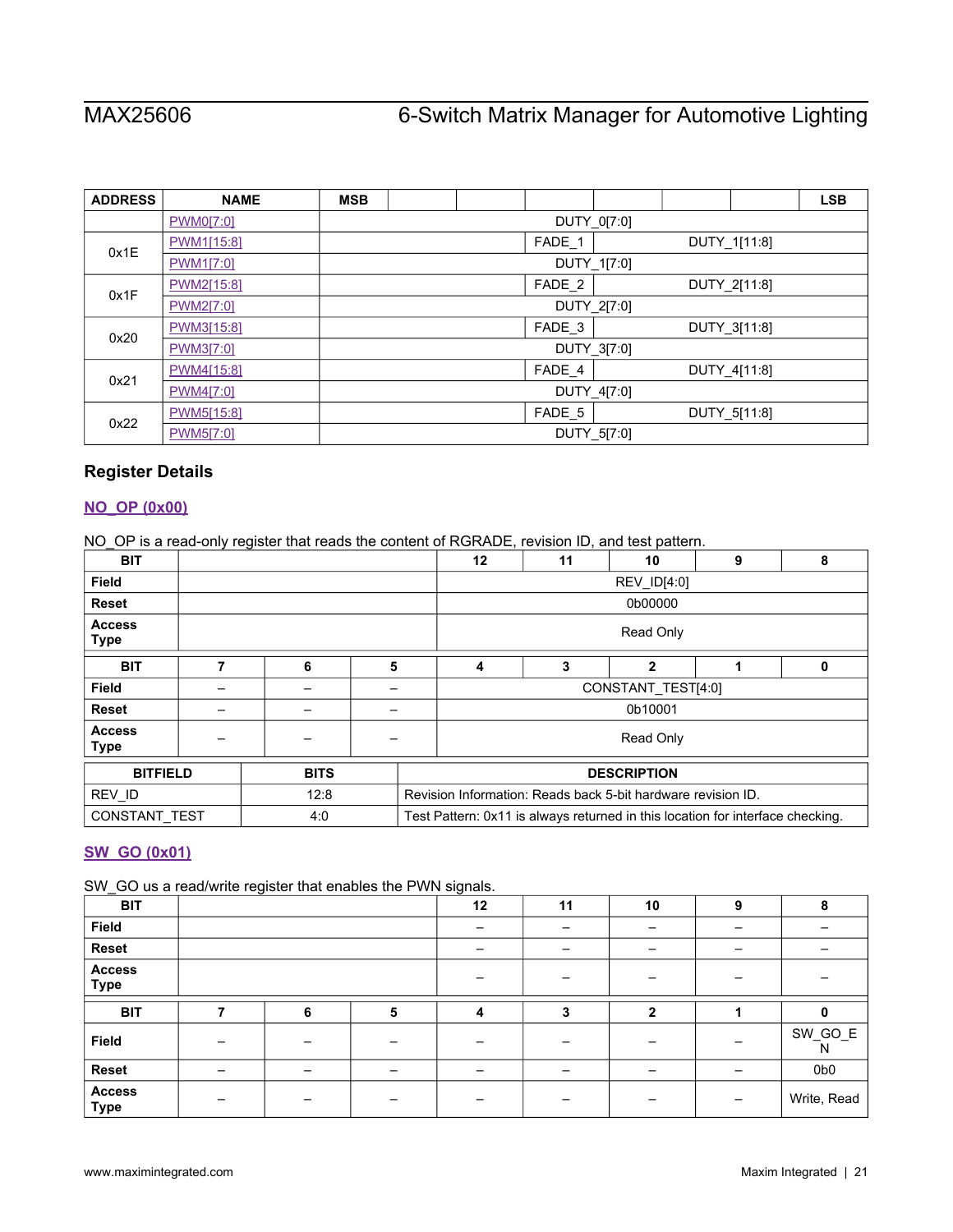| <b>BITFIELD</b> | <b>BITS</b> | <b>DESCRIPTION</b>                                                                                                                                                                                                                                                                                                                                                                                                                                                                                | <b>DECODE</b>                                                                                                                                                                                      |
|-----------------|-------------|---------------------------------------------------------------------------------------------------------------------------------------------------------------------------------------------------------------------------------------------------------------------------------------------------------------------------------------------------------------------------------------------------------------------------------------------------------------------------------------------------|----------------------------------------------------------------------------------------------------------------------------------------------------------------------------------------------------|
| SW GO EN        | 0           | Switching Enable signal. Enables LED<br>dimming operation and starts dimming<br>counters. If SW_GO_EN = $0$ , all LED<br>switches are closed and all PWM counters in<br>the LED Controller are reset to 0. If<br>SW GO $EN = 1$ , all LED switches operate<br>according to their programmed values and all<br>PWM counters start counting from 0.<br>The SW_GO_EN command should be issued<br>after CP_RDY_N transitions low on<br>STAT GEN, ensuring CLK is present and<br>CPP voltage is valid. | 0x0: All LED switches are closed, and all PWM<br>counters are reset to 0.<br>0x1: All LED switches operate according to their<br>programmed values, and all PWM counters start<br>counting from 0. |

# <span id="page-21-0"></span>**[CNFG\\_GEN \(0x02\)](#page-18-1)**

CNFG\_GEN is a read/write access register that controls the dimming clock divider ratio, the slew rate of the LED switches, the threshold used for the short-LED fault-detection function, and the functionality of the CLK pin.

| <b>BIT</b>                   |                        |                                                               |                                                               | 12                      | 11            | 9                                                                                                | 8              |   |                  |  |
|------------------------------|------------------------|---------------------------------------------------------------|---------------------------------------------------------------|-------------------------|---------------|--------------------------------------------------------------------------------------------------|----------------|---|------------------|--|
| <b>Field</b>                 |                        |                                                               |                                                               |                         | VSTH_456[2:0] |                                                                                                  | VSTH_123[2:1]  |   |                  |  |
| <b>Reset</b>                 |                        |                                                               |                                                               |                         |               |                                                                                                  |                |   |                  |  |
| <b>Access</b><br><b>Type</b> |                        |                                                               |                                                               |                         | Write, Read   | Write, Read                                                                                      |                |   |                  |  |
| <b>BIT</b>                   | $\overline{7}$         | 6                                                             | 5                                                             | $\overline{\mathbf{4}}$ |               | 3                                                                                                | $\overline{2}$ | 1 | $\mathbf 0$      |  |
| <b>Field</b>                 | <b>VSTH_123[</b><br>0] |                                                               | LED_SLEW[2:0]                                                 |                         |               |                                                                                                  | DIV[1:0]       |   | PWM_CLK_SEL[1:0] |  |
| <b>Reset</b>                 |                        | 0b000                                                         |                                                               |                         |               |                                                                                                  | 0b00           |   | 0b00             |  |
| <b>Access</b><br><b>Type</b> | Write, Read            | Write, Read                                                   |                                                               |                         |               | Write, Read<br>Write, Read                                                                       |                |   |                  |  |
| <b>BITFIELD</b>              | <b>BITS</b>            |                                                               | <b>DESCRIPTION</b>                                            | <b>DECODE</b>           |               |                                                                                                  |                |   |                  |  |
| <b>VSTH_456</b>              | 12:10                  |                                                               | Sets the Short LED Threshold value for<br>Switches 4,5 and 6. |                         |               | 0x0: 1.4V<br>0x1: 3.6V<br>0x2: 4V<br>0x3: 5.5V<br>0x4: 6V<br>0x5: 6.6V<br>0x6: 7.2V<br>0x7: 7.7V |                |   |                  |  |
| <b>VSTH_123</b>              | 9:7                    | Sets the Short LED Threshold value for<br>Switches 1,2 and 3. |                                                               |                         |               | 0x0: 1.4V<br>0x1: 3.6V<br>0x2: 4V<br>0x3: 5.5V<br>0x4: 6V<br>0x5: 6.6V<br>0x6: 7.2V<br>0x7: 7.7V |                |   |                  |  |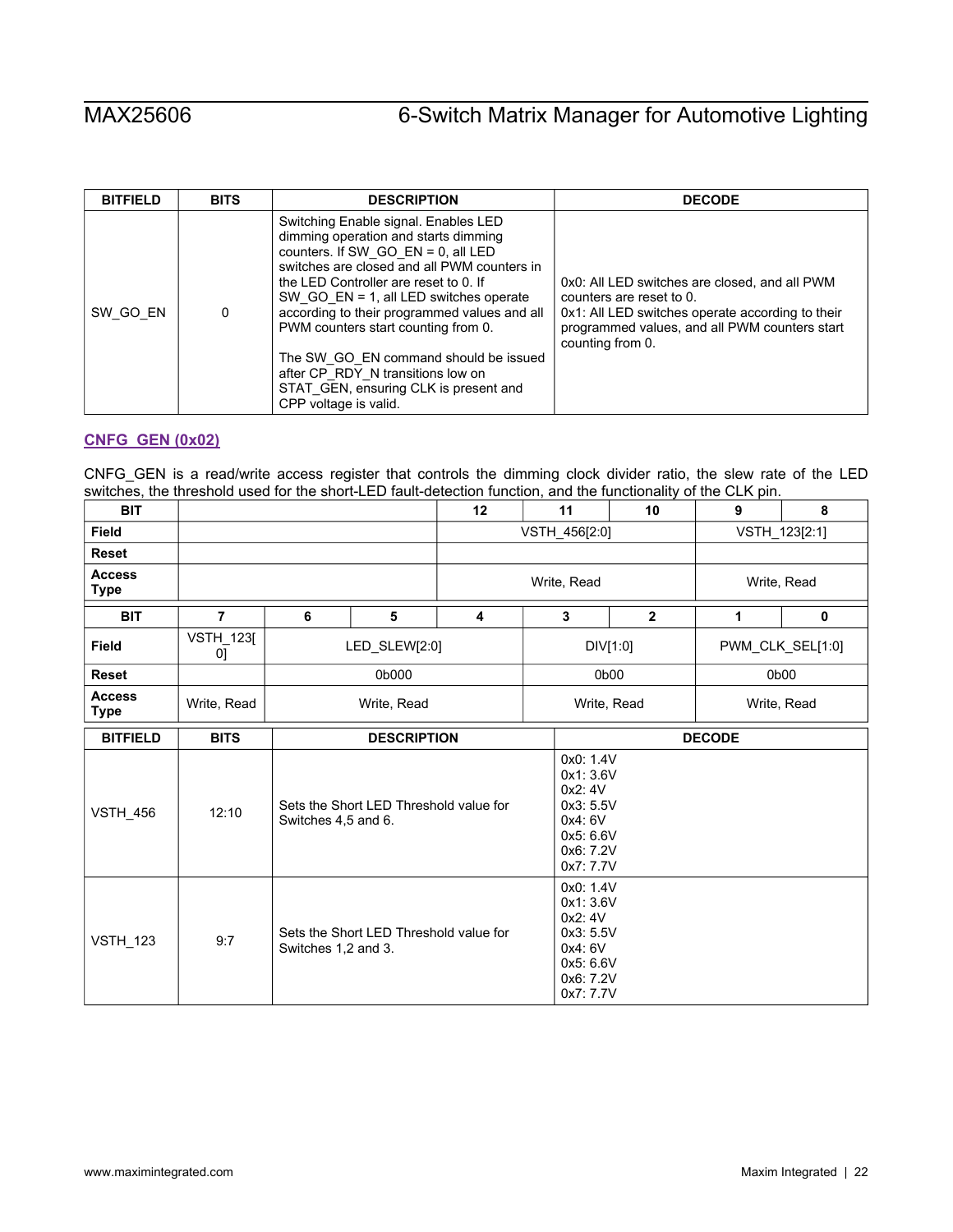| <b>BITFIELD</b>       | <b>BITS</b> | <b>DESCRIPTION</b>                                                                                                                                                                                                                                                                                                       | <b>DECODE</b>                                                                                                                                                                             |
|-----------------------|-------------|--------------------------------------------------------------------------------------------------------------------------------------------------------------------------------------------------------------------------------------------------------------------------------------------------------------------------|-------------------------------------------------------------------------------------------------------------------------------------------------------------------------------------------|
| <b>LED SLEW</b>       | 6:4         | Slew Control for the Internal LED Gate Driver:<br>Updating the LED gate-driver slews can take<br>time, up to a full PWM dimming cycle;<br>therefore, consecutive writes to LED SLEW<br>should be at least 1 dimming cycle apart in<br>time. In most cases, this register is set only<br>once, prior to setting SW GO EN. | $0x0:10\mu s$<br>$0x1:6.67\mu s$<br>$0x2:5.0\mu s$<br>$0x3:3.3\mu s$<br>0x4: 2.5us<br>0x5: 1.5us<br>0x6: 1.0us<br>$0x7:0.5\mu s$                                                          |
| <b>DIV</b>            | 3:2         | PWM Dimming-Frequency Select. The PWM<br>dimming clock frequency, fpwm, is divided<br>down from fosc by the chosen divider value.<br>fosc can either be the internal oscillator clock<br>or the external oscillator clock, depending on<br>the PWM CLK SEL bit setting.                                                  | $0x0$ : fpwm = fosc / 8192<br>$0x1$ : fpwm = fosc / 16384<br>$0x2$ : fpwm = fosc / 32768<br>$0x3$ : fpwm = fosc / 65536                                                                   |
| PWM CLK<br><b>SEL</b> | 1:0         | Determines internal/external PWM clock and<br>direction of CLK pin.                                                                                                                                                                                                                                                      | 0x0: Internal OSC, CLK pin disabled (default).<br>0x1: Internal OSC, CLK pin output.<br>0x2: External OSC, CLK pin input [1 - 20Mhz clk]<br>0x3: External OSC, CLK pin input.[120Mhz clk] |

# <span id="page-22-0"></span>**[CNFG\\_UART \(0x03\)](#page-18-1)**

|  | CNFG_UART is a read/write access register that controls the cluster ID assignment. |  |  |
|--|------------------------------------------------------------------------------------|--|--|
|  |                                                                                    |  |  |

| <b>BIT</b>                   |   |             |                                                                                                                                                                         |  | 12 | 11       | 10             | 9 | 8 |
|------------------------------|---|-------------|-------------------------------------------------------------------------------------------------------------------------------------------------------------------------|--|----|----------|----------------|---|---|
| <b>Field</b>                 |   |             |                                                                                                                                                                         |  |    |          |                |   |   |
| <b>Reset</b>                 |   |             |                                                                                                                                                                         |  |    |          |                |   |   |
| <b>Access</b><br><b>Type</b> |   |             |                                                                                                                                                                         |  |    |          |                |   |   |
| <b>BIT</b>                   | 7 | 6           | 5                                                                                                                                                                       |  | 4  | 3        | $\overline{2}$ |   | 0 |
| <b>Field</b>                 |   |             | CID[5:0]                                                                                                                                                                |  |    |          |                |   |   |
| <b>Reset</b>                 |   |             |                                                                                                                                                                         |  |    | 0b000001 |                |   |   |
| <b>Access</b><br><b>Type</b> |   |             |                                                                                                                                                                         |  |    |          | Write, Read    |   |   |
| <b>BITFIELD</b>              |   | <b>BITS</b> | <b>DESCRIPTION</b>                                                                                                                                                      |  |    |          |                |   |   |
| <b>CID</b>                   |   | 5:0         | Cluster Identification: During a cluster call write transaction, the UART<br>accepts the transaction if the received CID[5:0] matches the contents of this<br>register. |  |    |          |                |   |   |

## <span id="page-22-1"></span>**[CNFG\\_WATCHDOG \(0x04\)](#page-18-1)**

| <b>BIT</b>     | 12                     | 11                       | 10 |                          |  |
|----------------|------------------------|--------------------------|----|--------------------------|--|
| <b>Field</b>   | EN_WATC<br><b>HDOG</b> |                          | -  | -                        |  |
| <b>Reset</b>   |                        |                          | -  | $\overline{\phantom{0}}$ |  |
| Access<br>Type | Write, Read            | $\overline{\phantom{0}}$ | -  | $\overline{\phantom{0}}$ |  |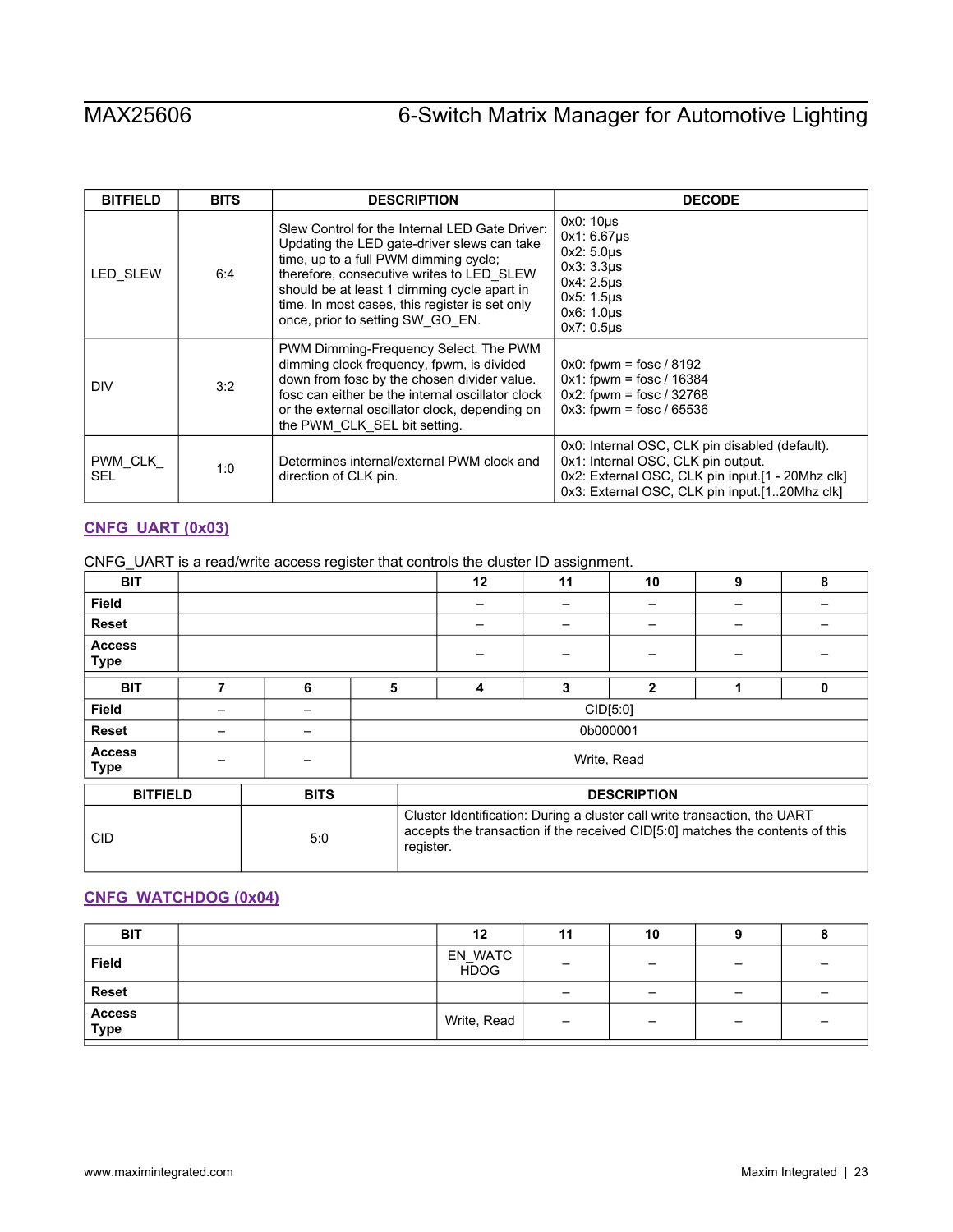| <b>BIT</b>                    |             | 6                      | 5                                                                                                                                                 | 4                                        | 3 | $\mathbf{2}$                                                      |  | 0 |  |  |
|-------------------------------|-------------|------------------------|---------------------------------------------------------------------------------------------------------------------------------------------------|------------------------------------------|---|-------------------------------------------------------------------|--|---|--|--|
| Field                         |             |                        | WD LED STATE[5:0]                                                                                                                                 |                                          |   |                                                                   |  |   |  |  |
| <b>Reset</b>                  |             |                        |                                                                                                                                                   |                                          |   |                                                                   |  |   |  |  |
| <b>Access</b><br>Type         |             |                        |                                                                                                                                                   | Write, Read                              |   |                                                                   |  |   |  |  |
| <b>BITFIELD</b>               | <b>BITS</b> |                        | <b>DECODE</b><br><b>DESCRIPTION</b>                                                                                                               |                                          |   |                                                                   |  |   |  |  |
| <b>EN WATCH</b><br><b>DOG</b> | 12          |                        | When this bit is set and the<br>UART WATCHDOG bit is set:<br>The active-low fault flag will be asserted.<br>The state of the switches will be set | according to the WD LED STATE register.  |   | 0x0: UART Watchdog timer is disabled<br>0x1: enable UART Watchdog |  |   |  |  |
| WD LED ST<br><b>ATE</b>       | 5:0         | condition is detected. |                                                                                                                                                   | Sets the state of LEDs when UART timeout |   | 0x0: Switch Open<br>0x1: Switch Closed                            |  |   |  |  |

# <span id="page-23-0"></span>**[CNFG\\_OPEN\\_OVRD \(0x05\)](#page-18-1)**

OPEN\_OVRD is a read/write register that overrides the LED switching control signals. When this feature is disabled, the LED switch operates normally. When this feature is enabled, the LED switch is always forced to a closed position (i.e., the LED duty cycle is zero, regardless of the DUTY or TDIM settings).

The intent is to allow the μP to manually force the switch to stay closed after it has determined the particular LED is permanently opened. This further suppresses fault signals from the switch(es) since LED faults are only detected when the switch opens.

| <b>BIT</b>                   |             |   |                               | 12                                                                                                                                         | 11          | 10                                | 9             | 8 |
|------------------------------|-------------|---|-------------------------------|--------------------------------------------------------------------------------------------------------------------------------------------|-------------|-----------------------------------|---------------|---|
| <b>Field</b>                 |             |   |                               |                                                                                                                                            |             |                                   |               |   |
| <b>Reset</b>                 |             |   |                               |                                                                                                                                            |             |                                   |               |   |
| <b>Access</b><br><b>Type</b> |             |   |                               |                                                                                                                                            |             |                                   |               |   |
| <b>BIT</b>                   | 7           | 6 | 5                             | 4                                                                                                                                          | 3           | 2                                 |               | 0 |
| Field                        |             |   |                               |                                                                                                                                            |             | OPEN LED OVR[5:0]                 |               |   |
| <b>Reset</b>                 |             |   |                               |                                                                                                                                            |             | 0x000                             |               |   |
| <b>Access</b><br><b>Type</b> |             |   |                               |                                                                                                                                            |             | Write, Read                       |               |   |
| <b>BITFIELD</b>              | <b>BITS</b> |   | <b>DESCRIPTION</b>            |                                                                                                                                            |             |                                   | <b>DECODE</b> |   |
| OPEN LED<br><b>OVR</b>       | 5:0         |   | corresponding DUTY registers. | Open-LED Override: Program these bits to<br>force the corresponding switch(es) to always<br>be closed. This will override the state of the | 0x0: Normal | 0x1: LED switch is always closed. |               |   |

### <span id="page-23-1"></span>**[CNFG\\_GROUPA \(0x06\)](#page-18-1)**

CNFG\_GRPA is a read/write register that allows the user to assign particular LED drivers to a this group. LED drivers assigned to this group respond to qualified transactions on the following registers:

- PSFT\_GRP (if PSFT\_GROUP==0001)
- TDIM\_GROUP (if TDIM\_GROUP==0001)
- PWM\_GRPA\_DUTY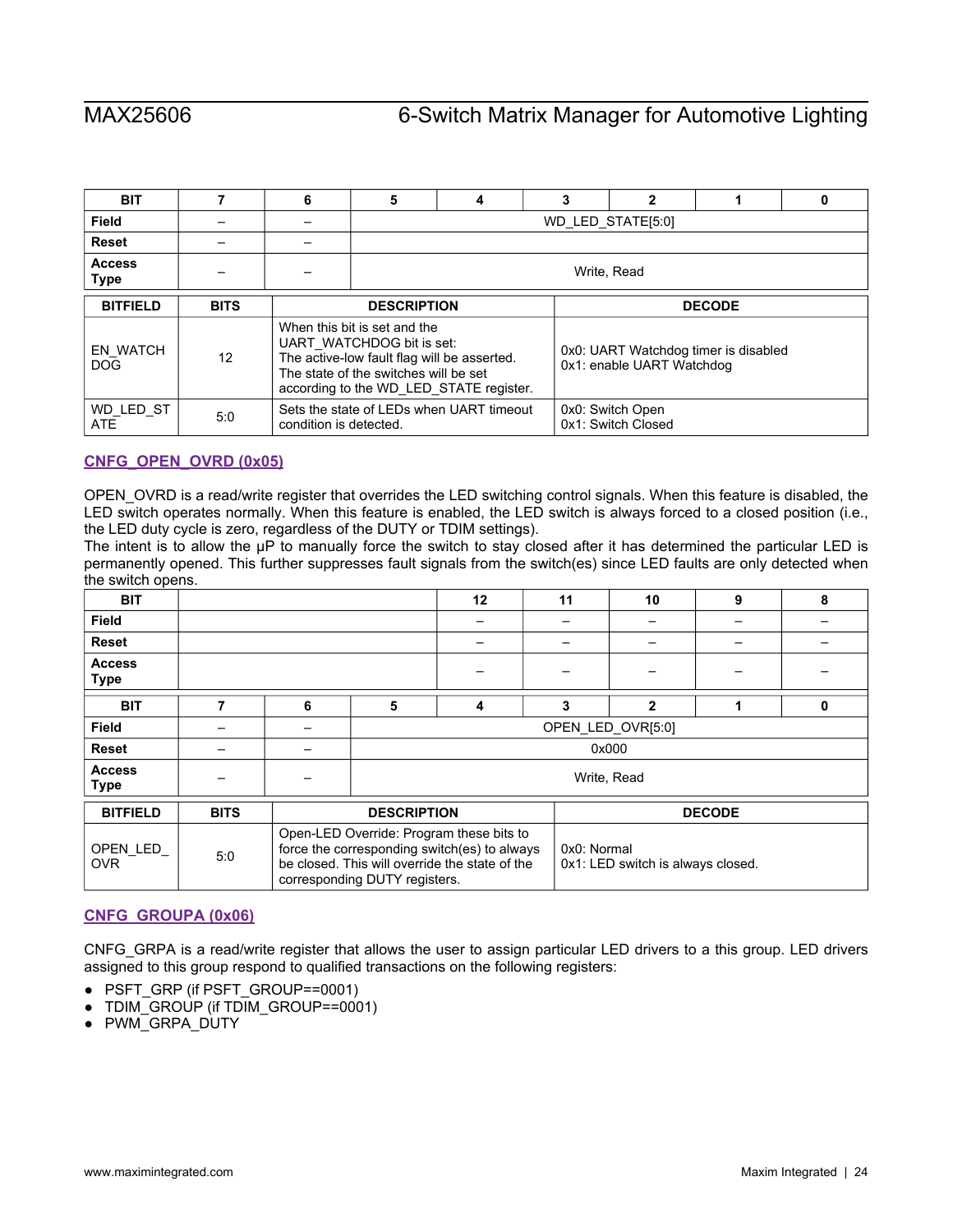| <b>BIT</b>                   |             |   |                                  | 12                                                                                         | 11            | 10                | 9             | 8 |
|------------------------------|-------------|---|----------------------------------|--------------------------------------------------------------------------------------------|---------------|-------------------|---------------|---|
| <b>Field</b>                 |             |   |                                  |                                                                                            |               |                   |               |   |
| <b>Reset</b>                 |             |   |                                  |                                                                                            |               |                   |               |   |
| <b>Access</b><br>Type        |             |   |                                  |                                                                                            |               |                   |               |   |
| <b>BIT</b>                   | 7           | 6 | 5                                | 4                                                                                          | 3             | $\overline{2}$    | 4             | 0 |
| <b>Field</b>                 |             |   | GROUPA_SEL[5:0]                  |                                                                                            |               |                   |               |   |
| <b>Reset</b>                 |             |   | 0x000                            |                                                                                            |               |                   |               |   |
| <b>Access</b><br><b>Type</b> |             |   |                                  | Write, Read                                                                                |               |                   |               |   |
| <b>BITFIELD</b>              | <b>BITS</b> |   | <b>DESCRIPTION</b>               |                                                                                            |               |                   | <b>DECODE</b> |   |
| <b>GROUPA S</b><br>EL        | 5:0         |   | the first 3 switches to Group A. | Set high if assigning a register to GroupA.<br>Example: writing a value of x07 will assign | 0x1: Assigned | 0x0: Not assigned |               |   |

# <span id="page-24-0"></span>**[CNFG\\_GROUPB \(0x07\)](#page-18-1)**

CNFG\_GRPB is a read/write register that allows the user to assign particular LED drivers to a this group. LED drivers assigned to this group respond to qualified transactions on the following registers:

- PSFT\_GRP (if PSFT\_GROUP==00010)
- TDIM\_GROUP (if TDIM\_GROUP==0010)
- PWM\_GRPB\_DUTY

| <b>BIT</b>                   |             |   |                                             | 12 | 11 | 10                                 | 9 | 8 |  |
|------------------------------|-------------|---|---------------------------------------------|----|----|------------------------------------|---|---|--|
| <b>Field</b>                 |             |   |                                             |    |    |                                    |   |   |  |
| <b>Reset</b>                 |             |   |                                             |    |    |                                    |   |   |  |
| <b>Access</b><br><b>Type</b> |             |   |                                             |    |    |                                    |   |   |  |
| <b>BIT</b>                   |             | 6 | 5                                           | 4  | 3  | $\overline{2}$                     |   | 0 |  |
| <b>Field</b>                 |             |   |                                             |    |    | GROUPB_SEL[5:0]                    |   |   |  |
| <b>Reset</b>                 |             |   |                                             |    |    | 0x000                              |   |   |  |
| <b>Access</b><br><b>Type</b> |             |   |                                             |    |    | Write, Read                        |   |   |  |
| <b>BITFIELD</b>              | <b>BITS</b> |   | <b>DESCRIPTION</b>                          |    |    | <b>DECODE</b>                      |   |   |  |
| GROUPB_S<br>EL               | 5:0         |   | Set high if assigning a register to GroupB. |    |    | 0x0: Not assigned<br>0x1: Assigned |   |   |  |

# <span id="page-24-1"></span>**[CNFG\\_MSK\\_GEN \(0x08\)](#page-18-1)**

CNFG\_MSK is a read/write access register that controls the masking of fault conditions from the acitve-low fault flag output.

| <b>BIT</b>                   | 12              | 11                       | 10 |                 |   |
|------------------------------|-----------------|--------------------------|----|-----------------|---|
| <b>Field</b>                 | TH_SHDN_<br>ACT | -                        | -  | -               |   |
| <b>Reset</b>                 | 0b <sub>0</sub> | $\overline{\phantom{0}}$ | -  | $\qquad \qquad$ | - |
| <b>Access</b><br><b>Type</b> | Write, Read     | $\qquad \qquad -$        | -  | $\qquad \qquad$ |   |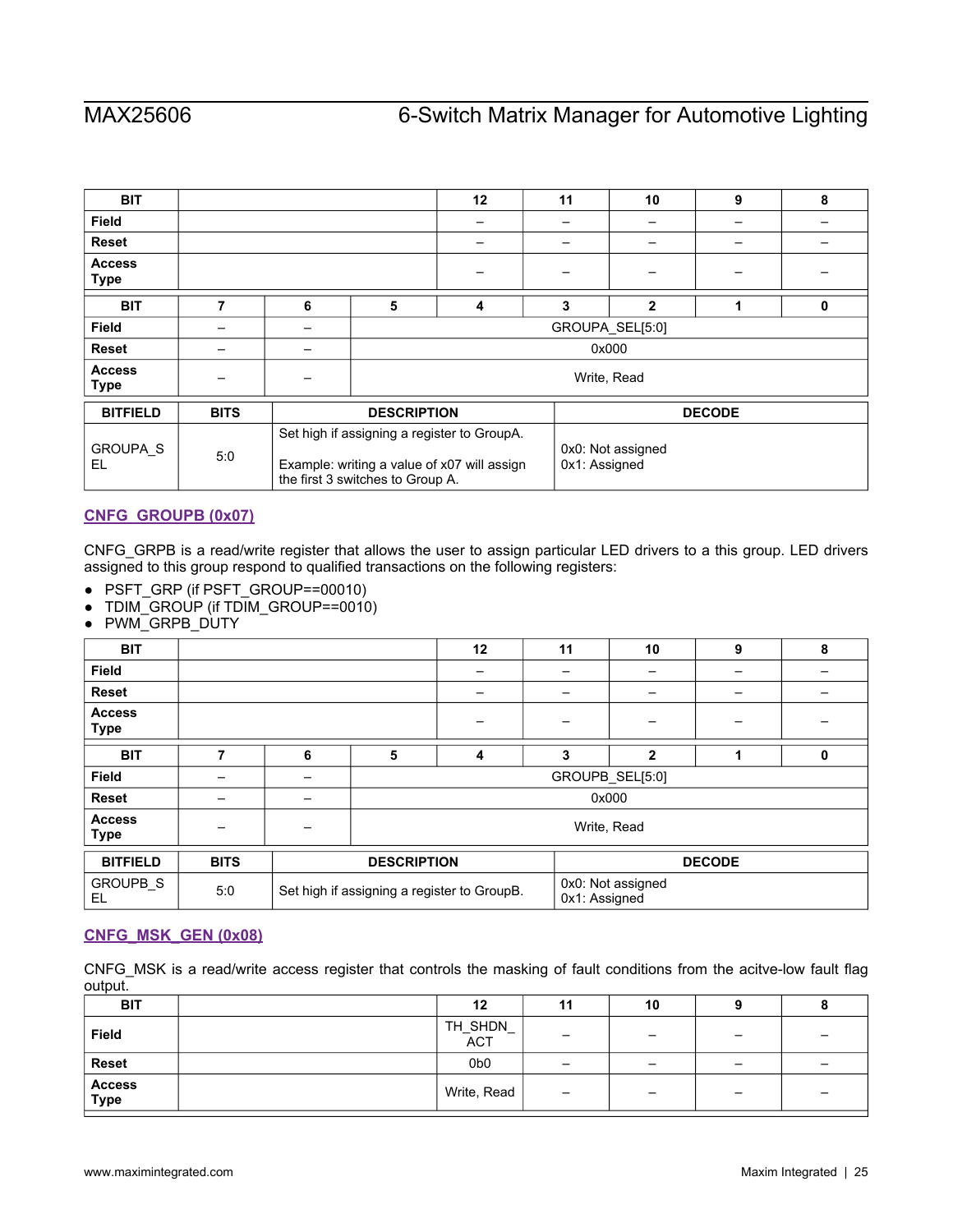| <b>BIT</b>                   | $\overline{7}$ | 6                      | 5                                          | 4                                                                                      |  | $\mathbf{3}$                                                                                                                                                                  | $\overline{2}$                                                                                                                                            | 1                | $\mathbf 0$            |
|------------------------------|----------------|------------------------|--------------------------------------------|----------------------------------------------------------------------------------------|--|-------------------------------------------------------------------------------------------------------------------------------------------------------------------------------|-----------------------------------------------------------------------------------------------------------------------------------------------------------|------------------|------------------------|
| <b>Field</b>                 |                | MSK_UART<br><b>ERR</b> | MSK_OPE<br>N_TRACE                         | MSK_OPE<br>N_LED                                                                       |  | MSK_SHO<br>RT_LED                                                                                                                                                             | MSK_CP_R<br>DY N                                                                                                                                          | MSK_RAD<br>C_ERR | MSK_TH_<br><b>WARN</b> |
| <b>Reset</b>                 | -              | 0 <sub>b</sub> o       | 0 <sub>b</sub> 0                           | 0b <sub>0</sub>                                                                        |  | 0b <sub>0</sub>                                                                                                                                                               | 0 <sub>b0</sub>                                                                                                                                           | 0b <sub>0</sub>  | 0 <sub>b</sub> o       |
| <b>Access</b><br><b>Type</b> |                | Write, Read            | Write, Read                                | Write, Read                                                                            |  | Write, Read                                                                                                                                                                   | Write, Read                                                                                                                                               | Write, Read      | Write, Read            |
| <b>BITFIELD</b>              | <b>BITS</b>    |                        | <b>DESCRIPTION</b>                         |                                                                                        |  | <b>DECODE</b>                                                                                                                                                                 |                                                                                                                                                           |                  |                        |
| TH_SHDN_A<br><b>CT</b>       | 12             |                        | when a TH_SHDN is high.                    | Thermal-Shutdown Action: This bit selects<br>whether to open or close the LED switches |  | 0x0: Closes all LED switches.<br>0x1: Opens all LED switches.                                                                                                                 |                                                                                                                                                           |                  |                        |
| MSK_UART<br><b>ERR</b>       | 6              |                        | Masks SPI_ERR to FAULTB.                   |                                                                                        |  |                                                                                                                                                                               | 0x0: UART_ERR being set high asserts the active-<br>low fault flag output.<br>0x1: UART_ERR bit does not assert the active-low<br>fault flag output.      |                  |                        |
| MSK OPEN<br>$_T$ RACE        | 5              |                        | Masks all open-trace detections to FAULTB. |                                                                                        |  |                                                                                                                                                                               | 0x0: Any OPEN_TRACE_detects assert the<br>active-low fault flag output.<br>0x1: Any OPEN_TRACE_detects do not assert<br>the active-low fault flag output. |                  |                        |
| MSK_OPEN<br>LED              | $\overline{4}$ |                        |                                            | Masks all open-LED detections to FAULTB.                                               |  |                                                                                                                                                                               | 0x0: Any OPEN_LED_ detects assert the active-<br>low fault flag output.<br>0x1: Any OPEN_LED_ detects do not assert the<br>active-low fault flag output.  |                  |                        |
| MSK_SHOR<br>T_LED            | 3              | FAULTB.                |                                            | Masks all STAT_SHORT_LED detections to                                                 |  | 0x0: Any STAT_SHORT_LED bits set high assert<br>the active-low fault flag output.<br>0x1: Any STAT_SHORT_LED bits set high do not<br>assert the active-low fault flag output. |                                                                                                                                                           |                  |                        |
| MSK CP R<br>DY N             | $\overline{2}$ |                        | Mask CP_RDY_N to FAULTB.                   |                                                                                        |  | $0x0$ :<br>fault flag output.                                                                                                                                                 | CP_RDY_N asserts the active-low fault flag output.<br>0x1: CP RDY N does not assert the active-low                                                        |                  |                        |
| MSK_RADC<br>ERR              | 1              |                        | Masks SPI_ERR to FAULTB.                   |                                                                                        |  |                                                                                                                                                                               | 0x0: No masking of RADC_ERR.<br>0x1: Mask RADC_ERR from generating fault.                                                                                 |                  |                        |
| MSK_TH_W<br><b>ARN</b>       | 0              |                        | Mask-Thermal Warning to FAULTB.            |                                                                                        |  | output.<br>fault flag output.                                                                                                                                                 | 0x0: TH_WARN asserts the active-low fault flag<br>0x1: TH_WARN does not assert the active-low                                                             |                  |                        |

# <span id="page-25-0"></span>**[CNFG\\_MSK\\_LED \(0x09\)](#page-18-1)**

CNFG\_MSK\_LED prevents LED faults from asserting the active-low fault flag output. This allows the μP to instruct the part to ignore faults from a particular LED when that LED is deliberately not populated in the application.

| .              |    |     |                          |                          |  |
|----------------|----|-----|--------------------------|--------------------------|--|
| <b>BIT</b>     | 12 | . . | 10                       |                          |  |
| Field          |    | -   | $\overline{\phantom{0}}$ | $\overline{\phantom{a}}$ |  |
| <b>Reset</b>   |    | -   | $\overline{\phantom{0}}$ | -                        |  |
| Access<br>Type |    | -   | -                        | $\overline{\phantom{0}}$ |  |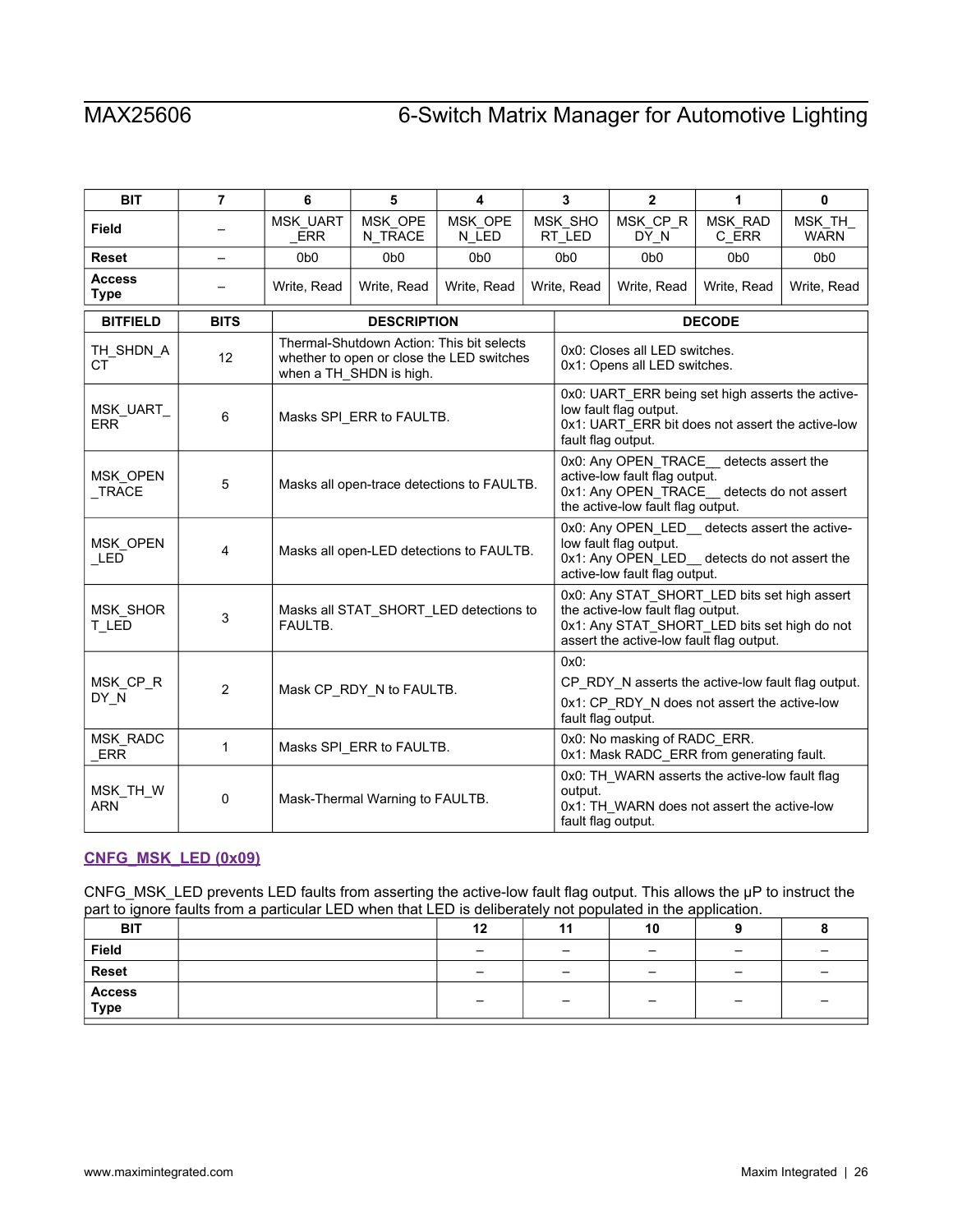| <b>BIT</b>                   |     |             |                                                                                                                                   | 4           |  | ◠ |  |  |
|------------------------------|-----|-------------|-----------------------------------------------------------------------------------------------------------------------------------|-------------|--|---|--|--|
| <b>Field</b>                 |     |             | CNFG MSK LED[5:0]                                                                                                                 |             |  |   |  |  |
| <b>Reset</b>                 |     |             | 0x000                                                                                                                             |             |  |   |  |  |
| <b>Access</b><br><b>Type</b> |     |             |                                                                                                                                   | Write, Read |  |   |  |  |
| <b>BITFIELD</b>              |     | <b>BITS</b> | <b>DESCRIPTION</b>                                                                                                                |             |  |   |  |  |
| CNFG MSK LED                 | 5.0 |             | Set bit(s) high to mask OPEN_LED, SHORT_LED, and OPEN_TRACE faults<br>from those LEDs asserting the active-low fault flag output. |             |  |   |  |  |

# <span id="page-26-0"></span>**[STAT\\_GEN \(0x0A\)](#page-18-1)**

STAT\_GEN is a read-only access register that provides general operations and warnings. The active-low fault flag output is asserted whenever any of these bits is high, unless the corresponding MASK bit is set.

| <b>BIT</b>                   |                       |                  |                  | 12               | 11             | 10               | 9                   | 8                |
|------------------------------|-----------------------|------------------|------------------|------------------|----------------|------------------|---------------------|------------------|
| <b>Field</b>                 |                       |                  |                  |                  |                |                  | CONFIG_N<br>OT DONE | RADC_ERR         |
| <b>Reset</b>                 |                       |                  |                  |                  |                |                  | 0 <sub>b</sub> 0    | 0 <sub>b</sub> 0 |
| <b>Access</b><br><b>Type</b> |                       |                  |                  |                  |                |                  | Read Only           | Read Only        |
| <b>BIT</b>                   |                       | 6                | 5                | 4                | 3              | $\mathbf{2}$     |                     | 0                |
|                              |                       |                  |                  |                  |                |                  |                     |                  |
| <b>Field</b>                 | EXT_CLK<br><b>ERR</b> | <b>UART ERR</b>  | OPEN TRA         | OPEN LED         | SHORT LE       | CP_RDY_N         | TH SHDN             | TH_WARN          |
|                              |                       |                  | CE.              |                  |                |                  |                     |                  |
| <b>Reset</b>                 | 0 <sub>b</sub> 0      | 0 <sub>b</sub> 0 | 0 <sub>b</sub> 0 | 0 <sub>b</sub> 0 | 0 <sub>b</sub> | 0 <sub>b</sub> 0 | 0 <sub>b</sub> 0    | 0 <sub>b</sub> 0 |

| <b>BITFIELD</b>        | <b>BITS</b> | <b>DESCRIPTION</b>                                                                                                                                                                                                                                                                                                                                                | <b>DECODE</b>                                                                                       |
|------------------------|-------------|-------------------------------------------------------------------------------------------------------------------------------------------------------------------------------------------------------------------------------------------------------------------------------------------------------------------------------------------------------------------|-----------------------------------------------------------------------------------------------------|
| CONFIG NO<br>T DONE    | 9           | This bit indicates that the UART interface has<br>not completed programming the LED switch<br>configuration, triggered by writing<br>CNFG_GEN. The master should ensure this<br>bit is low before attempting to program<br>CNFG GEN. This bit does not assert the<br>active-low fault flag output.                                                                | 0x0: Configuration complete; ready for new<br>CNFG GEN command.<br>0x1: Configuration not complete. |
| RADC_ERR               | 8           | This signal indicates that the RGRADE read<br>operation is not complete. When the signal<br>goes low, the read is complete and<br>RGRADE[2:0] in register 0x0 is valid. This<br>signal does not assert the active-low fault flag<br>output.                                                                                                                       | 0x0: RADC completes.<br>0x1: RADC error.                                                            |
| EXT_CLK_E<br><b>RR</b> | 7           | EXT CLK ERR is asserted when the part is<br>configured to use an external clock<br>(PWM CLK $SEL = x2$ or $x3$ ) and the external<br>clock is slower than the minimum operating<br>frequency.<br>Using write 1 to clear will not clear this fault<br>unless the clock source is changed back to<br>the internal osc clk before attempting to clear<br>this fault. | 0x0<br>0x1: External Clock Error                                                                    |
| UART_ERR               | 6           | SPI ERR is asserted if any of the error bits in<br>SNFG SPI are set.                                                                                                                                                                                                                                                                                              | 0x0: UART is operating normally.<br>0x1: At least 1 of UART errors has been asserted.               |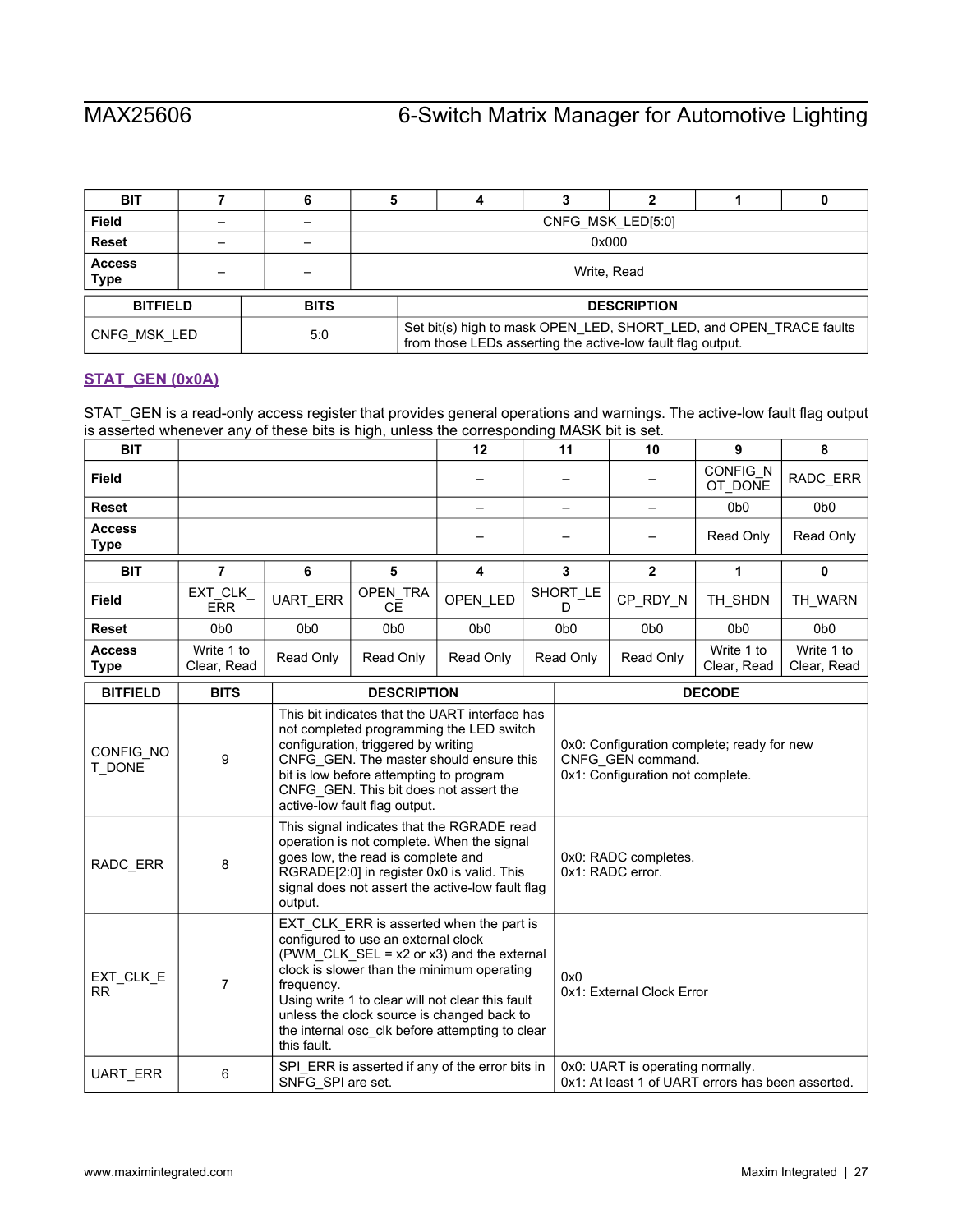| <b>BITFIELD</b> | <b>BITS</b> | <b>DESCRIPTION</b>                                                                                                                  | <b>DECODE</b>                                                                                        |
|-----------------|-------------|-------------------------------------------------------------------------------------------------------------------------------------|------------------------------------------------------------------------------------------------------|
| OPEN TRA<br>CE. | 5           | OPEN_TRACE is asserted if any<br>OPEN_TRACE_STAT bit is high.                                                                       | 0x0: All LED drivers operating normally.<br>0x1: At least one LED driver has open-trace<br>detected. |
| OPEN_LED        | 4           | OPEN_LED is asserted if any<br>OPEN_LED_STAT bit is high.                                                                           | 0x0: All LED drivers operating normally.<br>0x1: At least one LED driver has open detected.          |
| SHORT_LED       | 3           | SHORT LED is asserted if any<br>SHORT_LED_STAT bit is high.                                                                         | 0x0: All LED drivers operating normally.<br>0x1: At least one LED driver has short detected.         |
| CP RDY N        | 2           | CP_RDY_N is a read-only bit that indicates<br>the charge-pump voltage is below the<br>operating threshold.                          | 0x0: CP operating normally.<br>0x1: CP is below V <sub>CPP OK</sub> threshold                        |
| TH SHDN         |             | Thermal Shutdown. Latched, write 1 clears.<br>When set, the behavior of the switches will be<br>controlled by TH_SHDN_ACT UART bit. | 0x0: Normal Operation<br>0x1: Device has exceeded the Thermal Shutdown<br>temperature threshold.     |
| TH WARN         | 0           | Thermal Warning. Latched, write 1 to clear.                                                                                         | 0x0: Normal operation<br>0x1: Device has exceeded the thermal-warning<br>temperature threshold.      |

# <span id="page-27-0"></span>**[STAT\\_RADC \(0x0B\)](#page-18-1)**

| <b>BIT</b>                     |             |                      |                                                                                |                         |  | 11                                                                              | 10                                                                             | 9                              | 8                  |  |
|--------------------------------|-------------|----------------------|--------------------------------------------------------------------------------|-------------------------|--|---------------------------------------------------------------------------------|--------------------------------------------------------------------------------|--------------------------------|--------------------|--|
| <b>Field</b>                   |             |                      |                                                                                |                         |  |                                                                                 |                                                                                | —                              |                    |  |
| <b>Reset</b>                   |             |                      |                                                                                |                         |  |                                                                                 |                                                                                |                                |                    |  |
| <b>Access</b><br><b>Type</b>   |             |                      |                                                                                |                         |  |                                                                                 |                                                                                |                                |                    |  |
| <b>BIT</b>                     | 7           | 6                    | 5                                                                              | 4                       |  | 3                                                                               | $\mathbf{2}$                                                                   | 1                              | $\mathbf{0}$       |  |
| Field                          |             | RADC DO<br><b>NE</b> | R2 OVER<br><b>RANGE</b>                                                        | R1 OVER<br><b>RANGE</b> |  | R0 OVER<br><b>RANGE</b>                                                         | R2_UNDER<br>RANGE                                                              | RES1 UND<br>R1 UNDER<br>_RANGE | R0 UNDER<br>_RANGE |  |
| <b>Reset</b>                   | —           | 0 <sub>b0</sub>      | 0 <sub>b0</sub>                                                                | 0 <sub>b0</sub>         |  | 0 <sub>b0</sub>                                                                 | 0 <sub>b0</sub>                                                                | 0 <sub>b0</sub>                | 0 <sub>b0</sub>    |  |
| <b>Access</b><br><b>Type</b>   |             | Read Only            | Read Only<br>Read Only                                                         |                         |  | Read Only                                                                       | Read Only                                                                      | Read Only                      | Read Only          |  |
| <b>BITFIELD</b>                | <b>BITS</b> |                      | <b>DESCRIPTION</b>                                                             |                         |  |                                                                                 |                                                                                | <b>DECODE</b>                  |                    |  |
| RADC_DON<br>Е                  | 6           |                      | radc measurement status.                                                       |                         |  |                                                                                 | 0x0: RADC measurement incomplete<br>0x1: RADC measurement is complete          |                                |                    |  |
| R2_OVER_R<br><b>ANGE</b>       | 5           | code value.          | Status bit which indicates the A2<br>programming resistor is above the maximum |                         |  | 0x0: Normal operation<br>0x1: Resistor2 Over Range, or an open is<br>detected.  |                                                                                |                                |                    |  |
| R1 OVER R<br><b>ANGE</b>       | 4           | code value.          | Status bit which indicates the A1<br>programming resistor is above the maximum |                         |  |                                                                                 | 0x0: Normal operation<br>0x1: Resistor1 Over Range, or an open is<br>detected. |                                |                    |  |
| R0_OVER_R<br><b>ANGE</b>       | 3           | code value.          | Status bit which indicates the A0<br>programming resistor is above the maximum |                         |  |                                                                                 | 0x0: Normal operation<br>0x1: Resistor0 Over Range, or an open is<br>detected. |                                |                    |  |
| R2_UNDER_<br><b>RANGE</b>      | 2           | code value.          | Status bit which indicates the A2<br>programming resistor is below the minimum |                         |  | 0x0: Normal operation<br>0x1: Resistor2 Under Range, or a short is<br>detected. |                                                                                |                                |                    |  |
| RES1 UNDR<br>1_UNDER_R<br>ANGE | 1           | code value.          | Status bit which indicates the A1<br>programming resistor is below the minimum |                         |  | 0x0: Normal operation<br>0x1: Resistor1 Under Range, or a short detected.       |                                                                                |                                |                    |  |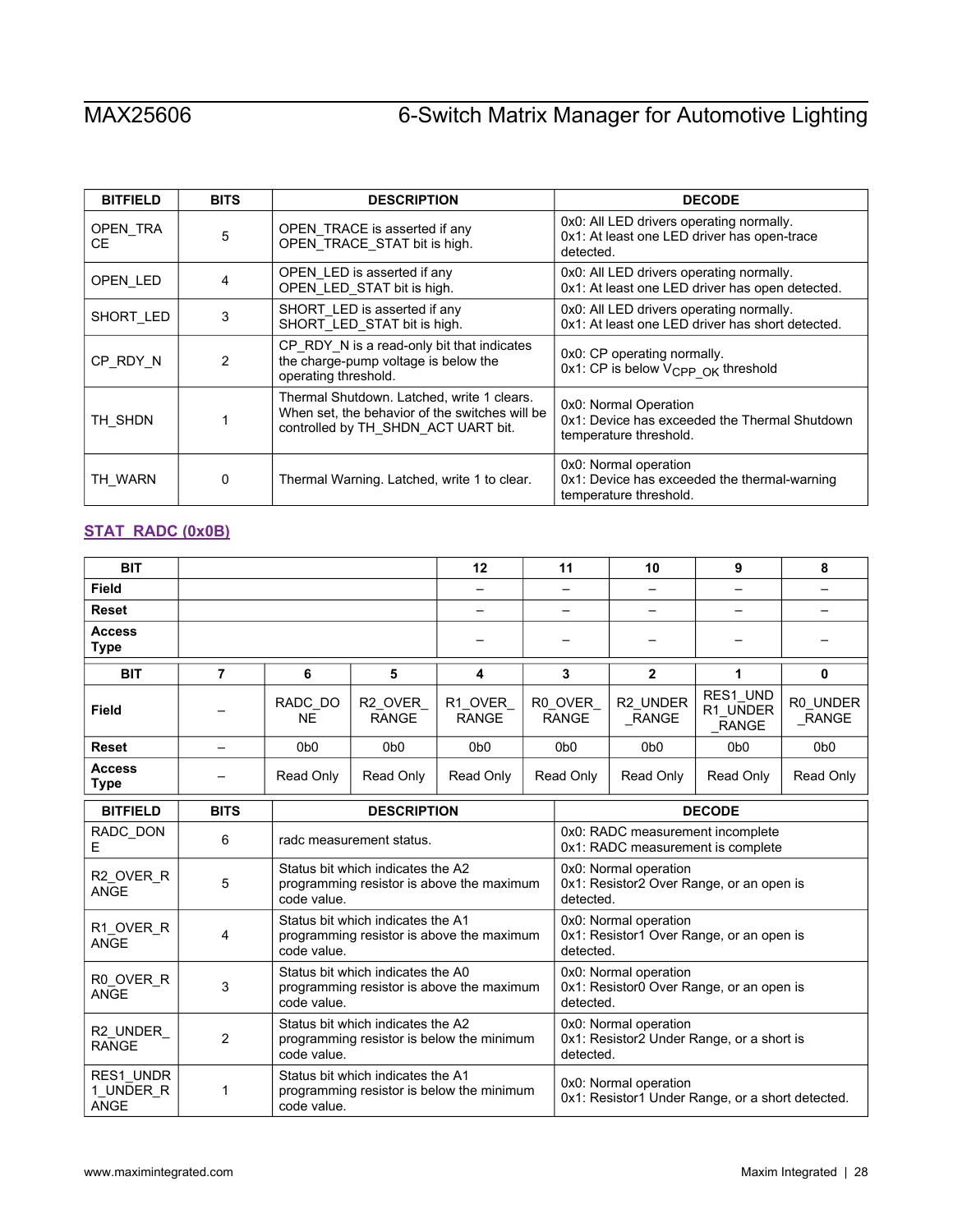| <b>BITFIELD</b>          | <b>BITS</b> | <b>DESCRIPTION</b>                                                                            | <b>DECODE</b>                                                              |
|--------------------------|-------------|-----------------------------------------------------------------------------------------------|----------------------------------------------------------------------------|
| R0 UNDER<br><b>RANGE</b> |             | Status bit which indicates the A0<br>programming resistor is below the minimum<br>code value. | 0x0: Normal operation<br>0x1: Resistor0 under range, or a short detetcted. |

### <span id="page-28-0"></span>**[STAT\\_RES\\_CODE \(0x0C\)](#page-18-1)**

A2, A1, and A0 resistor code values. these resistor values are measured during power up and the corresponding 4 bit code is stored in this register.

| <b>BIT</b>                   |   |             |                                                                                                             |                                                                                    | 12 | 11                             | 10           | 9            | 8 |  |
|------------------------------|---|-------------|-------------------------------------------------------------------------------------------------------------|------------------------------------------------------------------------------------|----|--------------------------------|--------------|--------------|---|--|
| Field                        |   |             |                                                                                                             |                                                                                    |    |                                |              | R2 CODE[3:0] |   |  |
| <b>Reset</b>                 |   |             |                                                                                                             |                                                                                    |    |                                |              |              |   |  |
| <b>Access</b><br><b>Type</b> |   |             |                                                                                                             |                                                                                    |    |                                |              | Read Only    |   |  |
| <b>BIT</b>                   | 7 | 6           | 5                                                                                                           |                                                                                    | 4  | 3                              | $\mathbf{2}$ | 1            | 0 |  |
| <b>Field</b>                 |   |             | R1 CODE[3:0]                                                                                                |                                                                                    |    | R0_CODE[3:0]                   |              |              |   |  |
| <b>Reset</b>                 |   |             |                                                                                                             |                                                                                    |    |                                |              |              |   |  |
| <b>Access</b><br><b>Type</b> |   |             | Read Only                                                                                                   |                                                                                    |    | Read Only                      |              |              |   |  |
| <b>BITFIELD</b>              |   | <b>BITS</b> |                                                                                                             |                                                                                    |    | <b>DESCRIPTION</b>             |              |              |   |  |
| R2_CODE                      |   | 11:8        |                                                                                                             |                                                                                    |    | 4 bit code for the A2 resistor |              |              |   |  |
| R1_CODE                      |   | 7:4         |                                                                                                             | 4 bit code for the A1 resistor, bits 4 and 5 are the MSBs of the UART device<br>ID |    |                                |              |              |   |  |
| R0_CODE                      |   | 3:0         | 4 bit code for the A0 resistor, this code represents the 4 least significant bits<br>of the UART device ID. |                                                                                    |    |                                |              |              |   |  |

# <span id="page-28-1"></span>**[STAT\\_UART \(0x0D\)](#page-18-1)**

| <b>BIT</b>                      |                           |                           |                                                                                                                                                                                                                                                                                                                                                                                                                                                                       | 12                        | 11                                                   | 10                        | 9                         | 8                         |
|---------------------------------|---------------------------|---------------------------|-----------------------------------------------------------------------------------------------------------------------------------------------------------------------------------------------------------------------------------------------------------------------------------------------------------------------------------------------------------------------------------------------------------------------------------------------------------------------|---------------------------|------------------------------------------------------|---------------------------|---------------------------|---------------------------|
| Field                           |                           |                           |                                                                                                                                                                                                                                                                                                                                                                                                                                                                       |                           |                                                      |                           |                           | UART_WAT<br><b>CHDOG</b>  |
| <b>Reset</b>                    |                           |                           |                                                                                                                                                                                                                                                                                                                                                                                                                                                                       |                           |                                                      |                           |                           |                           |
| <b>Access</b><br><b>Type</b>    |                           |                           |                                                                                                                                                                                                                                                                                                                                                                                                                                                                       |                           |                                                      |                           |                           | Write 1 to<br>Clear, Read |
| <b>BIT</b>                      | 7                         | 6                         | 5                                                                                                                                                                                                                                                                                                                                                                                                                                                                     | 4                         | 3                                                    | 2                         |                           | 0                         |
| Field                           | RX TIMEO<br>UT ERR        | RX CRC E<br>RR.           | RX SYNC<br><b>PERR</b>                                                                                                                                                                                                                                                                                                                                                                                                                                                | RX PL PE<br>RR.           | RX SYNC<br>STOP ERR                                  | RX PL ST<br>OP ERR        | RX PL ST<br>ART ERR       |                           |
| <b>Reset</b>                    | 0 <sub>b</sub> 0          | 0 <sub>b</sub>            | 0 <sub>b</sub> 0                                                                                                                                                                                                                                                                                                                                                                                                                                                      | 0 <sub>b</sub> 0          | 0 <sub>b</sub>                                       | 0 <sub>b</sub> 0          | 0 <sub>b</sub> 0          |                           |
| <b>Access</b><br><b>Type</b>    | Write 1 to<br>Clear, Read | Write 1 to<br>Clear, Read | Write 1 to<br>Clear, Read                                                                                                                                                                                                                                                                                                                                                                                                                                             | Write 1 to<br>Clear, Read | Write 1 to<br>Clear, Read                            | Write 1 to<br>Clear, Read | Write 1 to<br>Clear, Read |                           |
| <b>BITFIELD</b>                 | <b>BITS</b>               |                           | <b>DESCRIPTION</b>                                                                                                                                                                                                                                                                                                                                                                                                                                                    |                           | <b>DECODE</b>                                        |                           |                           |                           |
| <b>UART WAT</b><br><b>CHDOG</b> | 8                         |                           | The UART Watchdog Timer will assert<br>whenever there has been no activity on the<br>$118\overline{DT}$ $\overline{DY}$ $\overline{S}$ $\overline{S}$ $\overline{S}$ $\overline{S}$ $\overline{S}$ $\overline{S}$ $\overline{S}$ $\overline{S}$ $\overline{S}$ $\overline{S}$ $\overline{S}$ $\overline{S}$ $\overline{S}$ $\overline{S}$ $\overline{S}$ $\overline{S}$ $\overline{S}$ $\overline{S}$ $\overline{S}$ $\overline{S}$ $\overline{S}$ $\overline{S}$ $\$ |                           | 0x0: UART WD not expired<br>0x1: UART WD has expired |                           |                           |                           |

UART\_RX pin for at least 4 seconds.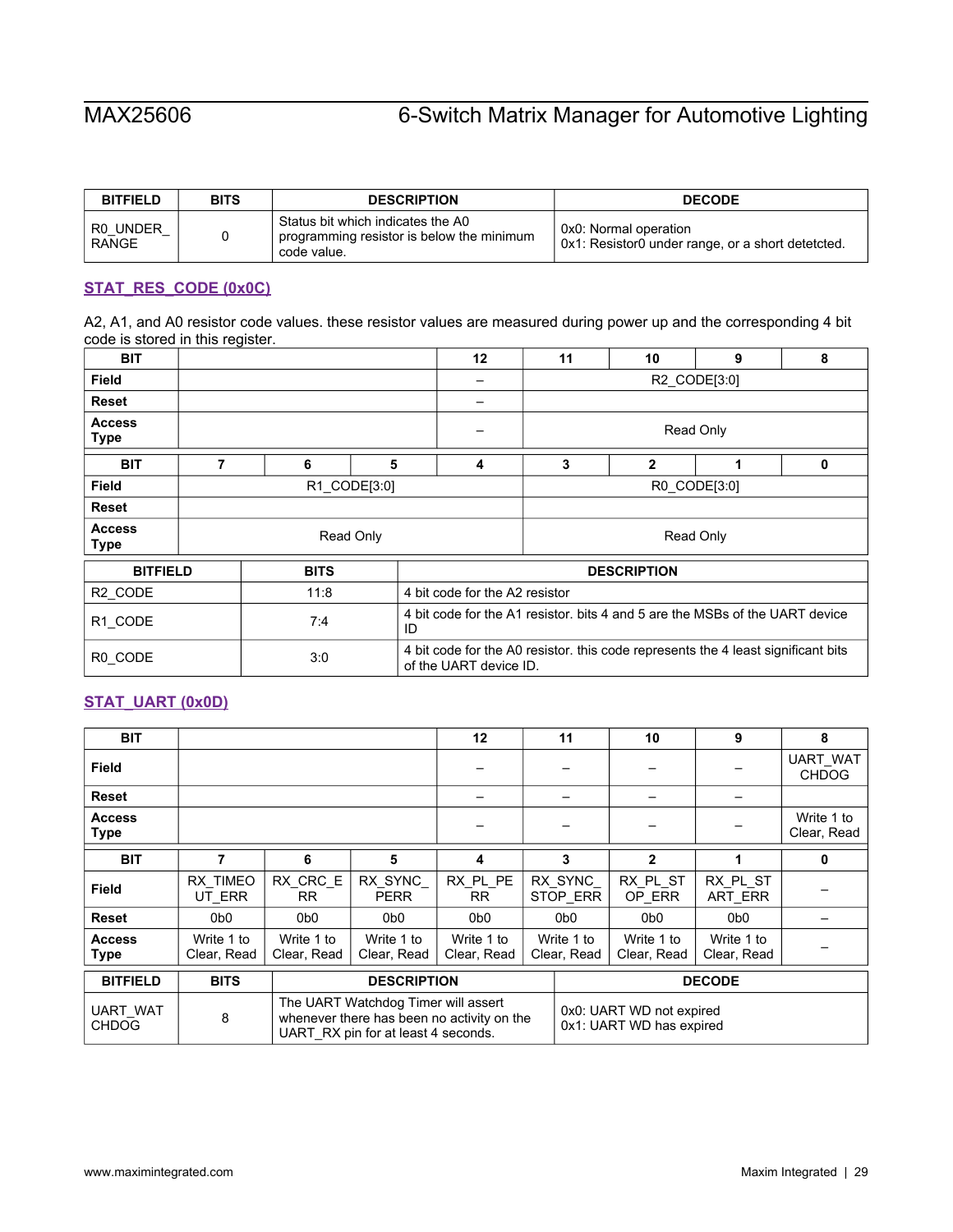| <b>BITFIELD</b>    | <b>BITS</b> | <b>DESCRIPTION</b>                                                                                                                                                                                 | <b>DECODE</b>                                                                                                  |  |  |
|--------------------|-------------|----------------------------------------------------------------------------------------------------------------------------------------------------------------------------------------------------|----------------------------------------------------------------------------------------------------------------|--|--|
| RX TIMEOU<br>T ERR | 7           | This bit shall be asserted if there are no<br>UART RX transitions for more than 16 bit<br>lengths during a UART packet. The bit length<br>shall be determined by the SYNC frame of<br>each packet. | 0x0: Normal operation.<br>0x1: UART Rx times out.                                                              |  |  |
| RX CRC ER<br>R     | 6           | CRC Error Indicator. Read only, clear-on-<br>read                                                                                                                                                  | 0x0: Normal operation.<br>0x1: CRC Error: At least one UART transaction<br>rejected due to a failed CRC check. |  |  |
| RX SYNC P          | 5           | RX Sync Error Indicator. Read only, clear-on-                                                                                                                                                      | 0x0: Normal operation.                                                                                         |  |  |
| <b>ERR</b>         |             | read                                                                                                                                                                                               | 0x1: RX Sync Frame Parity Error detected.                                                                      |  |  |
| RX PL PER          | 4           | RX payload parity Error Indicator. Read only,                                                                                                                                                      | 0x0: Normal operation.                                                                                         |  |  |
| R                  |             | clear-on-read                                                                                                                                                                                      | 0x1: UART Rx payload parity error detected.                                                                    |  |  |
| RX SYNC S          | 3           | RX sync frame stop bit Error Indicator. Read                                                                                                                                                       | 0x0: Normal operation.                                                                                         |  |  |
| TOP_ERR            |             | only, clear-on-read                                                                                                                                                                                | 0x1: Rx Sync Frame STOP bit error detected                                                                     |  |  |
| RX PL STO          | 2           | RX payload frame stop bit Error Indicator.                                                                                                                                                         | 0x0: Normal operation.                                                                                         |  |  |
| P_ERR              |             | Read only, clear-on-read                                                                                                                                                                           | 0x1: Rx Payload Frame STOP bit error                                                                           |  |  |
| RX PL STA          |             | RX payload frame start bit Error Indicator.                                                                                                                                                        | 0x0: Normal operation.                                                                                         |  |  |
| RT ERR             |             | Read only, clear-on-read                                                                                                                                                                           | 0x1: Rx Payload Frame START bit error                                                                          |  |  |

## <span id="page-29-0"></span>**[STAT\\_SHORT\\_LED \(0x0E\)](#page-18-1)**

STAT\_SHORT\_LED is a read-only, write 1 to clear, access register that provides short-detect information on the 12 LED output drivers.

| <b>BIT</b>                   |   |             |                        | 12                                        | 11 | 10           | 9 | 8 |
|------------------------------|---|-------------|------------------------|-------------------------------------------|----|--------------|---|---|
| <b>Field</b>                 |   |             |                        |                                           |    |              |   |   |
| <b>Reset</b>                 |   |             |                        |                                           |    |              |   |   |
| <b>Access</b><br><b>Type</b> |   |             |                        |                                           |    |              |   |   |
| <b>BIT</b>                   | 7 | 6           | 5                      | 4                                         | 3  | $\mathbf{2}$ |   | 0 |
| <b>Field</b>                 |   |             | SHORT_LED_STAT[5:0]    |                                           |    |              |   |   |
| Reset                        |   |             |                        |                                           |    | 0x000        |   |   |
| <b>Access</b><br><b>Type</b> |   |             | Write 1 to Clear, Read |                                           |    |              |   |   |
| <b>BITFIELD</b>              |   | <b>BITS</b> | <b>DESCRIPTION</b>     |                                           |    |              |   |   |
| SHORT_LED_STAT               |   | 5:0         |                        | Indicates an LED short has been detected. |    |              |   |   |

# <span id="page-29-1"></span>**[STAT\\_OPEN\\_LED \(0x0F\)](#page-18-1)**

STAT\_OPEN is a read-only, write 1 to clear, access register that provides open-detect information on the 12 LED output drivers.

| <b>BIT</b>     | 12                       | 11 | 10 |                          |                          |
|----------------|--------------------------|----|----|--------------------------|--------------------------|
| Field          | $\overline{\phantom{0}}$ | -  | -  | $\qquad \qquad$          | -                        |
| <b>Reset</b>   | -                        | -  | -  | -                        |                          |
| Access<br>Type |                          | -  |    | $\overline{\phantom{a}}$ | $\overline{\phantom{a}}$ |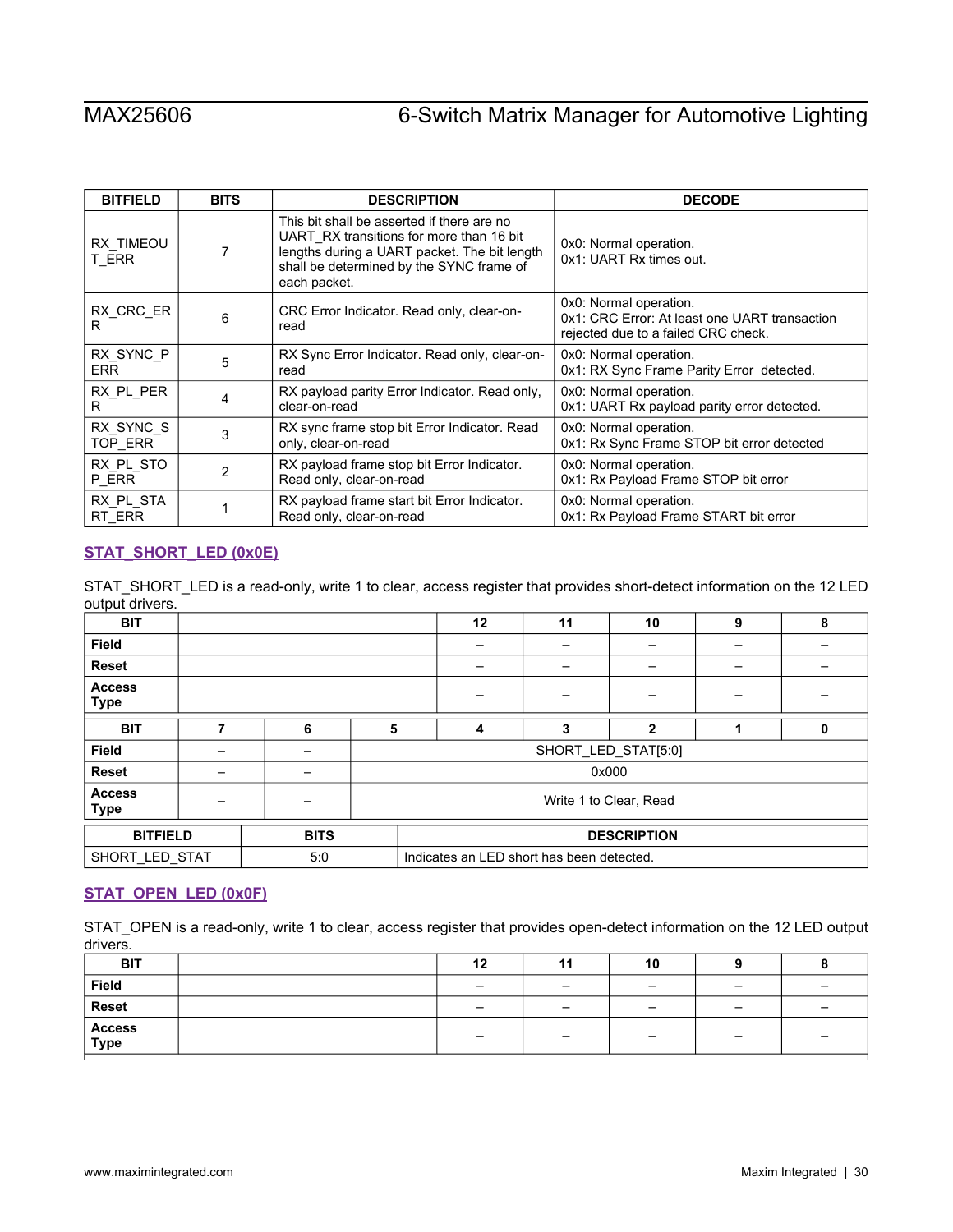| <b>BIT</b>                   |             | O                                                          | 4 |  | っ                            |  |  |  |  |
|------------------------------|-------------|------------------------------------------------------------|---|--|------------------------------|--|--|--|--|
| <b>Field</b>                 |             | OPEN LED STAT[5:0]                                         |   |  |                              |  |  |  |  |
| <b>Reset</b>                 |             | 0x000                                                      |   |  |                              |  |  |  |  |
| <b>Access</b><br><b>Type</b> |             | Write 1 to Clear, Read                                     |   |  |                              |  |  |  |  |
| <b>BITFIELD</b>              | <b>BITS</b> | <b>DESCRIPTION</b>                                         |   |  | <b>DECODE</b>                |  |  |  |  |
| OPEN LED<br><b>STAT</b>      | 5:0         | Indicates that an open-LED condition has<br>been detected. |   |  | 0x0: Normal<br>0x1: Open LED |  |  |  |  |

# <span id="page-30-0"></span>**STAT\_OPEN\_TRACE (0x10)**

STAT\_OPEN\_TRACE is a read-only, write 1 to clear, register that provides open-trace fault information on the 12 LED output drivers.

| <b>BIT</b>                   |             |   |                        | 12                                         | 11          | 10                   | 9             | 8 |  |  |
|------------------------------|-------------|---|------------------------|--------------------------------------------|-------------|----------------------|---------------|---|--|--|
| <b>Field</b>                 |             |   |                        |                                            |             |                      |               |   |  |  |
| <b>Reset</b>                 |             |   |                        |                                            |             |                      | -             |   |  |  |
| <b>Access</b><br><b>Type</b> |             |   |                        |                                            |             |                      |               |   |  |  |
| <b>BIT</b>                   | 7           | 6 | 5                      | 4                                          | 3           | $\mathbf{2}$         |               | 0 |  |  |
| <b>Field</b>                 |             |   |                        |                                            |             | OPEN TRACE STAT[5:0] |               |   |  |  |
| <b>Reset</b>                 |             |   |                        |                                            |             | 0x000                |               |   |  |  |
| <b>Access</b><br><b>Type</b> |             |   | Write 1 to Clear, Read |                                            |             |                      |               |   |  |  |
| <b>BITFIELD</b>              | <b>BITS</b> |   | <b>DESCRIPTION</b>     |                                            |             |                      | <b>DECODE</b> |   |  |  |
| OPEN_TRA<br>CE_STAT          | 5:0         |   |                        | Indicates an open-trace has been detected. | 0x0: Normal | 0x1: Open trace      |               |   |  |  |

# <span id="page-30-1"></span>**[PSFT\\_GRP \(0x11\)](#page-18-1)**

PSFT\_GRP is a read/write register that allows the user to assign the same phase shift to one or more LED drivers.

The contents of PSFT are written to the desired group specified by PSFT\_GROUP.

### **Example:**

If PSFT\_GROUP == Group A, PSFT == 0001, and LED11, LED9, and LED6 are assigned to Group A (through CNFG\_GRPA), then PSFT\_11, PSFT\_9, and PSFT\_6 will contain 0001 after the transaction is executed.

| <b>BIT</b>                   | $\cdot$ | ____        |   | 12 | 11               | 10 | 9           | 8               |  |
|------------------------------|---------|-------------|---|----|------------------|----|-------------|-----------------|--|
| Field                        |         |             |   |    |                  |    |             | PSFT_GROUP[1:0] |  |
| Reset                        |         |             |   |    |                  |    | 0x1         |                 |  |
| <b>Access</b><br><b>Type</b> |         |             |   |    | -                | -  | Write, Read |                 |  |
| <b>BIT</b>                   |         | 6           | 5 |    | 3                | 2  |             |                 |  |
| Field                        |         |             |   |    | <b>PSFT[7:0]</b> |    |             |                 |  |
| Reset                        |         | 0x0         |   |    |                  |    |             |                 |  |
| <b>Access</b><br><b>Type</b> |         | Write, Read |   |    |                  |    |             |                 |  |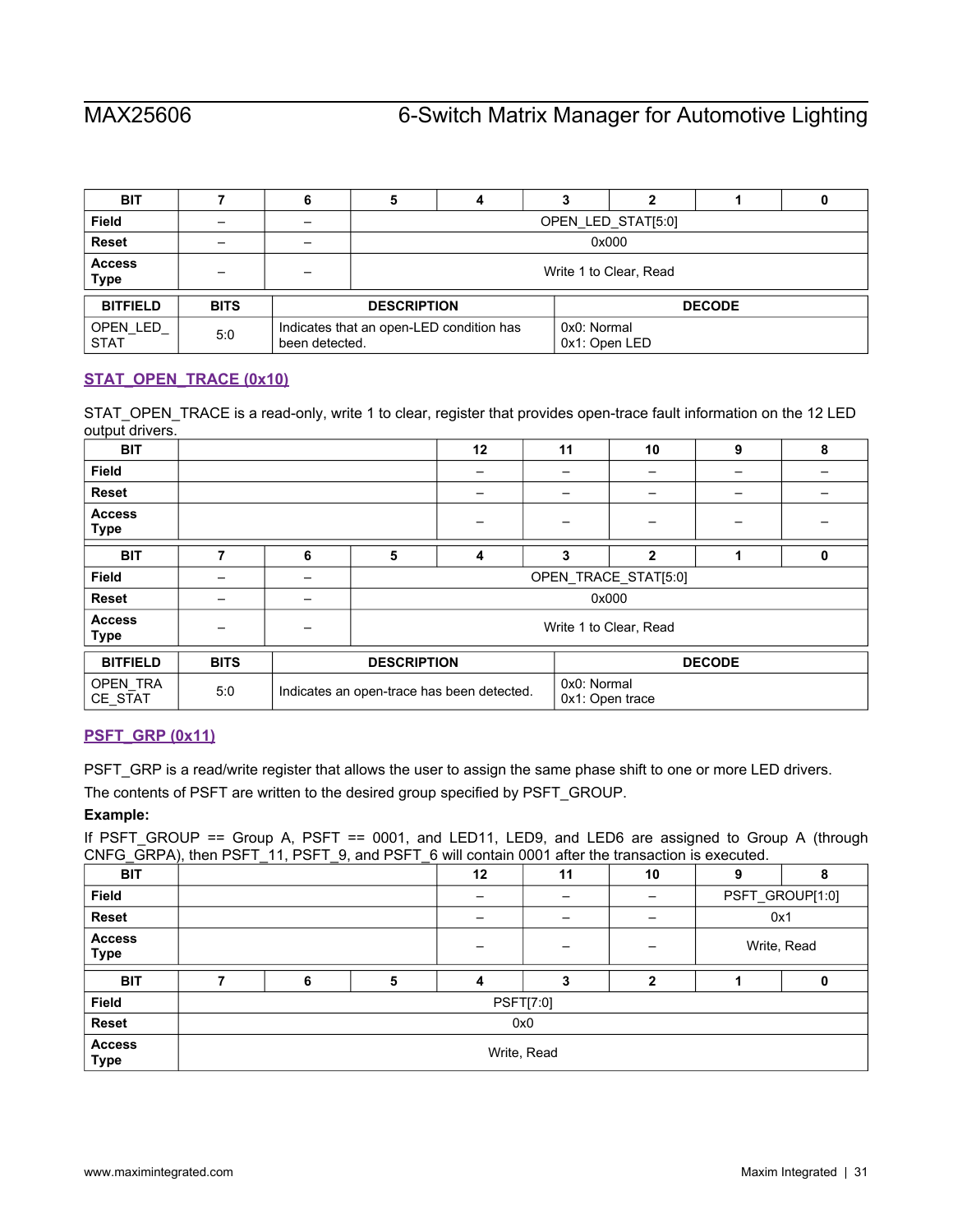| <b>BITFIELD</b>   | <b>BITS</b> | <b>DESCRIPTION</b>                                                                                                                                                                                                           |
|-------------------|-------------|------------------------------------------------------------------------------------------------------------------------------------------------------------------------------------------------------------------------------|
| <b>PSFT GROUP</b> | 9.8         | Group Select:<br>bit 0: Group A selected<br>bit 1: Group B selected<br>Multiple groups can be selected at a time.<br>Note: 00 is not a valid selection, the transaction is not executed and the 4-bit<br>value is unchanged. |
| <b>PSFT</b>       | 7:0         | Phase select.                                                                                                                                                                                                                |

## <span id="page-31-0"></span>**[PSFT\\_0 \(0x12\)](#page-18-1)**

PSFT\_0 is a read/write register that controls the phase shift for LED drivers 0.

| <b>BIT</b>                   |                                   |   |   | 12 | 11  | 10           | 9 | 8 |
|------------------------------|-----------------------------------|---|---|----|-----|--------------|---|---|
| <b>Field</b>                 |                                   |   |   |    |     |              |   |   |
| Reset                        |                                   |   |   |    |     |              |   |   |
| <b>Access</b><br><b>Type</b> |                                   |   |   |    |     | -            | - |   |
| <b>BIT</b>                   | ⇁                                 | 6 | 5 | 4  | 3   | $\mathbf{2}$ |   | 0 |
| Field                        | PSFT_0[7:0]                       |   |   |    |     |              |   |   |
| <b>Reset</b>                 |                                   |   |   |    | 0x0 |              |   |   |
| <b>Access</b><br><b>Type</b> | Write, Read                       |   |   |    |     |              |   |   |
| <b>BITFIELD</b>              | <b>DESCRIPTION</b><br><b>BITS</b> |   |   |    |     |              |   |   |
| PSFT_0                       | LED 0 Phase Select.<br>7:0        |   |   |    |     |              |   |   |

# <span id="page-31-1"></span>**[PSFT\\_1 \(0x13\)](#page-18-1)**

PSFT\_1 is a read/write register that controls the phase shift for LED drivers 1.

| <b>BIT</b>                   |             |             |   | 12                  | 11          | 10                 | 9 | 8 |  |
|------------------------------|-------------|-------------|---|---------------------|-------------|--------------------|---|---|--|
| <b>Field</b>                 |             |             |   | -                   |             |                    |   | - |  |
| Reset                        |             |             |   |                     |             |                    |   |   |  |
| <b>Access</b><br><b>Type</b> |             |             |   |                     |             |                    |   |   |  |
| <b>BIT</b>                   | 7           | 6           | 5 | 4                   | 3           | $\mathbf{2}$       |   | 0 |  |
| <b>Field</b>                 |             |             |   |                     | PSFT_1[7.0] |                    |   |   |  |
| Reset                        |             |             |   |                     | 0x43        |                    |   |   |  |
| <b>Access</b><br><b>Type</b> | Write, Read |             |   |                     |             |                    |   |   |  |
| <b>BITFIELD</b>              |             | <b>BITS</b> |   |                     |             | <b>DESCRIPTION</b> |   |   |  |
| PSFT <sub>1</sub>            |             | 7:0         |   | LED 0 Phase Select. |             |                    |   |   |  |

# <span id="page-31-2"></span>**[PSFT\\_2 \(0x14\)](#page-18-1)**

PSFT\_2 is a read/write register that controls the phase shift for LED drivers 2.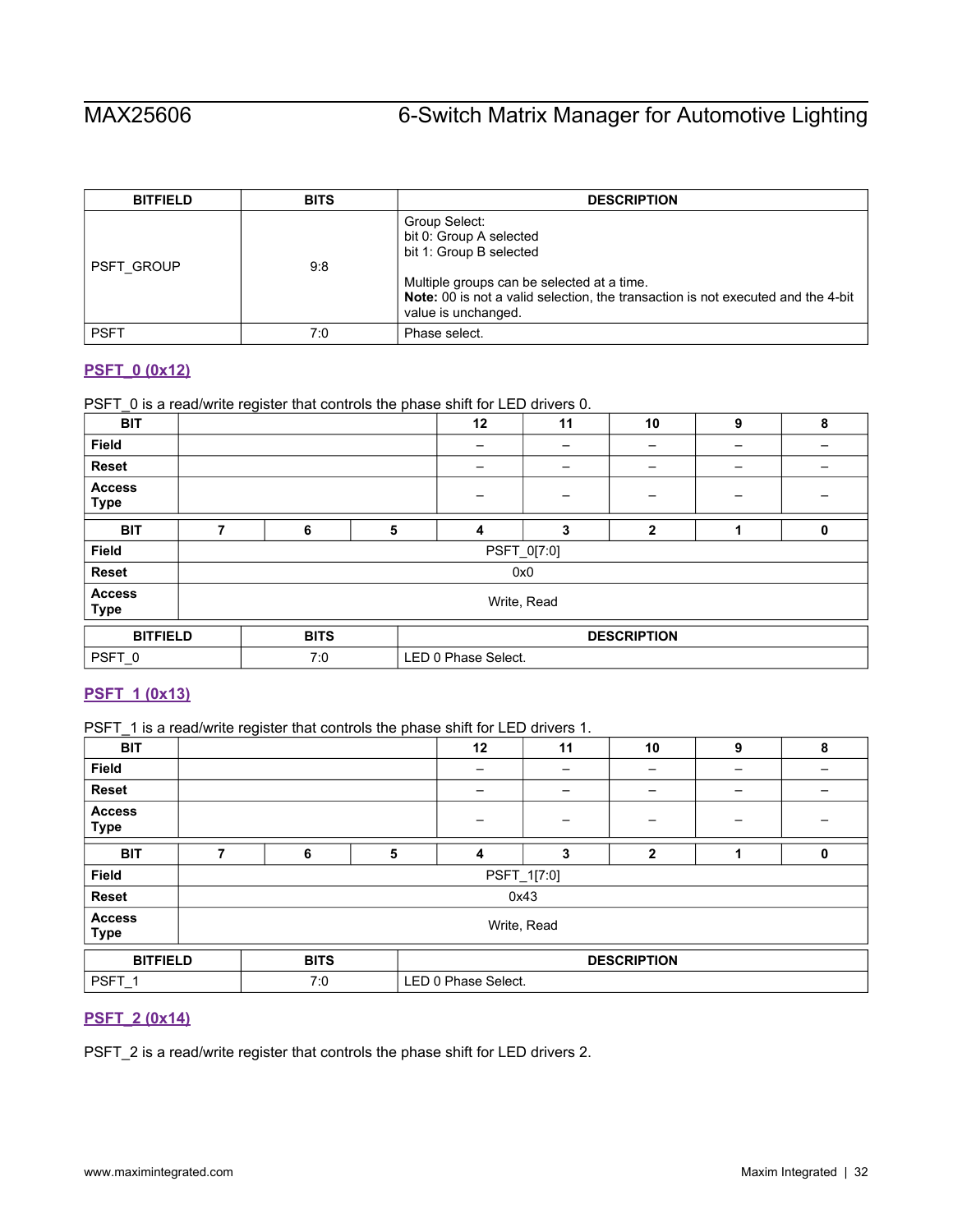| <b>BIT</b>                   |             |             |   | 12                  | 11   | 10                 | 9 | 8 |
|------------------------------|-------------|-------------|---|---------------------|------|--------------------|---|---|
| Field                        |             |             |   |                     |      | -                  |   | - |
| Reset                        |             |             |   |                     |      |                    |   |   |
| <b>Access</b><br><b>Type</b> |             |             |   |                     |      |                    |   |   |
| <b>BIT</b>                   | 7           | 6           | 5 | 4                   | 3    | $\mathbf{2}$       |   | 0 |
| <b>Field</b>                 | PSFT_2[7:0] |             |   |                     |      |                    |   |   |
| <b>Reset</b>                 |             |             |   |                     | 0x85 |                    |   |   |
| <b>Access</b><br><b>Type</b> | Write, Read |             |   |                     |      |                    |   |   |
| <b>BITFIELD</b>              |             | <b>BITS</b> |   |                     |      | <b>DESCRIPTION</b> |   |   |
| PSFT_2                       |             | 7:0         |   | LED 0 Phase Select. |      |                    |   |   |

# <span id="page-32-0"></span>**[PSFT\\_3 \(0x15\)](#page-18-1)**

PSFT\_3 is a read/write register that controls the phase shift for LED drivers 3.

| <b>BIT</b>                   |             |             |   | 12                  | 11    | 10                 | 9 | 8 |
|------------------------------|-------------|-------------|---|---------------------|-------|--------------------|---|---|
| <b>Field</b>                 |             |             |   |                     |       | -                  | - | - |
| <b>Reset</b>                 |             |             |   |                     |       | -                  | - | - |
| <b>Access</b><br><b>Type</b> |             |             |   |                     |       |                    |   |   |
| <b>BIT</b>                   | 7           | 6           | 5 | 4                   | 3     | 2                  |   | 0 |
| <b>Field</b>                 | PSFT_3[7:0] |             |   |                     |       |                    |   |   |
| Reset                        |             |             |   |                     | 0x128 |                    |   |   |
| <b>Access</b><br><b>Type</b> | Write, Read |             |   |                     |       |                    |   |   |
| <b>BITFIELD</b>              |             | <b>BITS</b> |   |                     |       | <b>DESCRIPTION</b> |   |   |
| PSFT_3                       |             | 7:0         |   | LED 0 Phase Select. |       |                    |   |   |

# <span id="page-32-1"></span>**[PSFT\\_4 \(0x16\)](#page-18-1)**

PSFT\_4 is a read/write register that controls the phase shift for LED drivers 4.

| <b>BIT</b>                   |             |             |   | 12                  | 11    | 10           | 9 | 8 |
|------------------------------|-------------|-------------|---|---------------------|-------|--------------|---|---|
| Field                        |             |             |   |                     |       | -            |   |   |
| <b>Reset</b>                 |             |             |   |                     |       |              |   |   |
| <b>Access</b><br><b>Type</b> |             |             |   |                     |       |              |   |   |
| <b>BIT</b>                   | 7           | 6           | 5 | 4                   | 3     | $\mathbf{2}$ |   | 0 |
| <b>Field</b>                 | PSFT_4[7:0] |             |   |                     |       |              |   |   |
| <b>Reset</b>                 |             |             |   |                     | 0x171 |              |   |   |
| <b>Access</b><br><b>Type</b> | Write, Read |             |   |                     |       |              |   |   |
| <b>BITFIELD</b>              |             | <b>BITS</b> |   | <b>DESCRIPTION</b>  |       |              |   |   |
| PSFT_4                       |             | 7:0         |   | LED 0 Phase Select. |       |              |   |   |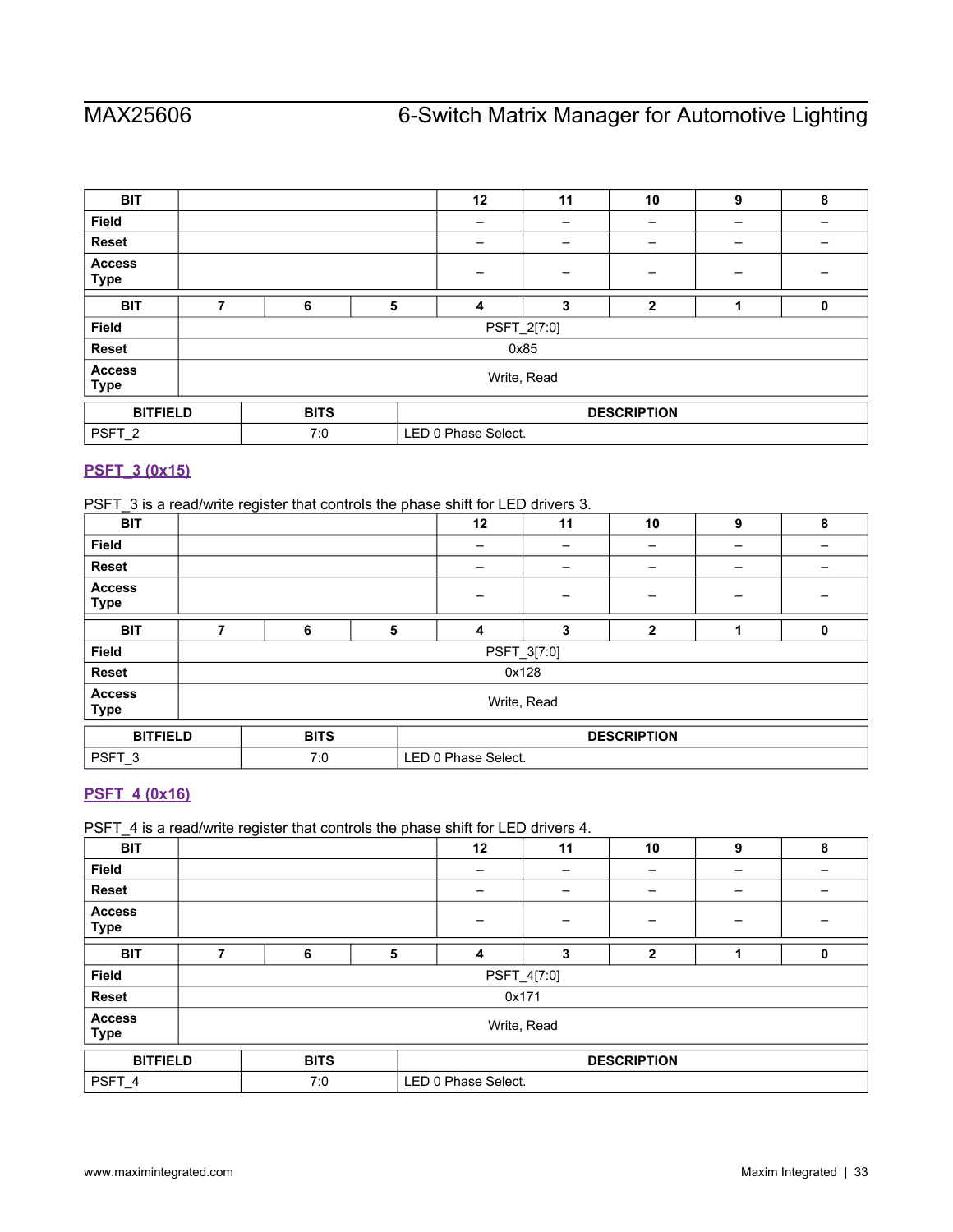# <span id="page-33-0"></span>**[PSFT\\_5 \(0x17\)](#page-18-1)**

PSFT\_5 is a read/write register that controls the phase shift for LED drivers 5.

| _<br><b>BIT</b>              |             |             |   | 12                  | 11    | 10           | 9 | 8 |
|------------------------------|-------------|-------------|---|---------------------|-------|--------------|---|---|
| Field                        |             |             |   |                     |       |              |   |   |
| <b>Reset</b>                 |             |             |   |                     |       |              |   |   |
| <b>Access</b><br><b>Type</b> |             |             |   |                     |       | -            | — |   |
| <b>BIT</b>                   | 7           | 6           | 5 | 4                   | 3     | $\mathbf{2}$ |   | 0 |
| Field                        | PSFT_5[7:0] |             |   |                     |       |              |   |   |
| Reset                        |             |             |   |                     | 0x213 |              |   |   |
| <b>Access</b><br><b>Type</b> | Write, Read |             |   |                     |       |              |   |   |
| <b>BITFIELD</b>              |             | <b>BITS</b> |   | <b>DESCRIPTION</b>  |       |              |   |   |
| PSFT_5                       |             | 7:0         |   | LED 0 Phase Select. |       |              |   |   |

## <span id="page-33-1"></span>**[TDIM\\_GRP \(0x18\)](#page-18-1)**

TDIM\_GRP is a read/write register that allows the user to assign the same dimming period to one or more LED drivers. The contents of TDIM are written to the desired group specified by TDIM\_GROUP.

### **Example:**

If TDIM\_GROUP == Group A, PSFT == 001, and LED12, LED9, and LED6 are assigned to Group A (through CNFG\_GRPA), then TDIM\_12, TDIM\_9, and TDIM\_6 will contain 001 after the transaction is executed.

| <b>BIT</b>                   |             |               |                    | 12                      | 11 | 10           | 9             | 8 |
|------------------------------|-------------|---------------|--------------------|-------------------------|----|--------------|---------------|---|
| <b>Field</b>                 |             |               |                    |                         |    |              | -             |   |
| <b>Reset</b>                 |             |               |                    |                         |    |              | -             |   |
| <b>Access</b><br><b>Type</b> |             |               |                    |                         |    | –            | -             |   |
| <b>BIT</b>                   |             | 6             | 5                  | $\overline{\mathbf{4}}$ | 3  | $\mathbf{2}$ |               | 0 |
| <b>Field</b>                 | -           |               |                    | TDIM_GROUP[1:0]         | -  | TDIM[2:0]    |               |   |
| <b>Reset</b>                 | -           | -             |                    | 0x1                     |    | 0b000        |               |   |
| <b>Access</b><br><b>Type</b> |             | -             |                    | Write, Read             | -  | Write, Read  |               |   |
| <b>BITFIELD</b>              | <b>BITS</b> |               | <b>DESCRIPTION</b> |                         |    |              | <b>DECODE</b> |   |
|                              |             | Group Select: |                    |                         |    |              |               |   |

| <b>BUFIELD</b> | ыы  | <b>DESURIPTIUN</b>                                                                                                                                                                                                                       | DEGODE |
|----------------|-----|------------------------------------------------------------------------------------------------------------------------------------------------------------------------------------------------------------------------------------------|--------|
| TDIM GROU      | 5.4 | Group Select:<br>Bit 0: Group A selected<br>Bit 1: Group B selected<br>Multiple groups can be selected at a time.<br><b>Note:</b> 0000 is not a valid selection, the<br>transaction is not executed and the 4-bit<br>value is unchanged. |        |
|                |     |                                                                                                                                                                                                                                          |        |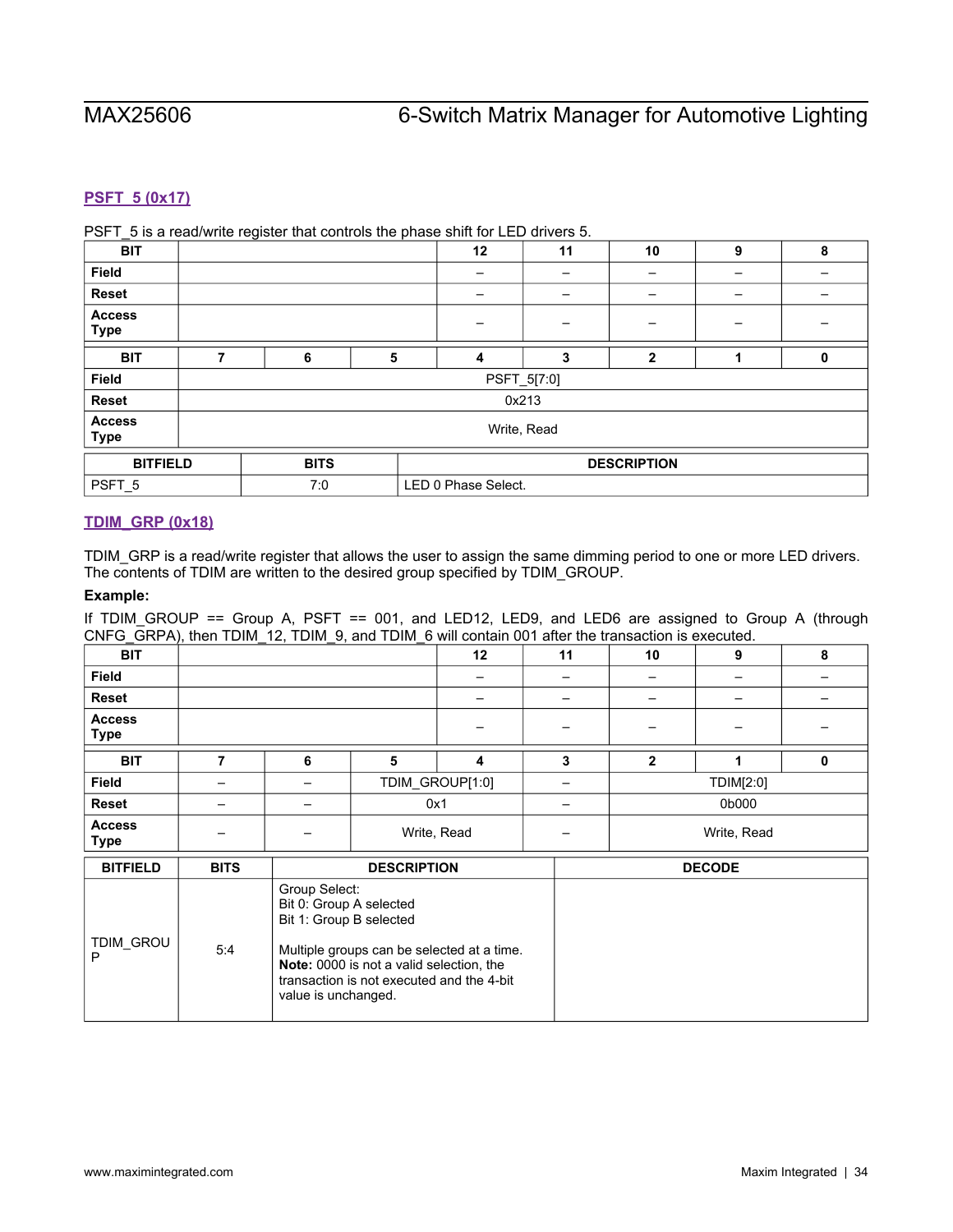| <b>BITFIELD</b> | <b>BITS</b> | <b>DESCRIPTION</b>    | <b>DECODE</b>                                                                                                                                                                                                                                                                                                                                                                                                                                                                                                                                     |
|-----------------|-------------|-----------------------|---------------------------------------------------------------------------------------------------------------------------------------------------------------------------------------------------------------------------------------------------------------------------------------------------------------------------------------------------------------------------------------------------------------------------------------------------------------------------------------------------------------------------------------------------|
| <b>TDIM</b>     | 2:0         | Dimming Period Select | 0x0: update PWM duty cycle every 1 PWM period<br>0x1: update PWM duty cycle every 2 PWM periods<br>0x2: update PWM duty cycle every 4 PWM periods<br>0x3: update PWM duty cycle every 8 PWM periods<br>0x4: update PWM duty cycle every 16 PWM<br>periods<br>0x5: update PWM duty cycle every 32 PWM<br>periods<br>0x6: update PWM duty cycle every 32 PWM<br>periods<br>0x7: update PWM duty cycle every 32 PWM<br>periods<br>1 PWM period = $8192$ clock cycles by default<br>(PWM period configured by bits [3:2] of register<br>address 0x02) |

# <span id="page-34-0"></span>**[TDIM\\_2\\_1\\_0 \(0x19\)](#page-18-1)**

|  |  |  |  |  | TDIM_2_1_0 is a read/write register that controls the dimming period for LED drivers 2, 1, and 0. |
|--|--|--|--|--|---------------------------------------------------------------------------------------------------|
|--|--|--|--|--|---------------------------------------------------------------------------------------------------|

| <b>BIT</b>                   |                |                    |                             | 12                      | 11 | 10                                                                                                | 9                                                                                                                                                                                                                                                                                                                                                                                                                                                           | 8 |
|------------------------------|----------------|--------------------|-----------------------------|-------------------------|----|---------------------------------------------------------------------------------------------------|-------------------------------------------------------------------------------------------------------------------------------------------------------------------------------------------------------------------------------------------------------------------------------------------------------------------------------------------------------------------------------------------------------------------------------------------------------------|---|
| Field                        |                |                    |                             |                         |    |                                                                                                   | TDIM_2[2:0]                                                                                                                                                                                                                                                                                                                                                                                                                                                 |   |
| <b>Reset</b>                 |                |                    |                             |                         | —  |                                                                                                   | 0b000                                                                                                                                                                                                                                                                                                                                                                                                                                                       |   |
| <b>Access</b><br><b>Type</b> |                |                    |                             |                         |    |                                                                                                   | Write, Read                                                                                                                                                                                                                                                                                                                                                                                                                                                 |   |
| <b>BIT</b>                   | $\overline{7}$ | 6                  | 5                           | $\overline{\mathbf{4}}$ | 3  | $\mathbf{2}$                                                                                      | 1                                                                                                                                                                                                                                                                                                                                                                                                                                                           | 0 |
| <b>Field</b>                 | —              |                    | TDIM_1[2:0]                 |                         | —  |                                                                                                   | TDIM_0[2:0]                                                                                                                                                                                                                                                                                                                                                                                                                                                 |   |
| <b>Reset</b>                 | —              |                    | 0b000                       |                         |    |                                                                                                   | 0b000                                                                                                                                                                                                                                                                                                                                                                                                                                                       |   |
| <b>Access</b><br><b>Type</b> |                | Write, Read        |                             |                         |    | Write, Read                                                                                       |                                                                                                                                                                                                                                                                                                                                                                                                                                                             |   |
| <b>BITFIELD</b>              | <b>BITS</b>    | <b>DESCRIPTION</b> |                             |                         |    |                                                                                                   | <b>DECODE</b>                                                                                                                                                                                                                                                                                                                                                                                                                                               |   |
| TDIM <sub>2</sub>            | 10:8           |                    | LED 2 Dimming Period Select |                         |    | periods.<br>periods.<br>periods.<br>periods.<br>periods.<br>periods.<br>periods.<br>address 0x02) | 0x0: Update PWM duty cycle every 1 PWM period.<br>0x1: Update PWM duty cycle every 2 PWM<br>0x2: Update PWM duty cycle every 4 PWM<br>0x3: Update PWM duty cycle every 8 PWM<br>0x4: Update PWM duty cycle every 16 PWM<br>0x5: Update PWM duty cycle every 32 PWM<br>0x6: Update PWM duty cycle every 32 PWM<br>0x7: Update PWM duty cycle every 32 PWM<br>1 PWM period = 8192 clock cycles by default<br>(PWM period configured by bits [3:2] of register |   |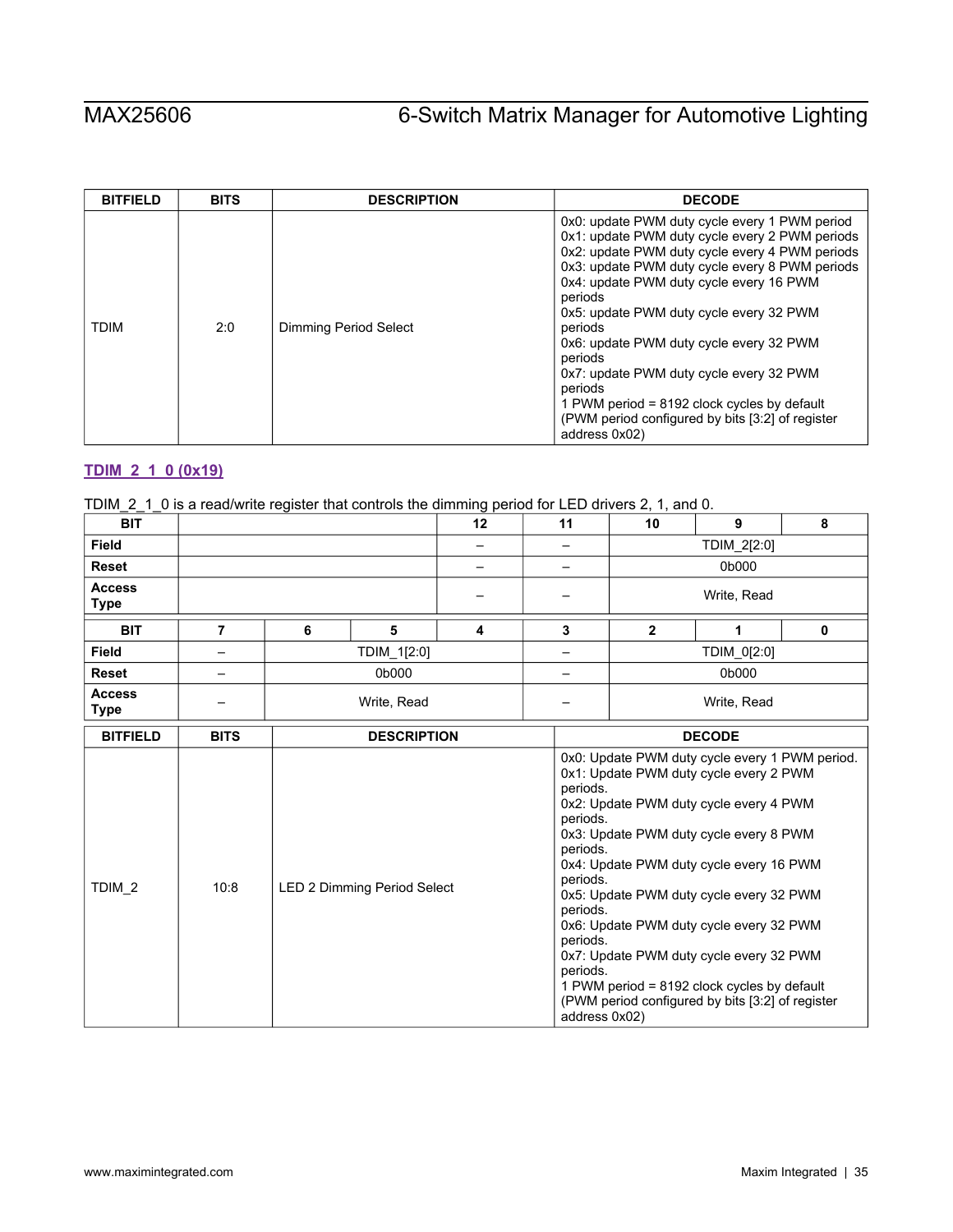| <b>BITFIELD</b> | <b>BITS</b> | <b>DESCRIPTION</b>                 | <b>DECODE</b>                                                                                                                                                                                                                                                                                                                                                                                                                                                                                                                                                    |
|-----------------|-------------|------------------------------------|------------------------------------------------------------------------------------------------------------------------------------------------------------------------------------------------------------------------------------------------------------------------------------------------------------------------------------------------------------------------------------------------------------------------------------------------------------------------------------------------------------------------------------------------------------------|
| TDIM 1          | 6:4         | <b>LED 1 Dimming Period Select</b> | 0x0: Update PWM duty cycle every 1 PWM period.<br>0x1: Update PWM duty cycle every 2 PWM<br>periods.<br>0x2: Update PWM duty cycle every 4 PWM<br>periods.<br>0x3: Update PWM duty cycle every 8 PWM<br>periods.<br>0x4: Update PWM duty cycle every 16 PWM<br>periods.<br>0x5: Update PWM duty cycle every 32 PWM<br>periods.<br>0x6: Update PWM duty cycle every 32 PWM<br>periods.<br>0x7: Update PWM duty cycle every 32 PWM<br>periods.<br>1 PWM period = 8192 clock cycles by default<br>(PWM period configured by bits [3:2] of register<br>address 0x02) |
| TDIM 0          | 2:0         | LED 0 Dimming Period Select        | 0x0: Update PWM duty cycle every 1 PWM period.<br>0x1: Update PWM duty cycle every 2 PWM<br>periods.<br>0x2: Update PWM duty cycle every 4 PWM<br>periods.<br>0x3: Update PWM duty cycle every 8 PWM<br>periods.<br>0x4: Update PWM duty cycle every 16 PWM<br>periods.<br>0x5: Update PWM duty cycle every 32 PWM<br>periods.<br>0x6: Update PWM duty cycle every 32 PWM<br>periods.<br>0x7: Update PWM duty cycle every 32 PWM<br>periods.<br>1 PWM period = 8192 clock cycles by default<br>(PWM period configured by bits [3:2] of register<br>address 0x02) |

# <span id="page-35-0"></span>**[TDIM\\_5\\_4\\_3 \(0x1A\)](#page-18-1)**

# TDIM\_5\_4\_3 is a read/write register that controls the dimming period for LED drivers 5, 4, and 3.

| <b>BIT</b>                   |  |   |             |   | 11 | 10           | 9           | 8 |
|------------------------------|--|---|-------------|---|----|--------------|-------------|---|
| <b>Field</b>                 |  |   |             |   |    | TDIM_5[2:0]  |             |   |
| Reset                        |  |   |             |   |    | 0b000        |             |   |
| <b>Access</b><br><b>Type</b> |  |   |             |   |    | Write, Read  |             |   |
| <b>BIT</b>                   |  | 6 | 5           | 4 | 3  | $\mathbf{2}$ |             | 0 |
|                              |  |   |             |   |    |              |             |   |
| <b>Field</b>                 |  |   | TDIM_4[2:0] |   |    |              | TDIM_3[2:0] |   |
| Reset                        |  |   | 0b000       |   |    |              | 0b000       |   |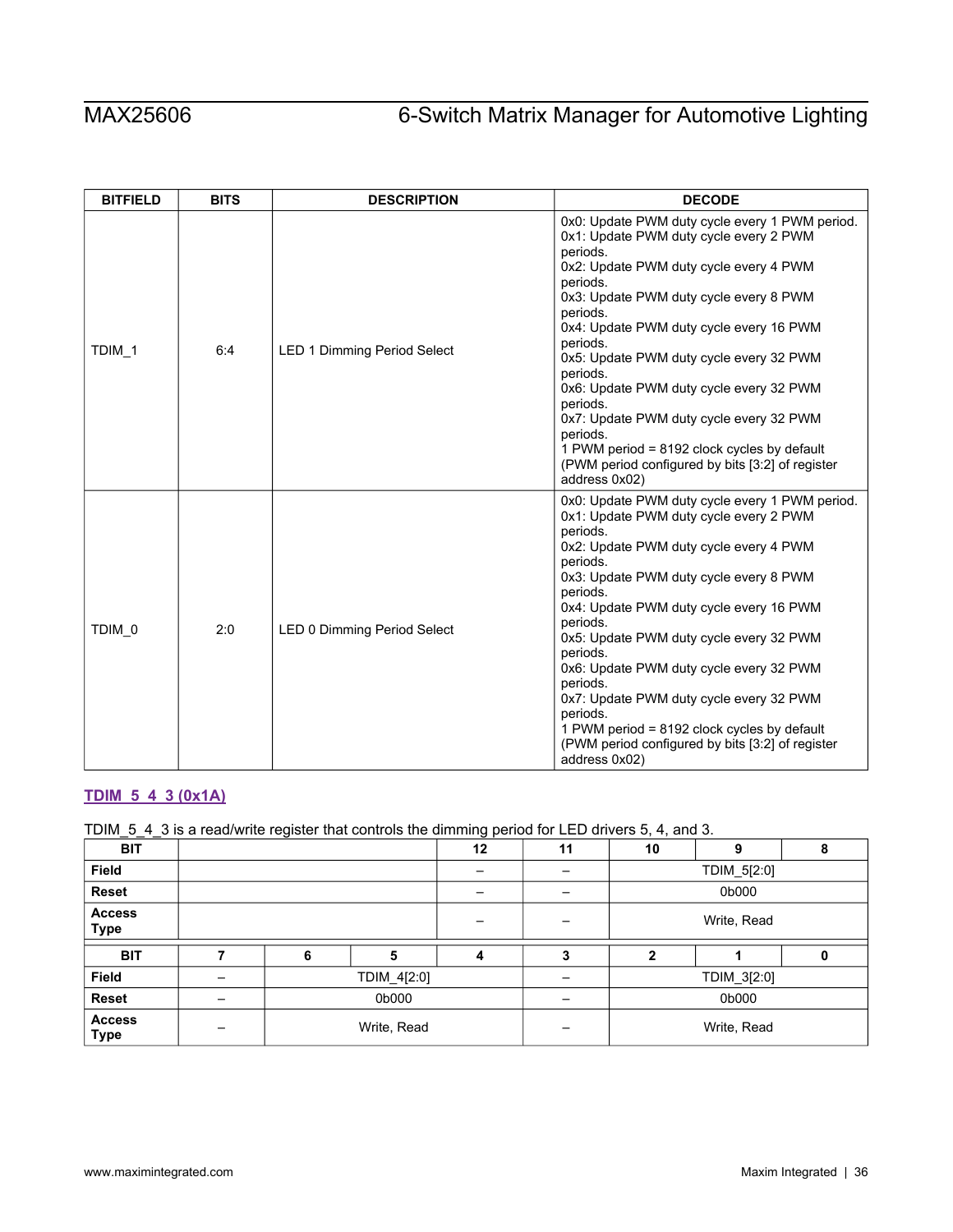| <b>BITFIELD</b>   | <b>BITS</b> | <b>DESCRIPTION</b>                 | <b>DECODE</b>                                                                                                                                                                                                                                                                                                                                                                                                                                                                                                                                                    |  |  |  |
|-------------------|-------------|------------------------------------|------------------------------------------------------------------------------------------------------------------------------------------------------------------------------------------------------------------------------------------------------------------------------------------------------------------------------------------------------------------------------------------------------------------------------------------------------------------------------------------------------------------------------------------------------------------|--|--|--|
| TDIM <sub>5</sub> | 10:8        | <b>LED 5 Dimming Period Select</b> | 0x0: Update PWM duty cycle every 1 PWM period.<br>0x1: Update PWM duty cycle every 2 PWM<br>periods.<br>0x2: Update PWM duty cycle every 4 PWM<br>periods.<br>0x3: Update PWM duty cycle every 8 PWM<br>periods.<br>0x4: Update PWM duty cycle every 16 PWM<br>periods.<br>0x5: Update PWM duty cycle every 32 PWM<br>periods.<br>0x6: Update PWM duty cycle every 32 PWM<br>periods.<br>0x7: Update PWM duty cycle every 32 PWM<br>periods.<br>1 PWM period = 8192 clock cycles by default<br>(PWM period configured by bits [3:2] of register<br>address 0x02) |  |  |  |
| TDIM_4            | 6:4         | <b>LED 4 Dimming Period Select</b> | 0x0: Update PWM duty cycle every 1 PWM period.<br>0x1: Update PWM duty cycle every 2 PWM<br>periods.<br>0x2: Update PWM duty cycle every 4 PWM<br>periods.<br>0x3: Update PWM duty cycle every 8 PWM<br>periods.<br>0x4: Update PWM duty cycle every 16 PWM<br>periods.<br>0x5: Update PWM duty cycle every 32 PWM<br>periods.<br>0x6: Update PWM duty cycle every 32 PWM<br>periods.<br>0x7: Update PWM duty cycle every 32 PWM<br>periods.<br>1 PWM period = 8192 clock cycles by default<br>(PWM period configured by bits [3:2] of register<br>address 0x02) |  |  |  |
| TDIM <sub>3</sub> | 2:0         | LED 3 Dimming Period Select        | 0x0: Update PWM duty cycle every 1 PWM period.<br>0x1: Update PWM duty cycle every 2 PWM<br>periods.<br>0x2: Update PWM duty cycle every 4 PWM<br>periods.<br>0x3: Update PWM duty cycle every 8 PWM<br>periods.<br>0x4: Update PWM duty cycle every 16 PWM<br>periods.<br>0x5: Update PWM duty cycle every 32 PWM<br>periods.<br>0x6: Update PWM duty cycle every 32 PWM<br>periods.<br>0x7: Update PWM duty cycle every 32 PWM<br>periods.<br>1 PWM period = 8192 clock cycles by default<br>(PWM period configured by bits [3:2] of register<br>address 0x02) |  |  |  |

# <span id="page-36-0"></span>**[PWM\\_GRPA\\_DUTY \(0x1B\)](#page-18-1)**

PWM\_GRPA\_DUTY is a read/write register that allows the user to assign the same duty cycle and enable/disable PWM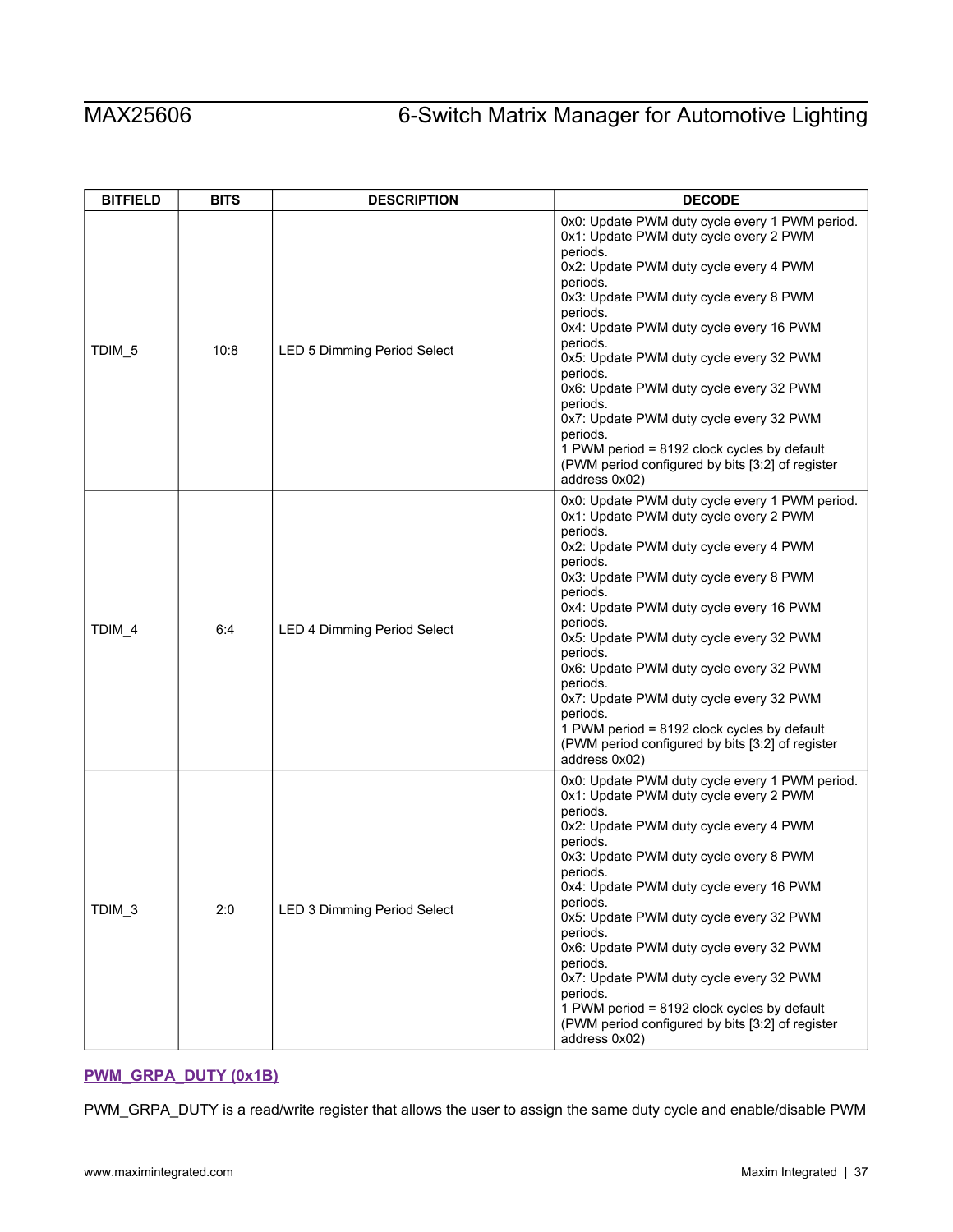dimming to one or more LED drivers.

The contents of DUTY A are written to LEDs assigned to Group A.

## **Example:**

If DUTY\_A == 0x0AA and LED11, LED8, and LED5 are assigned to Group A (through CNFG\_GRPA), then DUTY\_11, DUTY\_8, and DUTY\_5 will contain 0x0AA after the transaction is executed.

| <b>BIT</b>                   |                                                                                                                     |             |   |                                      | 11                 | 10             | 9           | 8 |  |  |
|------------------------------|---------------------------------------------------------------------------------------------------------------------|-------------|---|--------------------------------------|--------------------|----------------|-------------|---|--|--|
| <b>Field</b>                 |                                                                                                                     |             |   | FADE A                               | DUTY_A[11:8]       |                |             |   |  |  |
| <b>Reset</b>                 |                                                                                                                     |             |   | 0b <sub>0</sub>                      |                    |                | 0x000       |   |  |  |
| <b>Access</b><br><b>Type</b> |                                                                                                                     |             |   | Write, Read                          |                    |                | Write, Read |   |  |  |
| <b>BIT</b>                   | 7                                                                                                                   | 6           | 5 | 4                                    | 3                  | $\overline{2}$ | 1           | 0 |  |  |
| <b>Field</b>                 |                                                                                                                     | DUTY_A[7:0] |   |                                      |                    |                |             |   |  |  |
| Reset                        | 0x000                                                                                                               |             |   |                                      |                    |                |             |   |  |  |
| <b>Access</b><br><b>Type</b> |                                                                                                                     | Write, Read |   |                                      |                    |                |             |   |  |  |
| <b>BITFIELD</b>              |                                                                                                                     | <b>BITS</b> |   |                                      | <b>DESCRIPTION</b> |                |             |   |  |  |
| FADE_A                       |                                                                                                                     | 12          |   | Group A PWM Dimming with Fade Enable |                    |                |             |   |  |  |
| DUTY_A                       | Group A Duty-Cycle Selection:<br>$0x000 =$ Off<br>$0x001 = 1/4095$ duty cycle<br>11:0<br>$0x$ fff = 100% duty cycle |             |   |                                      |                    |                |             |   |  |  |

### <span id="page-37-0"></span>**[PWM\\_GRPB\\_DUTY \(0x1C\)](#page-18-1)**

PWM\_GRPB\_DUTY is a read/write register that allows the user to assign the same duty cycle and enable/disable PWM dimming to one or more LED drivers.

The contents of DUTY\_B are written to LEDs assigned to Group B.

### **Example:**

If DUTY\_B == 0x0AA and LED11, LED9, and LED6 are assigned to Group B (through CNFG\_GRPB), then DUTY\_11, DUTY\_9, and DUTY\_6 will contain 0x0AA after the transaction is executed.

| <b>BIT</b>                   |             |                                            |                    | 12          | 11           | 10           | 9           | 8 |
|------------------------------|-------------|--------------------------------------------|--------------------|-------------|--------------|--------------|-------------|---|
| Field                        |             |                                            |                    |             | DUTY_B[11:8] |              |             |   |
| <b>Reset</b>                 |             |                                            |                    | 0b0         | 0x000        |              |             |   |
| <b>Access</b><br><b>Type</b> |             |                                            |                    | Write, Read |              |              | Write, Read |   |
| <b>BIT</b>                   |             | 6                                          | 5                  | 4           | 3            | $\mathbf{2}$ |             | 0 |
| <b>Field</b>                 |             | DUTY_B[7:0]                                |                    |             |              |              |             |   |
| <b>Reset</b>                 |             |                                            |                    |             | 0x000        |              |             |   |
| <b>Access</b><br><b>Type</b> | Write, Read |                                            |                    |             |              |              |             |   |
| <b>BITFIELD</b>              |             | <b>BITS</b>                                | <b>DESCRIPTION</b> |             |              |              |             |   |
| FADE B                       |             | 12<br>Group B PWM Dimming with Fade Enable |                    |             |              |              |             |   |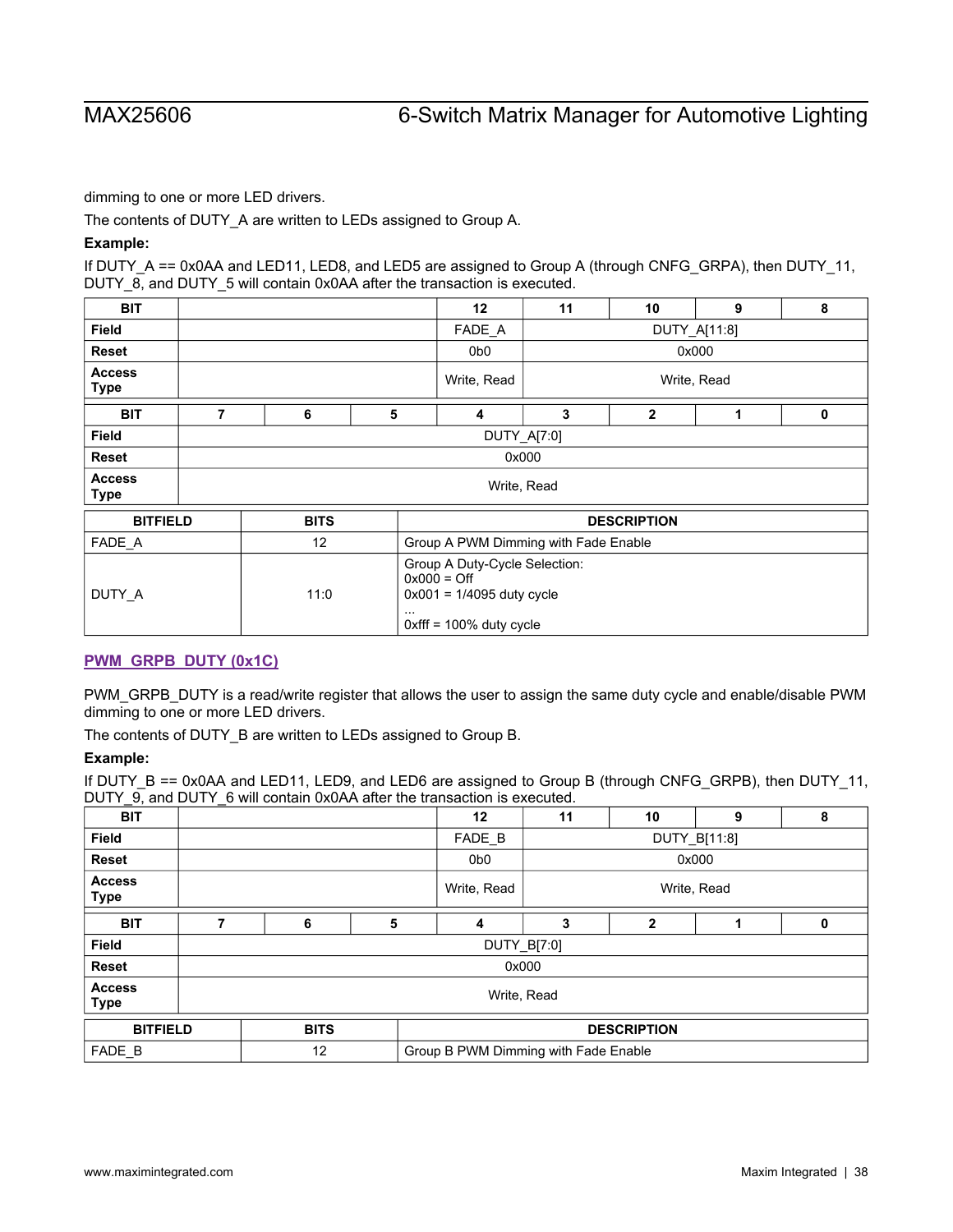| <b>BITFIELD</b> | <b>BITS</b> | <b>DESCRIPTION</b>                                                                                                  |
|-----------------|-------------|---------------------------------------------------------------------------------------------------------------------|
| DUTY B          | 11:0        | Group B Duty-Cycle Selection:<br>$0x000 =$ Off<br>$0x001 = 1/4095$ duty cycle<br>.<br>$\mu$ 0xfff = 100% duty cycle |

# <span id="page-38-0"></span>**[PWM0 \(0x1D\)](#page-18-1)**

PWM0 is a read/write register that configures the LED0 duty cycle and enables/disables PWM dimming.

| <b>BIT</b>                   |   |             |                                                                                                                      |                                   | 11           | 10             | 9 | 8 |  |
|------------------------------|---|-------------|----------------------------------------------------------------------------------------------------------------------|-----------------------------------|--------------|----------------|---|---|--|
| <b>Field</b>                 |   |             |                                                                                                                      | FADE 0                            | DUTY_0[11:8] |                |   |   |  |
| <b>Reset</b>                 |   |             |                                                                                                                      | 0b <sub>0</sub>                   | 0x000        |                |   |   |  |
| <b>Access</b><br><b>Type</b> |   |             |                                                                                                                      | Write, Read                       | Write, Read  |                |   |   |  |
| <b>BIT</b>                   | 7 | 6           | 5                                                                                                                    | 4                                 | 3            | $\overline{2}$ | 1 | 0 |  |
| <b>Field</b>                 |   | DUTY_0[7:0] |                                                                                                                      |                                   |              |                |   |   |  |
| <b>Reset</b>                 |   | 0x000       |                                                                                                                      |                                   |              |                |   |   |  |
| <b>Access</b><br><b>Type</b> |   | Write, Read |                                                                                                                      |                                   |              |                |   |   |  |
| <b>BITFIELD</b>              |   | <b>BITS</b> |                                                                                                                      | <b>DESCRIPTION</b>                |              |                |   |   |  |
| FADE 0                       |   | 12          |                                                                                                                      | LED0 PWM Dimming with Fade Enable |              |                |   |   |  |
| DUTY_0                       |   | 11:0        | LED0 Duty-Cycle Selection:<br>$0x000 =$ Off<br>$0x001 = 1/4095$ duty cycle<br>$\cdots$<br>$0x$ fff = 100% duty cycle |                                   |              |                |   |   |  |

## <span id="page-38-1"></span>**[PWM1 \(0x1E\)](#page-18-1)**

PWM1 is a read/write register that configures the LED1 duty cycle and enables/disables PWM dimming.

| <b>BIT</b>                   |   |             |   |                                                                                                          | 11           | 10                 | 9           | 8 |  |
|------------------------------|---|-------------|---|----------------------------------------------------------------------------------------------------------|--------------|--------------------|-------------|---|--|
| <b>Field</b>                 |   |             |   | FADE_1                                                                                                   | DUTY_1[11:8] |                    |             |   |  |
| Reset                        |   |             |   |                                                                                                          | 0x000        |                    |             |   |  |
| <b>Access</b><br><b>Type</b> |   |             |   | Write, Read                                                                                              |              |                    | Write, Read |   |  |
| <b>BIT</b>                   | 7 | 6           | 5 | 4                                                                                                        | 3            | $\overline{2}$     | 1           | 0 |  |
| <b>Field</b>                 |   | DUTY_1[7:0] |   |                                                                                                          |              |                    |             |   |  |
| Reset                        |   | 0x000       |   |                                                                                                          |              |                    |             |   |  |
| <b>Access</b><br><b>Type</b> |   | Write, Read |   |                                                                                                          |              |                    |             |   |  |
| <b>BITFIELD</b>              |   | <b>BITS</b> |   |                                                                                                          |              | <b>DESCRIPTION</b> |             |   |  |
| FADE_1                       |   | 12          |   | LED1 PWM Dimming with Fade Enable                                                                        |              |                    |             |   |  |
| DUTY_1                       |   | 11:0        |   | LED1 Duty-Cycle Selection:<br>$0x000 =$ Off<br>$0x001 = 1/4095$ duty cycle<br>$0x$ fff = 100% duty cycle |              |                    |             |   |  |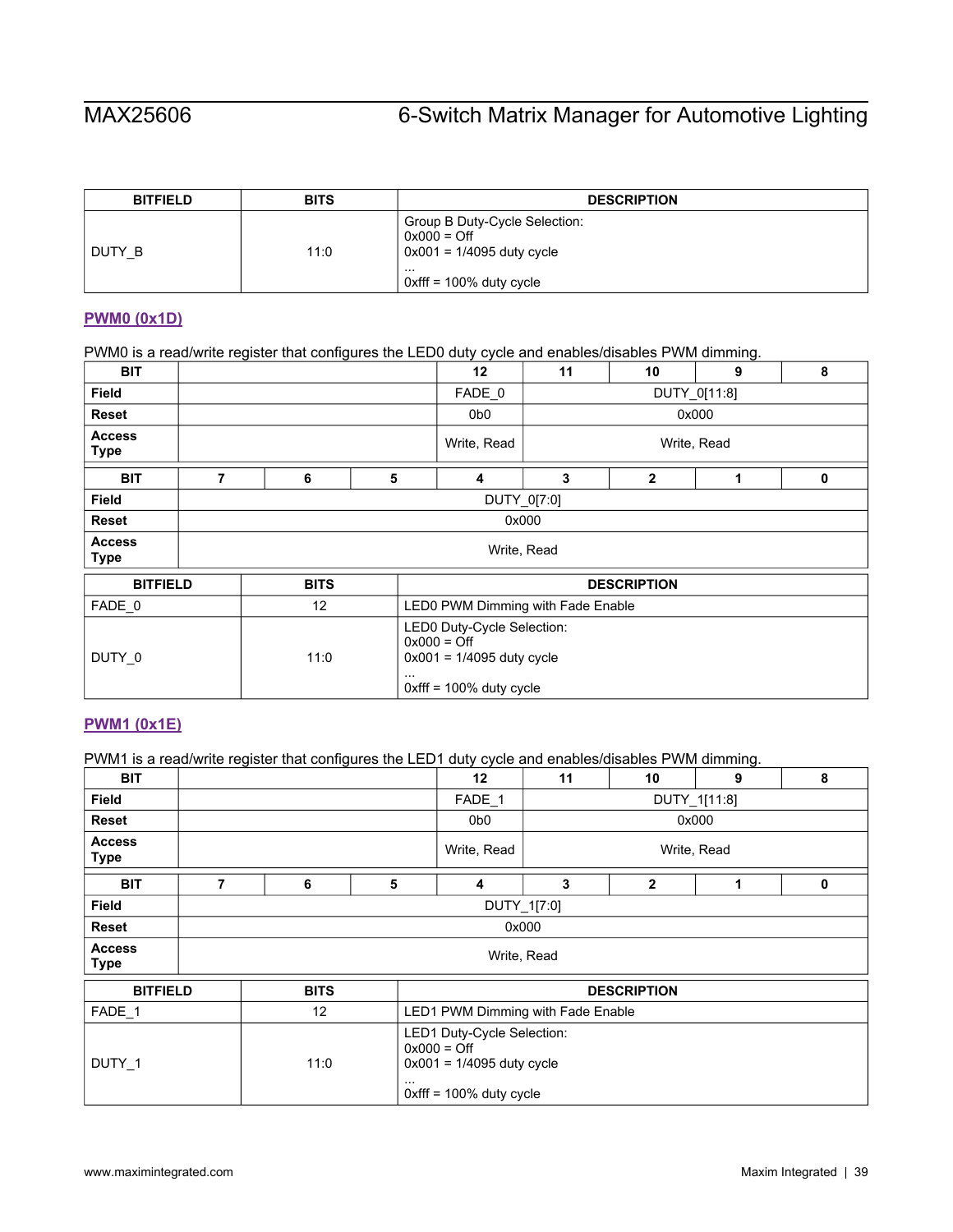## <span id="page-39-0"></span>**[PWM2 \(0x1F\)](#page-18-1)**

### PWM2 is a read/write register that configures the LED2 duty cycle and enables/disables PWM dimming.

| <b>BIT</b>                   |   |             |          |                                                                                                          | 11           | 10                 | 9 | 8 |  |
|------------------------------|---|-------------|----------|----------------------------------------------------------------------------------------------------------|--------------|--------------------|---|---|--|
| <b>Field</b>                 |   |             |          | FADE <sub>2</sub>                                                                                        | DUTY_2[11:8] |                    |   |   |  |
| <b>Reset</b>                 |   |             |          | 0b0                                                                                                      | 0x000        |                    |   |   |  |
| <b>Access</b><br><b>Type</b> |   |             |          | Write, Read                                                                                              | Write, Read  |                    |   |   |  |
| <b>BIT</b>                   | 7 | 6           | 5        | $\overline{\mathbf{4}}$                                                                                  | 3            | $\overline{2}$     | 1 | 0 |  |
| <b>Field</b>                 |   | DUTY_2[7:0] |          |                                                                                                          |              |                    |   |   |  |
| <b>Reset</b>                 |   | 0x000       |          |                                                                                                          |              |                    |   |   |  |
| <b>Access</b><br><b>Type</b> |   |             |          |                                                                                                          | Write, Read  |                    |   |   |  |
| <b>BITFIELD</b>              |   | <b>BITS</b> |          |                                                                                                          |              | <b>DESCRIPTION</b> |   |   |  |
| FADE_2                       |   | 12          |          | LED2 PWM Dimming with Fade Enable                                                                        |              |                    |   |   |  |
| DUTY_2                       |   | 11:0        | $\cdots$ | LED2 Duty-Cycle Selection:<br>$0x000 =$ Off<br>$0x001 = 1/4095$ duty cycle<br>$0x$ fff = 100% duty cycle |              |                    |   |   |  |

### <span id="page-39-1"></span>**[PWM3 \(0x20\)](#page-18-1)**

### PWM3 is a read/write register that configures the LED3 duty cycle and enables/disables PWM dimming.

| <b>BIT</b>                   |                                                                                                                       |             |   |                                   | 11           | 10           | 9           | 8 |  |
|------------------------------|-----------------------------------------------------------------------------------------------------------------------|-------------|---|-----------------------------------|--------------|--------------|-------------|---|--|
| <b>Field</b>                 |                                                                                                                       |             |   | FADE 3                            | DUTY_3[11:8] |              |             |   |  |
| Reset                        |                                                                                                                       |             |   |                                   | 0x000        |              |             |   |  |
| <b>Access</b><br><b>Type</b> |                                                                                                                       |             |   | Write, Read                       |              |              | Write, Read |   |  |
| <b>BIT</b>                   | 7                                                                                                                     | 6           | 5 | 4                                 | 3            | $\mathbf{2}$ | 1           | 0 |  |
| Field                        |                                                                                                                       | DUTY_3[7:0] |   |                                   |              |              |             |   |  |
| <b>Reset</b>                 |                                                                                                                       | 0x000       |   |                                   |              |              |             |   |  |
| <b>Access</b><br><b>Type</b> | Write, Read                                                                                                           |             |   |                                   |              |              |             |   |  |
| <b>BITFIELD</b>              |                                                                                                                       | <b>BITS</b> |   | <b>DESCRIPTION</b>                |              |              |             |   |  |
| FADE_3                       |                                                                                                                       | 12          |   | LED3 PWM Dimming with Fade Enable |              |              |             |   |  |
| DUTY_3                       | LED3 Duty-Cycle Selection:<br>$0x000 =$ Off<br>11:0<br>$0x001 = 1/4095$ duty cycle<br>.<br>$0$ xfff = 100% duty cycle |             |   |                                   |              |              |             |   |  |

### <span id="page-39-2"></span>**[PWM4 \(0x21\)](#page-18-1)**

PWM4 is a read/write register that configures the LED4 duty cycle and enables/disables PWM dimming.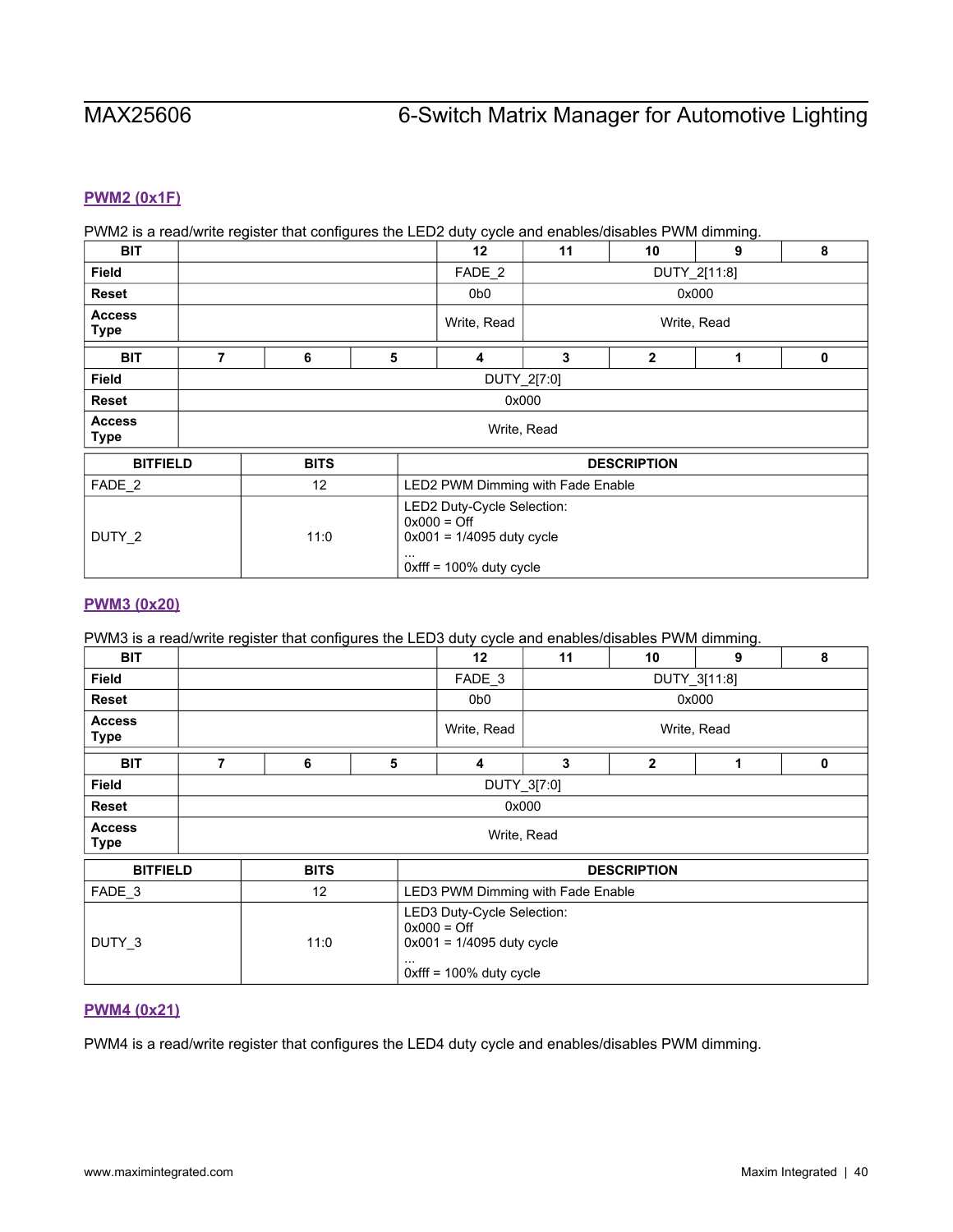| <b>BIT</b>                   |   |             |   |                                                                                                                      | 11                 | 10             | 9           | 8 |  |
|------------------------------|---|-------------|---|----------------------------------------------------------------------------------------------------------------------|--------------------|----------------|-------------|---|--|
| <b>Field</b>                 |   |             |   |                                                                                                                      | DUTY_4[11:8]       |                |             |   |  |
| Reset                        |   |             |   | 0b <sub>0</sub>                                                                                                      |                    |                | 0x000       |   |  |
| <b>Access</b><br><b>Type</b> |   |             |   | Write, Read                                                                                                          |                    |                | Write, Read |   |  |
| <b>BIT</b>                   | 7 | 6           | 5 | 4                                                                                                                    | 3                  | $\overline{2}$ | 1           | 0 |  |
| <b>Field</b>                 |   | DUTY_4[7:0] |   |                                                                                                                      |                    |                |             |   |  |
| <b>Reset</b>                 |   | 0x000       |   |                                                                                                                      |                    |                |             |   |  |
| <b>Access</b><br><b>Type</b> |   | Write, Read |   |                                                                                                                      |                    |                |             |   |  |
| <b>BITFIELD</b>              |   | <b>BITS</b> |   |                                                                                                                      | <b>DESCRIPTION</b> |                |             |   |  |
| FADE_4                       |   | 12          |   | LED4 PWM Dimming with Fade Enable                                                                                    |                    |                |             |   |  |
| DUTY_4                       |   | 11:0        |   | LED4 Duty-Cycle Selection:<br>$0x000 =$ off<br>$0x001 = 1/4095$ duty cycle<br>$\cdots$<br>$0$ xfff = 100% duty cycle |                    |                |             |   |  |

# <span id="page-40-0"></span>**[PWM5 \(0x22\)](#page-18-1)**

PWM5 is a read/write register that configures the LED5 duty cycle and enables/disables PWM dimming.

| <b>BIT</b>                   |             |             |   |                                                                                                          | 11           | 10                 | 9           | 8 |  |  |
|------------------------------|-------------|-------------|---|----------------------------------------------------------------------------------------------------------|--------------|--------------------|-------------|---|--|--|
| Field                        |             |             |   | FADE 5                                                                                                   | DUTY_5[11:8] |                    |             |   |  |  |
| <b>Reset</b>                 |             |             |   |                                                                                                          | 0x000        |                    |             |   |  |  |
| <b>Access</b><br><b>Type</b> |             |             |   | Write, Read                                                                                              |              |                    | Write, Read |   |  |  |
| <b>BIT</b>                   | 7           | 6           | 5 | 4                                                                                                        | 3            | $\overline{2}$     | 1           | 0 |  |  |
| Field                        |             | DUTY_5[7:0] |   |                                                                                                          |              |                    |             |   |  |  |
| <b>Reset</b>                 |             | 0x000       |   |                                                                                                          |              |                    |             |   |  |  |
| <b>Access</b><br><b>Type</b> | Write, Read |             |   |                                                                                                          |              |                    |             |   |  |  |
| <b>BITFIELD</b>              |             | <b>BITS</b> |   |                                                                                                          |              | <b>DESCRIPTION</b> |             |   |  |  |
| FADE_5                       |             | 12          |   | LED5 PWM Dimming with Fade Enable                                                                        |              |                    |             |   |  |  |
| DUTY_5                       |             | 11:0        |   | LED5 Duty-Cycle Selection:<br>$0x000 =$ Off<br>$0x001 = 1/4095$ duty cycle<br>$0x$ fff = 100% duty cycle |              |                    |             |   |  |  |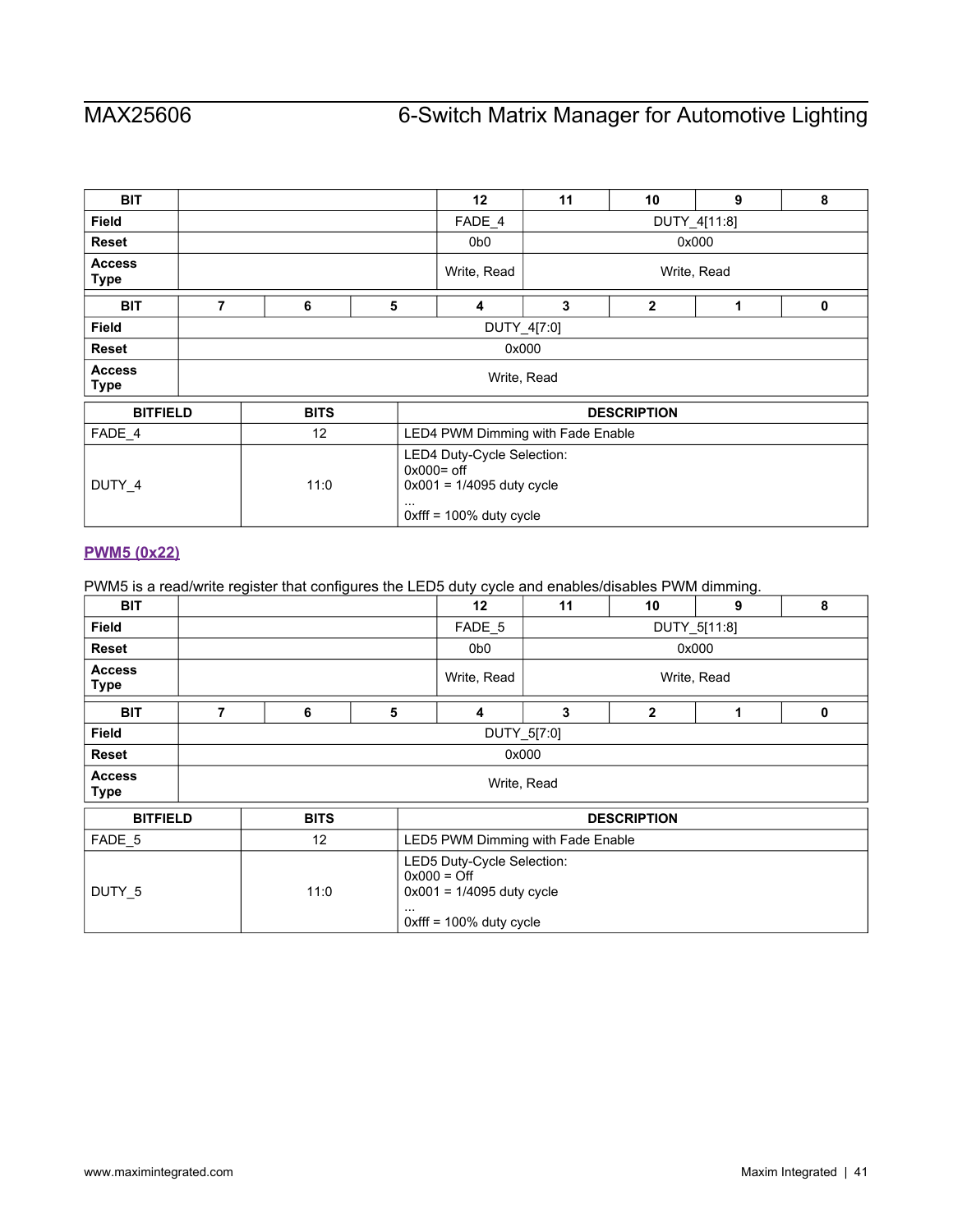# <span id="page-41-0"></span>**Applications Information**

# <span id="page-41-1"></span>**Configuration**

The first step when setting up the MAX25606 is to program the configuration register 0x02. This register controls the switch slew rates, clock setting, and short thresholds. These registers can only be programmed when the SW\_GO\_EN bit is set to 0. Do not attempt to program these registers when SW\_GO\_EN is set to 1.

# <span id="page-41-2"></span>**Synchronized PWM Phase**

The clock which controls the PWM phase is reset when the SW\_GO\_EN bit is set to 0. the PWM phase clock starts again when the SW\_GO\_EN bit is set to 1. Therefore, using the global/cluster call to send a UART packet to multiple devices at the same time, the SW\_GO\_EN bit can be set to 1 to ensure each device starts the PWM phase clock at the same instant.

# <span id="page-41-3"></span>**Recommended LED Drivers**

For high-performance applications, it is recommended to pair the MAX25606 with an LED driver which has excellent transient response to respond to the dynamic voltage changing that occurs each time a matrix manager switch is opened or closed. Example LED drivers include the MAX20078, MAX20096, MAX20097, and the MAX25601. These LED drivers utilize Maxim's  $F<sup>3</sup>$  buck LED driver architecture to achieve excellent transient response, which limits the LED current overshoot and undershoot during matrix manager switch transitions.

For applications with slower or less frequent switch transitions, a general purpose LED driver such as the MAX25600 or MAX25611 may be used. For these applications using a buck-boost or SEPIC LED driver, the transient response is not as fast as a buck LED driver. Therefore, the matrix manager slew rate should be increased to reduce the LED current transient spikes during switch transitions.

# <span id="page-41-4"></span>**Thermal Considerations**

Heat is primarily transferred from the IC to the PCB through the exposed pad. Connect the exposed pad to a large solid ground plane. The programmed slew rate impacts the switching power dissipated inside the IC. Faster slew rates reduce the switching power loss, and slower slew rates increase the switching power loss. The programmed PWM frequency also affects the switching power loss. Slower PWM frequencies reduce the switching power loss, and faster PWM frequencies increase the switching power loss.

Conduction loss depends on LED PWM duty cycle. Higher LED PWM duty cycles result in lower conduction loss inside the IC and higher conduction loss in the LEDs. Lower LED PWM duty cycles result in higher conduction loss inside the IC and lower conduction loss in the LEDs.

# <span id="page-41-5"></span>**Layout Considerations**

1. Connect the IN, VDD, CPP/CPN, and DR6 decoupling caps as close as possible to the IC.

2. Connect the exposed pad to a large, solid ground plane. The exposed pad is the primary path for heat to escape the device.

Refer to the evaluation kit for an example PCB layout.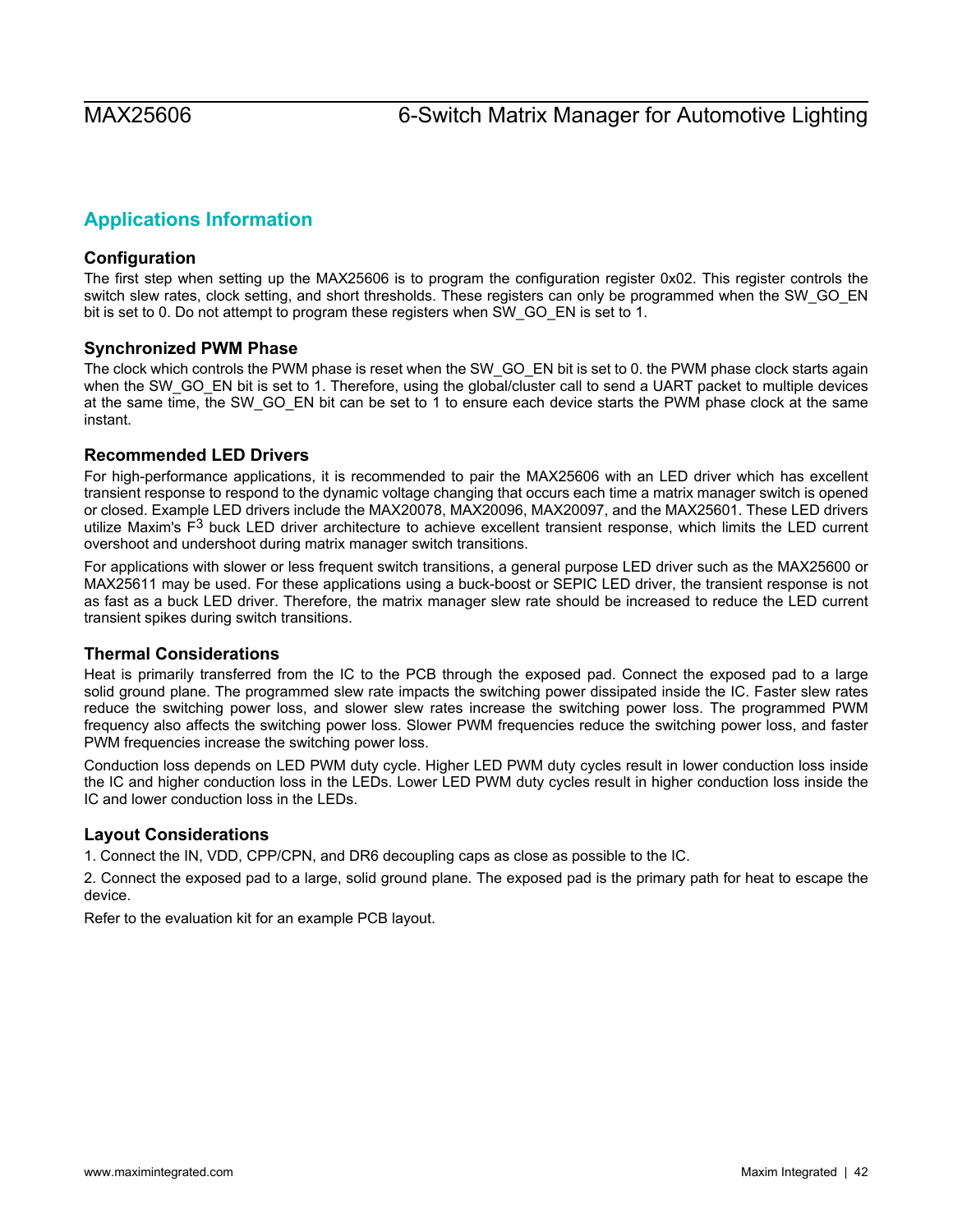# <span id="page-42-0"></span>**Typical Application Circuits**

# **MAX25606 in 6-Channel Matrix Lighting Application**

<span id="page-42-1"></span>

# <span id="page-42-2"></span>**Ordering Information**

| PART NUMBER     | <b>TEMP RANGE</b> | PIN-PACKAGE        |
|-----------------|-------------------|--------------------|
| MAX25606ATP/VY+ | -40°C to +125°C   | ' 20 TQFN-EP* (SW) |
| MAX25606AUP/V+  | -40°C to +125°C   | 20 TSSOP-EP*       |

*/V denotes an automotive-qualified part.* 

*+ Denotes a lead(Pb)-free/RoHS-compliant package.* 

*\* EP = Exposed pad.* 

*(SW) = Side wettable.*